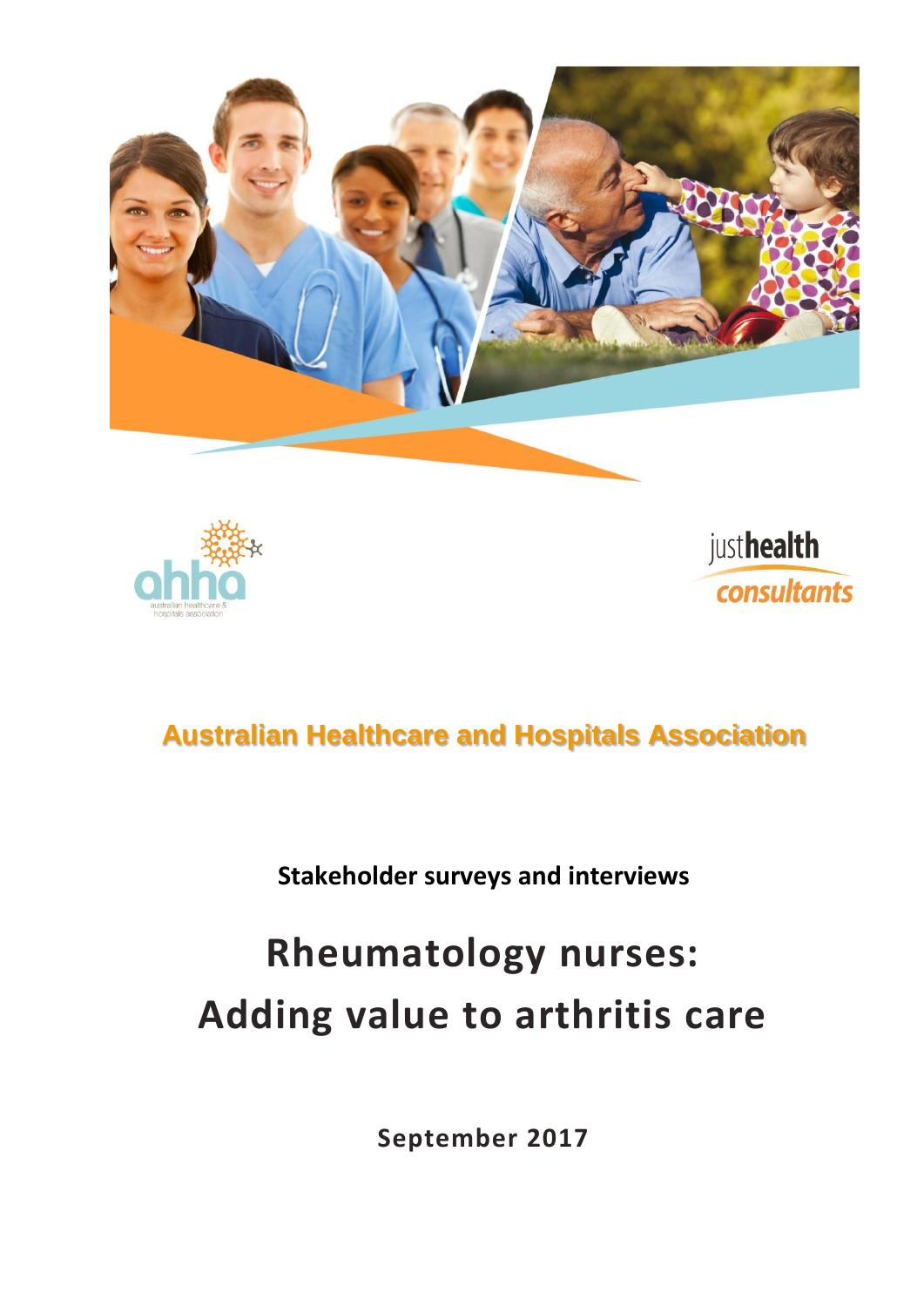#### **Arthritis Australia**

Level 2/255 Broadway Glebe NSW 2037

- P: 02 9518 4441
- F: 02 9518 4011
- E: [info@arthritisaustralia.com.au](mailto:info@arthritisaustralia.com.au)
- W: [www.arthritisaustralia.com.au](http://www.arthritisaustralia.com.au/)

#### **Australian Healthcare and Hospitals Association**

Unit 8, 2 Phipps Close Deakin ACT 2600

PO Box 78 Deakin West ACT 2600

P: 02 6162 0780

- F: 02 6162 0779
- E: [admin@ahha.asn.au](mailto:admin@ahha.asn.au)
- W: [ahha.asn.au](http://www.ahha.asn.au/)

-f

@AusHealthcare

facebook.com/AusHealthcare

ABN: 49 008 528 470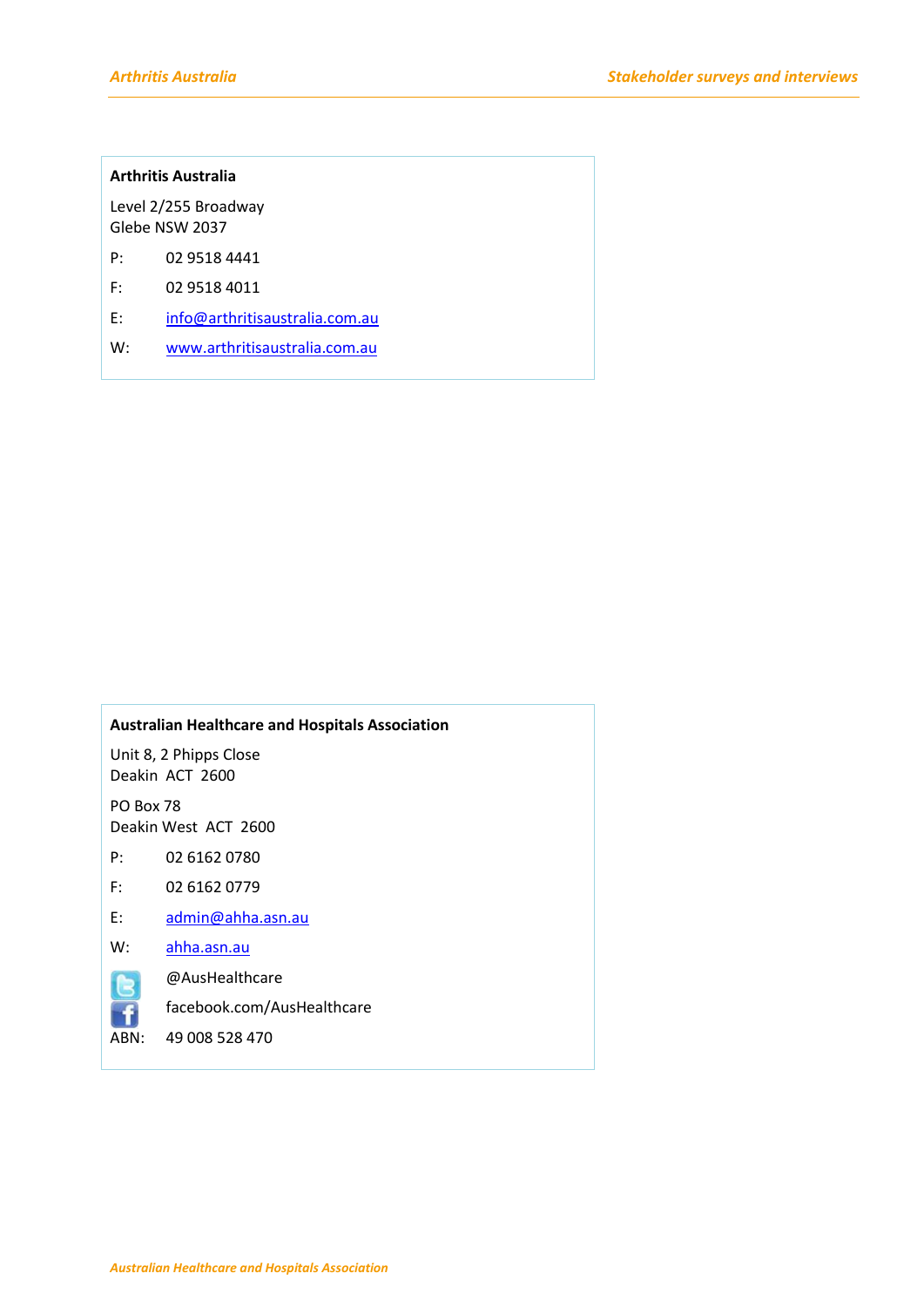## **Table of Contents**

| 1. | Who is in the rheumatology nursing workforce in Australia? Who     |  |
|----|--------------------------------------------------------------------|--|
|    | do they work with and who are their patients? 3                    |  |
|    |                                                                    |  |
|    |                                                                    |  |
|    |                                                                    |  |
|    |                                                                    |  |
|    |                                                                    |  |
|    |                                                                    |  |
| 2. | What are the roles and scope of activities for rheumatology nurses |  |
|    |                                                                    |  |
|    |                                                                    |  |
|    |                                                                    |  |
|    |                                                                    |  |
|    |                                                                    |  |
|    |                                                                    |  |
|    |                                                                    |  |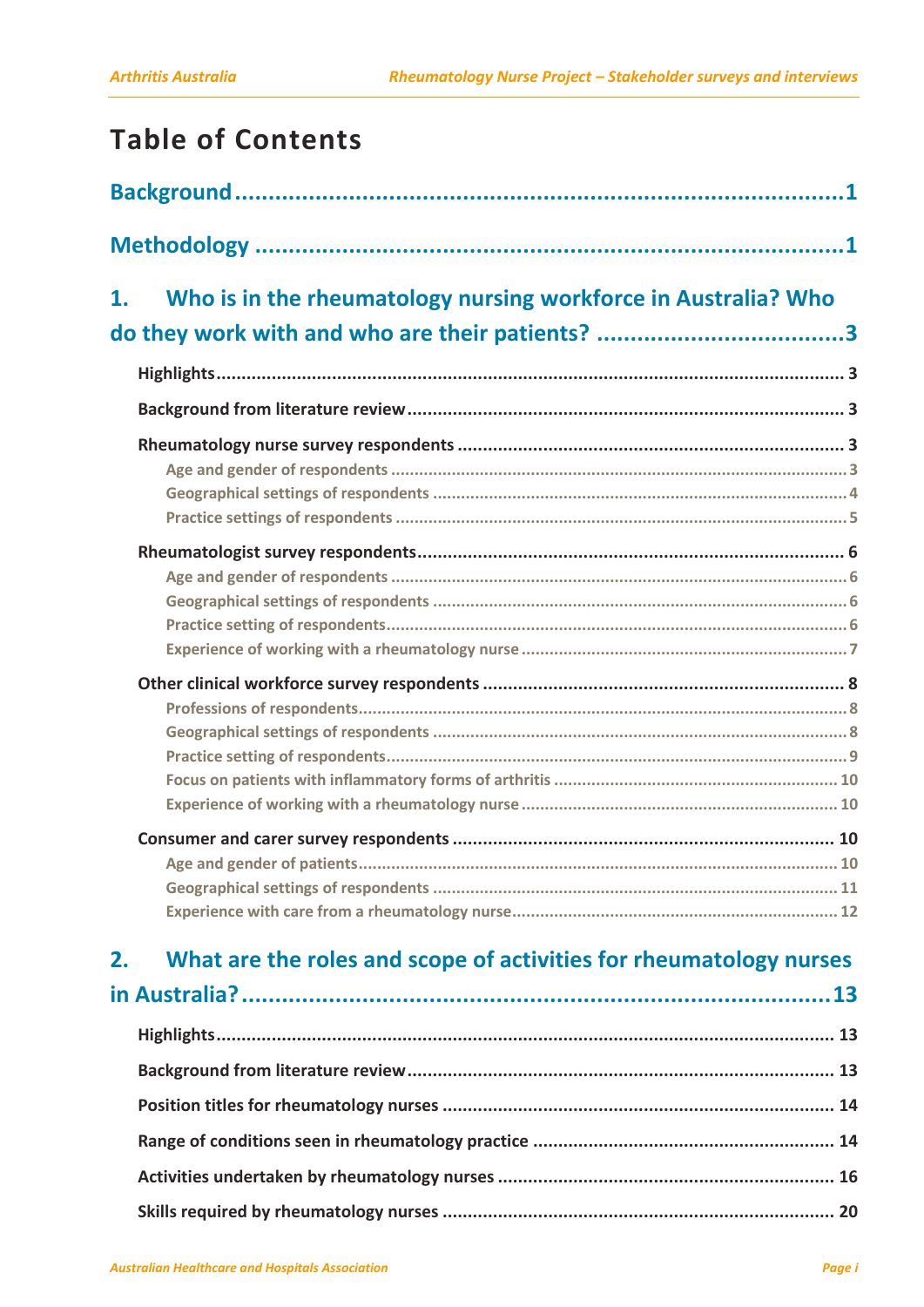|--|--|

#### What models of care incorporate rheumatology nurses into care in  $3.$

|--|--|

#### What is the perceived and actual value of rheumatology nurses? 28 4.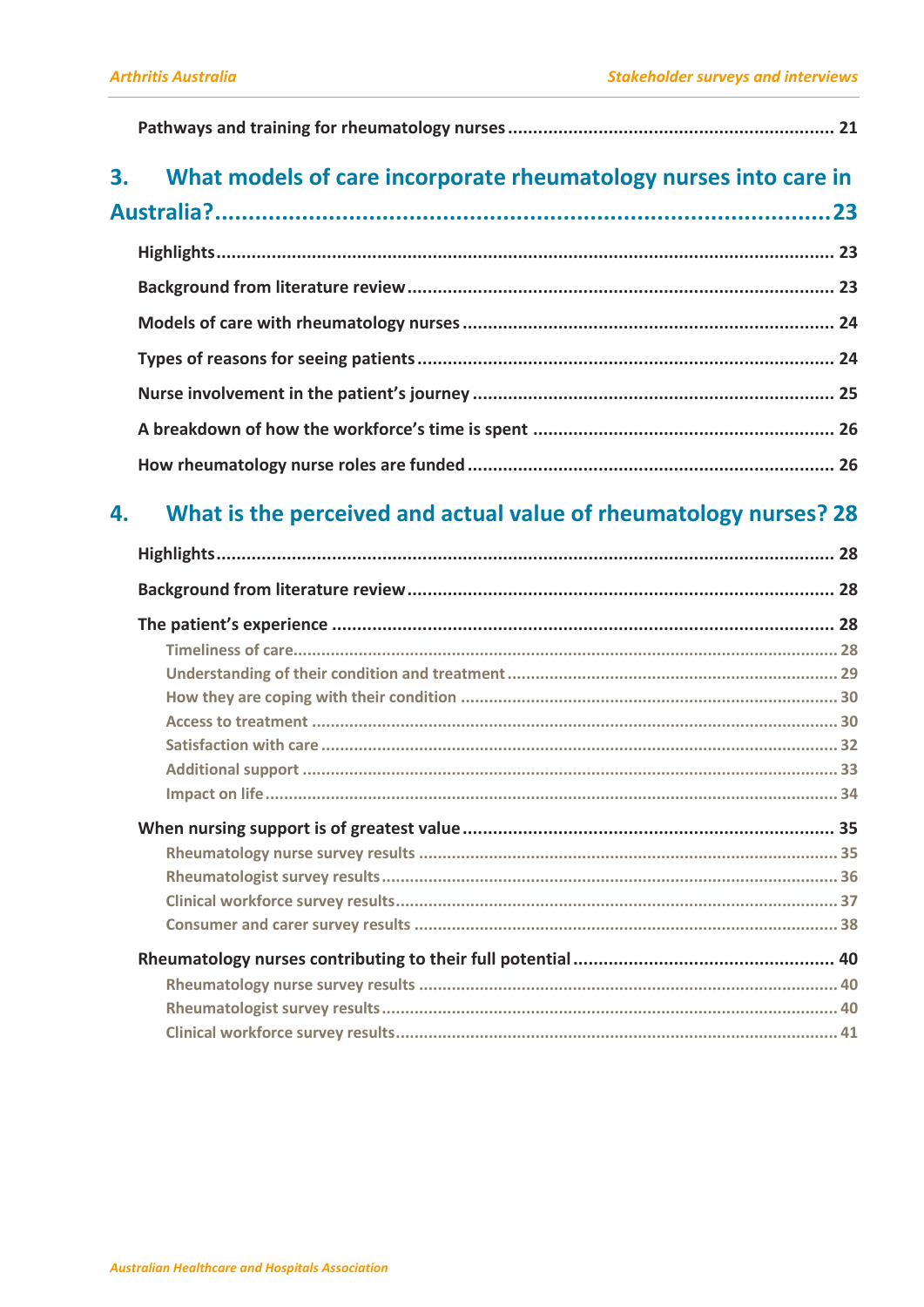### <span id="page-4-0"></span>**Background**

#### **Introduction**

The Australian Healthcare and Hospitals Association (AHHA), on behalf of Arthritis Australia, is undertaking a study to assess the current and potential role, scope of activities and value of rheumatology nurses in Australia.

#### **Overview**

The *[Time to Move: Arthritis](http://www.arthritisaustralia.com.au/index.php/reports/time-to-move-arthritis-reports.html)* strategy recommends increasing the rheumatology nurse workforce in Australia to enhance education and support for people with inflammatory arthritis, including in rural and regional areas, and to assist in improving timely access to rheumatologists.

While the benefits of rheumatology nurses overseas are well documented, little is known about the rheumatology nurse workforce in Australia and its value in this context.

A literature review has been undertaken to identify evidence for the potential benefits of increasing the rheumatology nurse workforce from the perspective of consumers, rheumatologists and general practitioners as well as the health system more broadly. It provides the background and academic context for qualitative research with stakeholders, through both targeted online surveys and interviews, to further explore the current and potential role, scope of activities and distribution of rheumatology nurses in the management of chronic inflammatory arthritis in Australia.

This paper summarises the results of the qualitative research with stakeholders.

The results of the above research activities, together with a cost-benefit analysis has also been undertaken to determine the feasibility of funding rheumatology nurse positions from the perspective of the service provider and the wider health system, will be collated into a report which will include a range of recommendations to advance the proposal to build the rheumatology nurse workforce, including potential funding options.

### <span id="page-4-1"></span>**Methodology**

#### **Online survey**

In order to better explore the actual current and potential future role, scope of activities and distribution of rheumatology nurses in the management of chronic inflammatory arthritis in Australia, three broad online surveys were undertaken. The online survey method was chosen as a cost effective way to reach largest potential audience and gather their experience and opinion.

Each survey targeted a different reference group being:

- **Rheumatology nurses**
- **DECORTER CORTER CORRECTED C** Other clinicians including rheumatologists
- **Exercise Consumers and carers**

The surveys were developed with input from Arthritis Australia and two experienced rheumatology nurses and aimed to explore the issues from a number of angles, but also while keeping each survey to a manageable length to encourage completion.

The survey period was 20 April 2017 to 31 May 2017 and was promoted by both AHHA and Arthritis Australia through a broad range of channels including: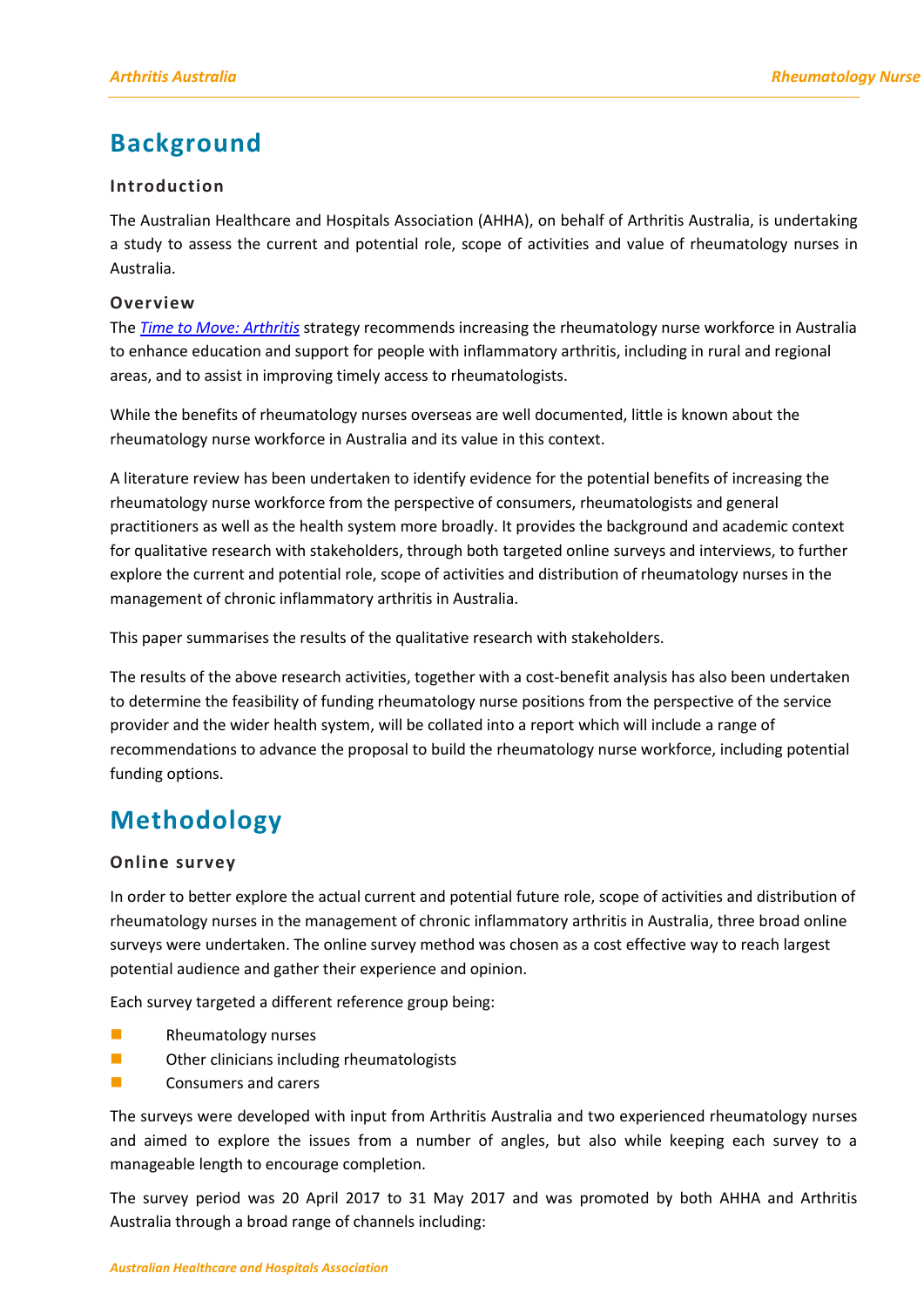- By directly contacting relevant professional and consumer bodies such as the relevant arthritis bodies and also including:
	- Pain Australia
	- Allied Health Professions Australia
	- **Australian Rheumatology Association**
	- **E** Australian College of Nursing
	- The Royal Australasian College of Physicians
	- **The Consumers Health Forum of Australia**
	- Rheumatology Health Professionals Australia
	- Royal Australian College of General Practitioners
	- **E** Australian Primary Health Care Nurses Association
- **Through social media, including Twitter, Facebook and LinkedIn**
- **In AHHA's twice weekly eNewsletter**
- **At conferences including** 
	- A Nurse masterclass at RASoR
	- Australian Rheumatology Association/RHPA Conference

#### **Interviews**

The surveys noted to respondents that AHHA were seeking volunteers for an in-depth interview for case studies, and asked whether they were willing to be contacted.

Interviews were held over May to July 2017 with:

- **8** rheumatology nurses
- **3** rheumatologists
- **1** social worker involved with paediatric rheumatology
- $\blacksquare$  1 person involved in the management of rheumatology nursing services
- **2** patients with arthritis
- $\blacksquare$  1 carer for a paediatric patient with arthritis.

Each interview lasted between 20 and 45 minutes.

A smaller number of patients/carers were interviewed because the patients and carers generally provided much more detailed written comments in the survey, lessening the need to ask additional questions.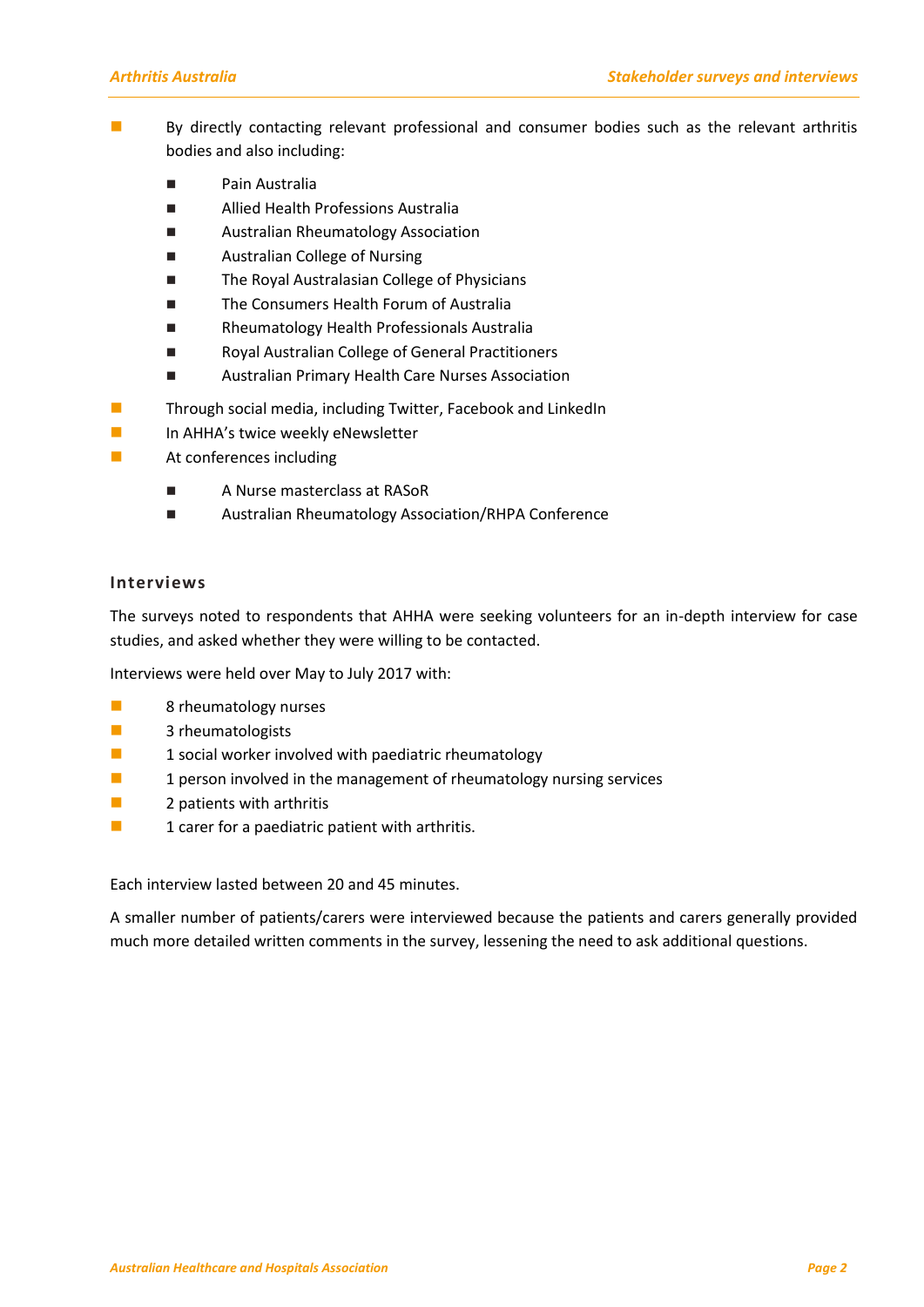## <span id="page-6-0"></span>**1. Who is in the rheumatology nursing workforce in Australia? Who do they work with and who are their patients?**

#### <span id="page-6-1"></span>**Highlights**

- There are approximately 50 rheumatology nurses practising in Australia. Less than one-third of this workforce work full time, with an estimated 39 full time equivalent rheumatology nurses in Australia.
- **The most common practice setting for rheumatology nurses was in public hospital outpatient clinics.**
- Less than one-quarter of patients with arthritis had seen a rheumatology nurse as part of their care. Paediatric patients were more likely than adults to have seen a rheumatology nurse, probably because a larger proportion of paediatric rheumatology clinics are in public hospitals compared with adult services.

#### <span id="page-6-2"></span>**Background from literature review**

Data collection regarding rheumatology nursing in Australia is scarce. AIHW National Health Workforce Data Sets about workforce status and principal role do not collect specific information about nurses working in rheumatology. Terminology around the role further complicates gathering information about the role. However, database and open internet searching indicates that numerous hospitals, and to a lesser extent, specialist rheumatologists across Australia employ staff in a rheumatology nursing role.

#### <span id="page-6-3"></span>**Rheumatology nurse survey respondents**

#### <span id="page-6-4"></span>**Age and gender of respondents**

52 respondents to the survey identified as a rheumatology nurse. Following exclusion of responses with no useful data, 39 were suitable for inclusion for further analysis. Interviews were conducted with eight rheumatology nurses, two of which had not responded to the survey, bringing the total respondents in this study to 41.

While there is no systematic collection of data relating to rheumatology nurses in Australia, database and open internet searching indicates that numerous hospitals, and to a lesser extent, specialist rheumatologists across Australia employ staff in a rheumatology nursing role. A search of this publicly available information identified 54 rheumatology nurse positions in Australia. It is believed this approximately reflects the size of the workforce, and while there is no identifier that can be used to consistently determine the extent to which survey respondents' overlap/correlate with the nurse positions identified, there is confidence that responses have been captured from approximately 80% of the rheumatology nurse workforce.

The majority of respondents were female (97%) and aged in the 45-54 age group (see Figure 1). 79% of respondents saw adult patients and 21% saw paediatric patients.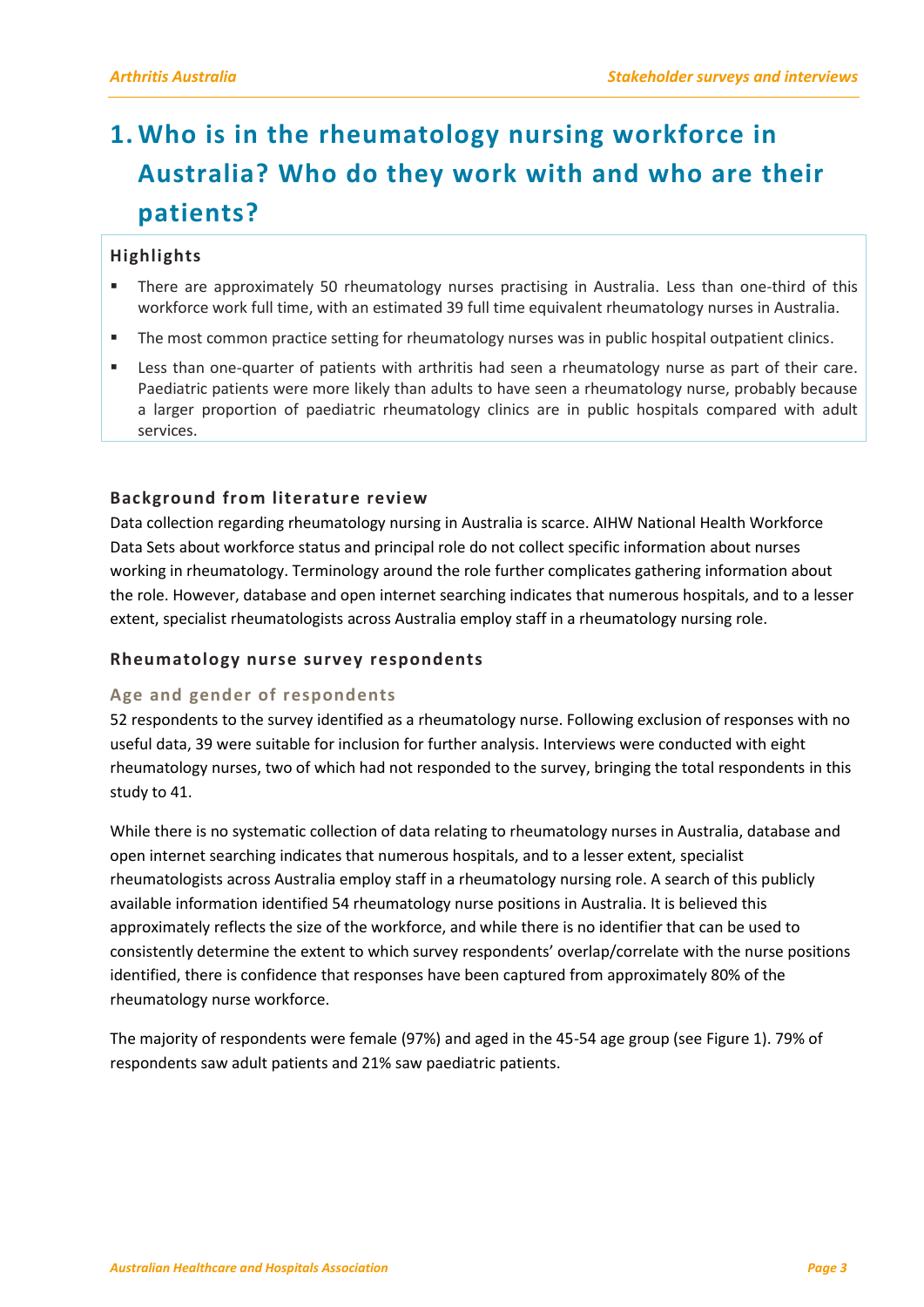

#### *Figure 1: Age distribution of rheumatology nurse respondents*

#### <span id="page-7-0"></span>**Geographical settings of respondents**

Respondents were most commonly located within a major city: 51% identified spending all of their time working in this location, with another 8% spending 75-80% of their time working from within a major city.

27% identified spending all of their time working within regional centres/large towns.

5% identified spending all of their time working within a rural location, of which half were telehealth services and half were permanent practices/clinics.

Table 1 describes the geographic location of where rheumatology nursing occurs. Figure 2 identifies the states/territories where respondents primarily practised.

#### *Table 1.Geographical locations of where rheumatology nursing occurs*

|                            | % of total time dedicated to rheumatology nursing spent in these<br><b>locations</b> |
|----------------------------|--------------------------------------------------------------------------------------|
| <b>Major city</b>          | 63%                                                                                  |
| Regional centre/large town | 31%                                                                                  |
| <b>Rural location</b>      | 6%                                                                                   |
| <b>Remote location</b>     | 0.3%                                                                                 |



#### *Figure 2. States/territories where rheumatology nurse respondents practice(number of respondents)*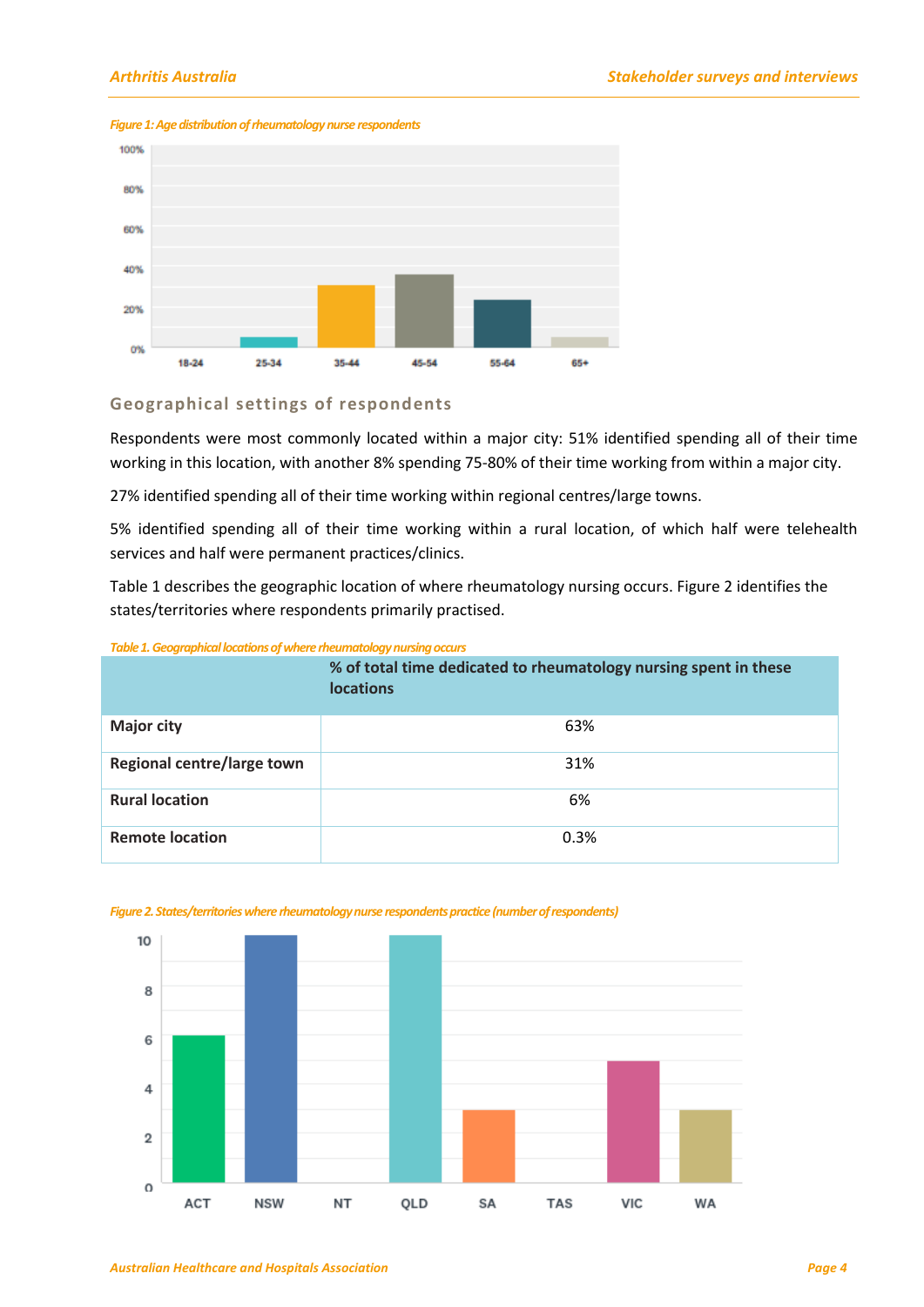#### <span id="page-8-0"></span>**Practice settings of respondents**

The most common practice setting for respondents was in public hospital outpatient clinics: 68% identified working in this setting. Of those working in this setting, an average of 66% of their time was spent there (range 7-100%).

Table 2 describes the practice settings of respondents. Only 32% of respondents spent their time in a single practice setting. Only 34% worked full time, the remaining working part-time (an average of 22.5 hours per week, range of 1.5 to 34 hours). If it is assumed that the 39 respondents are reflective of the estimated 54 rheumatology nurses in Australia, the number of full time equivalent (FTE) rheumatology nurses in Australia is 39.

*Table 2. Practice settings of rheumatology nurse respondents*  **Practice setting % of respondents who identified working in this setting Of those working in this setting, average % of time spent there (and range) % of total time spent by rheumatology nursing workforce in this practice setting Public hospital outpatient ward** 68% 66% (7-100) 45% **Private rheumatology practice** 58% 24% (1-100) 14% **Research institution** 54% 23% (10-50) 6% **Public hospital inpatient ward** 51% 17% (1-70) 9% **Nurse led clinic** 1 32% 43% (10-100) 14% General practice **8%** 63% (10-100) 5% **Private hospital outpatient clinic** 5% 70 (50-90) neg **Educational institution** 3% 100 (100) 3% **Private hospital inpatient ward** 3% 6 (6) neg

15% of rheumatology nurse respondents identified that they worked with paediatric patients.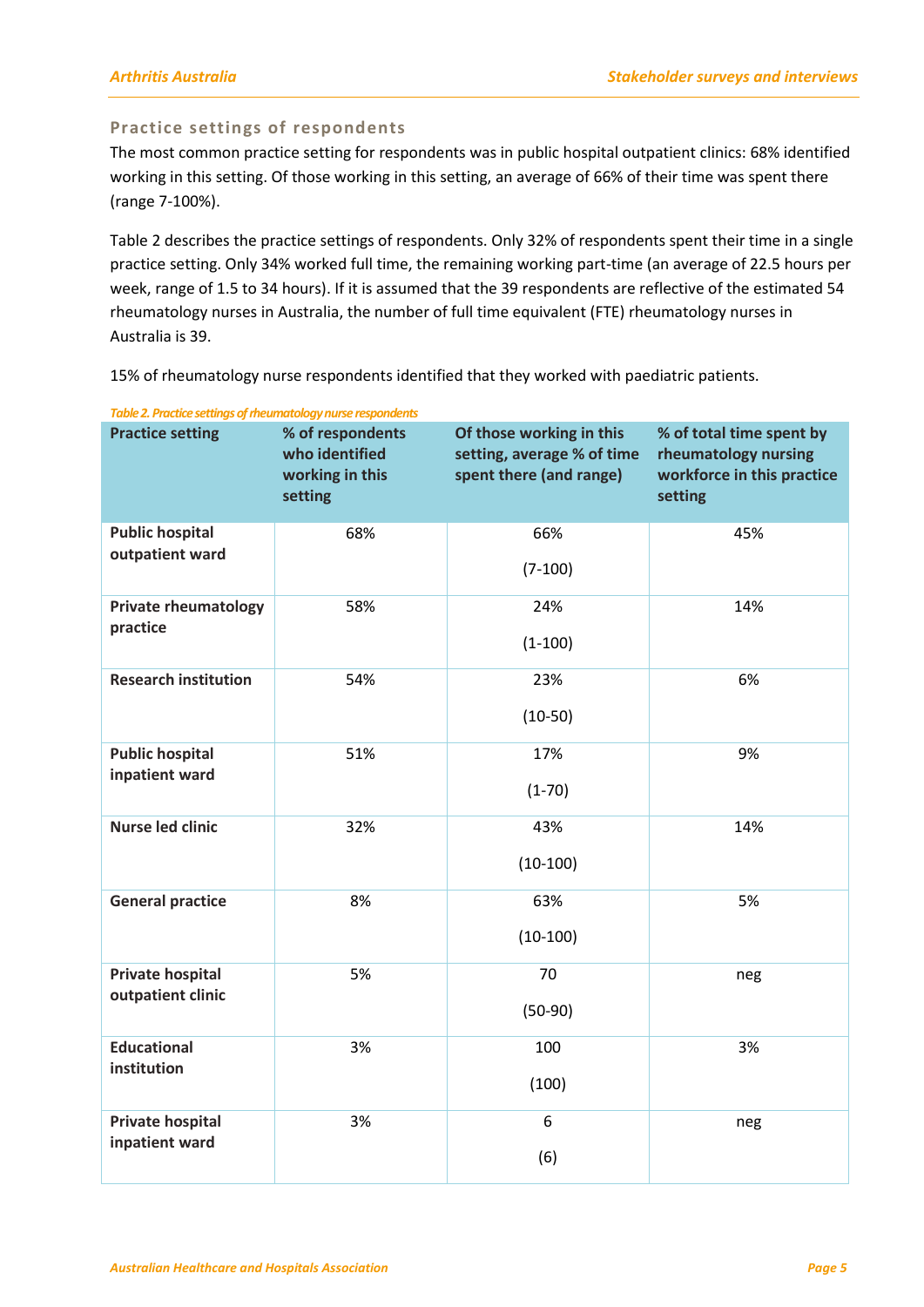#### <span id="page-9-0"></span>**Rheumatologist survey respondents**

#### <span id="page-9-1"></span>**Age and gender of respondents**

15 respondents identified as a rheumatologist; all responses were considered suitable for inclusion in further analysis.

There were approximately an even number of male and female respondents, with the majority aged in the 45-54 age group (73%).

#### <span id="page-9-2"></span>**Geographical settings of respondents**

Respondents were most commonly located within a major city: 54% identified spending all of their time working in this location, with another 38% spending 80-98% of their time working from within a major city.

15% identified spending all of their time working within regional centres/large towns.

One respondent identified spending all of their time working within a remote location.

Table 3 describes the geographic location of where respondents practised. Figure 3 identifies the states/territories where respondents primarily practised.

#### **Table 3. Geographical locations of where rheumatologist respondent practice occurs**

|                            | % of total time dedicated by the rheumatologist workforce in these<br><b>locations</b> |
|----------------------------|----------------------------------------------------------------------------------------|
| <b>Major city</b>          | 74%                                                                                    |
| Regional centre/large town | 17%                                                                                    |
| <b>Rural location</b>      | 1%                                                                                     |
| <b>Remote location</b>     | 8%                                                                                     |





#### <span id="page-9-3"></span>**Practice setting of respondents**

Table 4 describes the practice settings of respondents. The practice settings of respondents does not align with what is known about rheumatology practice in Australia, where 80% has been reported to occur in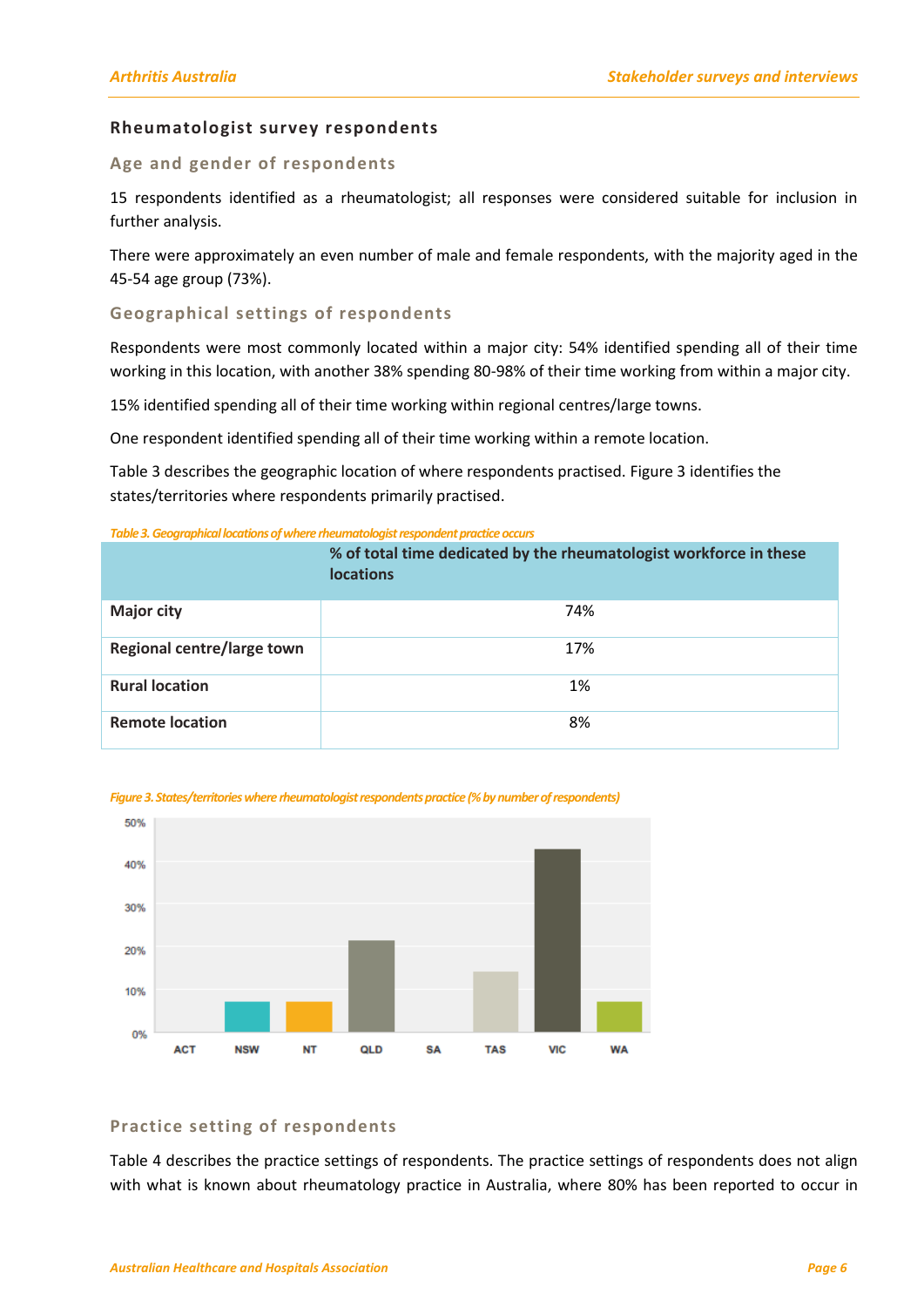private practice. As such, respondents are more likely to have been exposed to models of care involving rheumatology nurses.

| <b>Practice setting</b>     | % of respondents who identified<br>working in this setting | Of those working in this setting, average<br>% of time spent there (and range) |
|-----------------------------|------------------------------------------------------------|--------------------------------------------------------------------------------|
| <b>Public hospital</b>      | 85%                                                        | 33%                                                                            |
| outpatient ward             |                                                            | $(14-70)$                                                                      |
| <b>Private rheumatology</b> | 38%                                                        | 47%                                                                            |
| practice                    |                                                            | $(20-100)$                                                                     |
| <b>Research institution</b> | 31%                                                        | 38%                                                                            |
|                             |                                                            | $(20-80)$                                                                      |
| <b>Public hospital</b>      | 92%                                                        | 21%                                                                            |
| inpatient ward              |                                                            | $(1-70)$                                                                       |
| <b>Nurse led clinic</b>     | 8%                                                         | 18%                                                                            |
|                             |                                                            | (18)                                                                           |
| <b>Private hospital</b>     | 8%                                                         | 25                                                                             |
| outpatient clinic           |                                                            | (25)                                                                           |
| <b>Educational</b>          | 46%                                                        | 34                                                                             |
| institution                 |                                                            | $(1-85)$                                                                       |
| <b>Private hospital</b>     | 0%                                                         | $\mathbf 0$                                                                    |
| inpatient ward              |                                                            | (0)                                                                            |

#### *Table 4. Practice settings of rheumatologistrespondents*

One respondent also identified working in a bulk-billing rural clinic.

#### <span id="page-10-0"></span>**Experience of working with a rheumatology nurse**

All rheumatologists responding to the survey had worked with a rheumatology nurse.

The majority had worked with the nurse in the context of a service offered by the hospital (77% of respondents). Other contexts included:

- Through referral of patients to the pharmaceutical company patient support programs (46%)
- As part of their own practice (31%)
- Through nurse-led clinics (15%)
- Through support provided by a pharmaceutical company (15%)
- $\bullet$  In research (8%).

One respondent had worked with rheumatology nurses in the United Kingdom.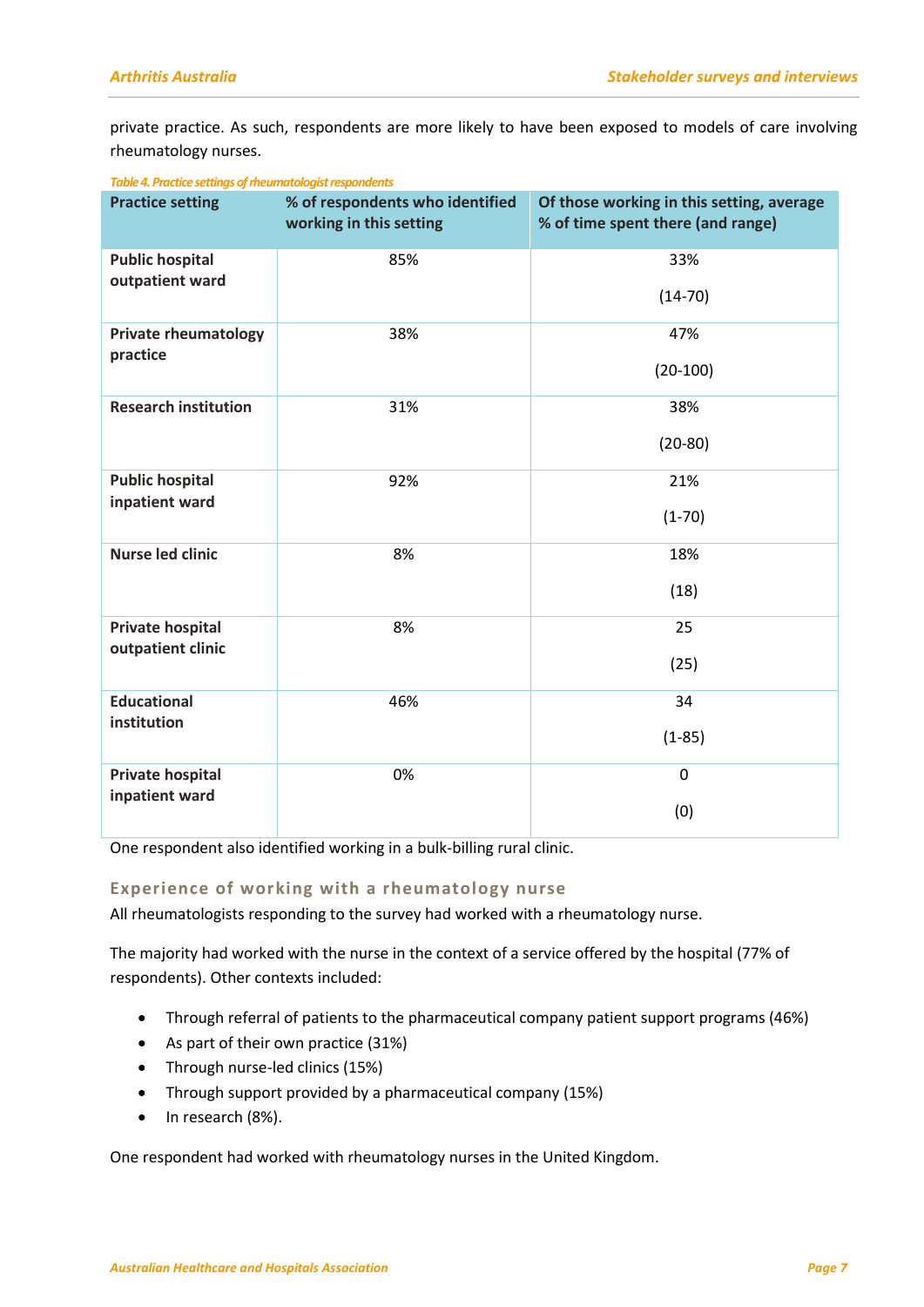#### <span id="page-11-0"></span>**Other clinical workforce survey respondents**

#### <span id="page-11-1"></span>**Professions of respondents**

29 respondents identified as a part of the clinical workforce (but not as a rheumatologist or rheumatology nurse); all responses were considered suitable for inclusion in further analysis.

The professions reported by respondents are provided in Table 5.

*Table 5. Clinical workforcerespondentsin rheumatology care*

|                                                          | % of respondents in this profession |
|----------------------------------------------------------|-------------------------------------|
| Physiotherapists                                         | 38%                                 |
| <b>Registered nurse or midwife</b><br>(not rheumatology) | 21%                                 |
| <b>Social worker</b>                                     | 7%                                  |
| Other                                                    | 34%                                 |

Other respondents included a clinical psychologist, general practitioner, chronic pain physician, audiologist, specialist sonographer, rheumatology trainee, occupational therapist, coordinator, research assistant and health educator specialist.

#### <span id="page-11-2"></span>**Geographical settings of respondents**

Respondents were most commonly located within a major city: 59% identified spending all of their time working in this location, with another 7% spending 80-90% of their time working from within a major city.

19% identified spending all of their time working within regional centres/large towns.

One respondent identified spending all of their time working within a remote location.

Table 6 describes the geographic location of where respondents practised. Figure 4 identifies the states/territories where respondents primarily practised.

#### *Table 6. Geographical locations of where clinical workforce respondents practice*

|                            | % of total time dedicated by the clinical workforce in these locations |  |  |
|----------------------------|------------------------------------------------------------------------|--|--|
| <b>Major city</b>          | 71%                                                                    |  |  |
| Regional centre/large town | 23%                                                                    |  |  |
| <b>Rural location</b>      | 6%                                                                     |  |  |
| <b>Remote location</b>     | neg                                                                    |  |  |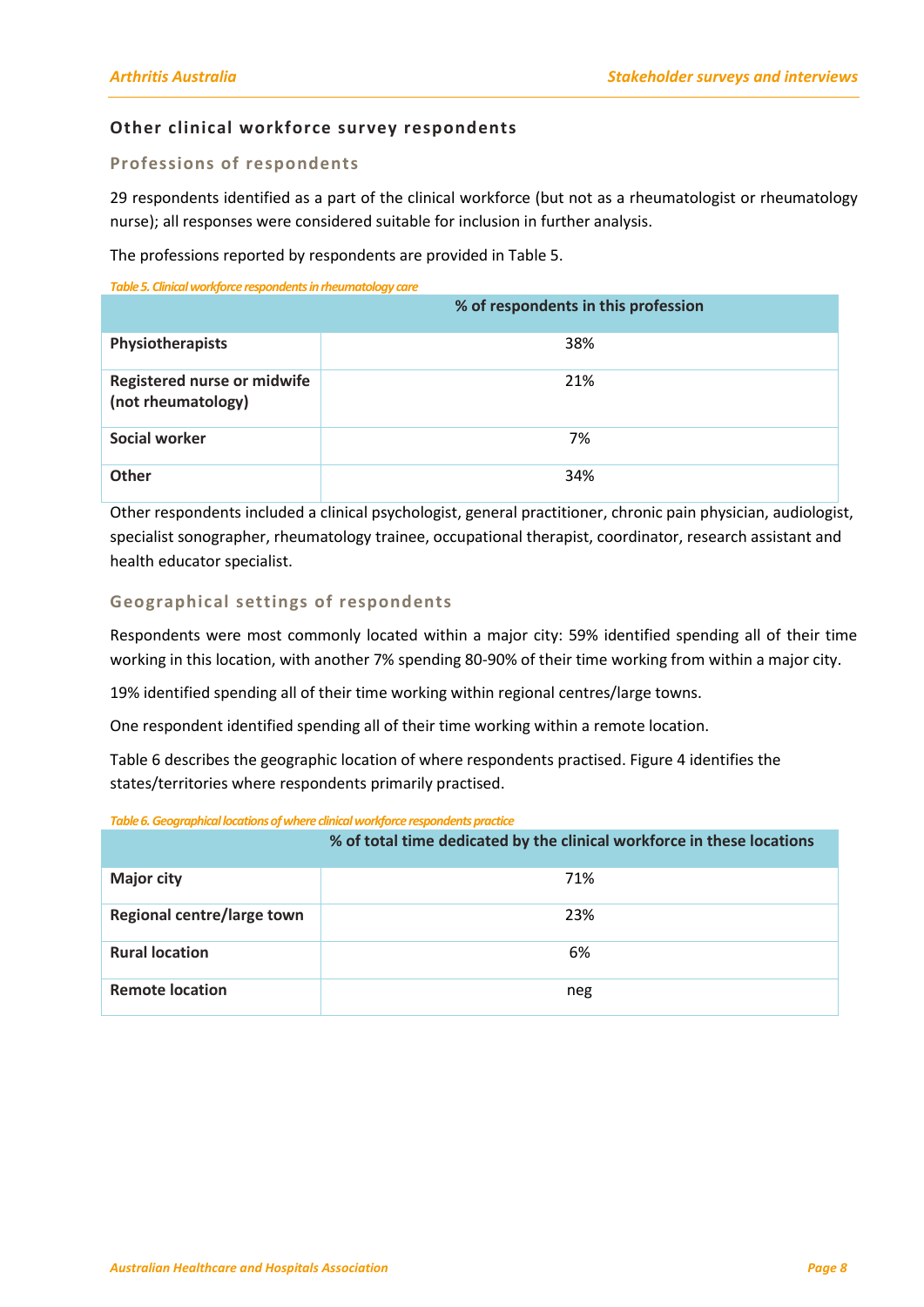

#### *Figure 4. States/territories where clinical workforce respondents practice (% by number of respondents)*

### <span id="page-12-0"></span>**Practice setting of respondents**

Table 7 describes the practice settings of respondents.

| Table 7. Practice settings of clinical workforce respondents |
|--------------------------------------------------------------|
|                                                              |

| <b>Practice setting</b>     | % of respondents who identified<br>working in this setting | Of those working in this setting, average<br>% of time spent there (and range) |
|-----------------------------|------------------------------------------------------------|--------------------------------------------------------------------------------|
| <b>Public hospital</b>      | 56%                                                        | 60%                                                                            |
| outpatient ward             |                                                            | $(15-100)$                                                                     |
| <b>Private rheumatology</b> | 20%                                                        | 68%                                                                            |
| practice                    |                                                            | $(18-100)$                                                                     |
| <b>Research institution</b> | 12%                                                        | 43%                                                                            |
|                             |                                                            | $(20-80)$                                                                      |
| <b>Public hospital</b>      | 44%                                                        | 24%                                                                            |
| inpatient ward              |                                                            | $(5-80)$                                                                       |
| <b>General practice</b>     | 20%                                                        | 56%                                                                            |
|                             |                                                            | $(1-100)$                                                                      |
| <b>Nurse led clinic</b>     | 8%                                                         | 60%                                                                            |
|                             |                                                            | $(20-80)$                                                                      |
| <b>Private hospital</b>     | 8%                                                         | 63                                                                             |
| outpatient clinic           |                                                            | $(25-100)$                                                                     |
| <b>Educational</b>          | 4%                                                         | 40                                                                             |
| institution                 |                                                            | (40)                                                                           |
| <b>Private hospital</b>     | 1%                                                         | 10%                                                                            |
| inpatient ward              |                                                            | (10)                                                                           |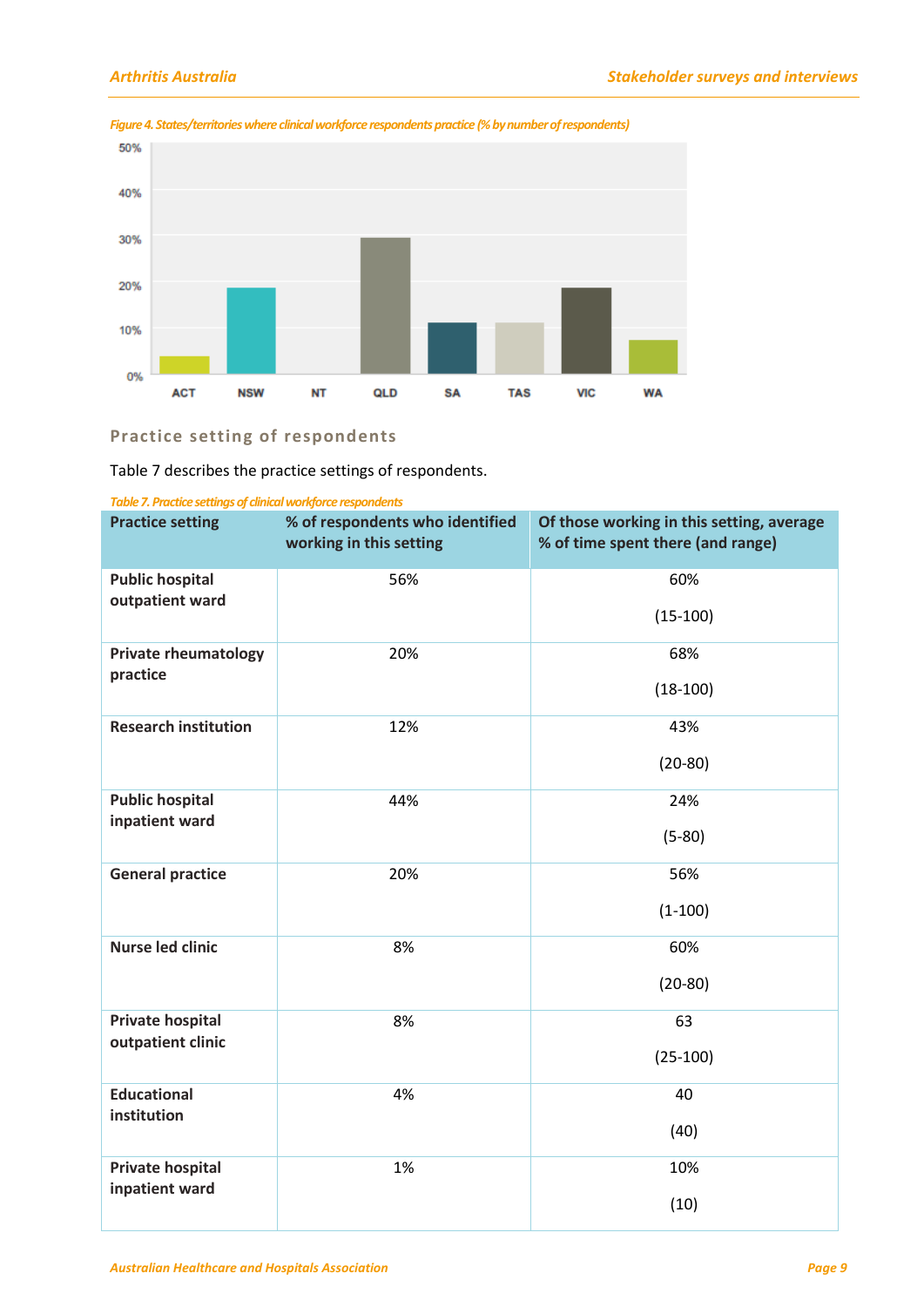Other practice settings included a not-for-profit charity specialising in autoimmune illness, community services, own private practice, a hospital liaison role, and the emergency department.

#### <span id="page-13-0"></span>**Focus on patients with inflammatory forms of arthritis**

The number of hours per week clinical workforce respondents spent focused on assisting patients with inflammatory forms of arthritis is displayed in Figure 5.

*Figure5. Hours per week that clinical workforce respondents spend focused on assisting patients with inflammatory forms of arthritis*



#### <span id="page-13-1"></span>**Experience of working with a rheumatology nurse**

60% of the clinical workforce responding to the survey had worked with a rheumatology nurse. The majority had worked with the nurse in the context of a service offered by the hospital (79% of respondents). Other contexts included:

- As part of their own practice or team (57%)
- Through nurse-led clinics (14%)
- Through referral of patients to the pharmaceutical company patient support programs (7%)
- Through education to assist in providing services for a rural area (7%).

For those who had not worked with a rheumatology nurse, the reason was primarily because one did not work within the service/practice of the respondent or within their networks.

#### <span id="page-13-2"></span>**Consumer and carer survey respondents**

#### <span id="page-13-3"></span>**Age and gender of patients**

476 respondents identified as having arthritis (91%) or being a carer for someone with arthritis (9%). Following exclusion of responses with no useful data, 439 were suitable for inclusion for further analysis.

The majority of respondents were female (81%), and the majority of patients aged less than 55 years (56%; see Figure 6).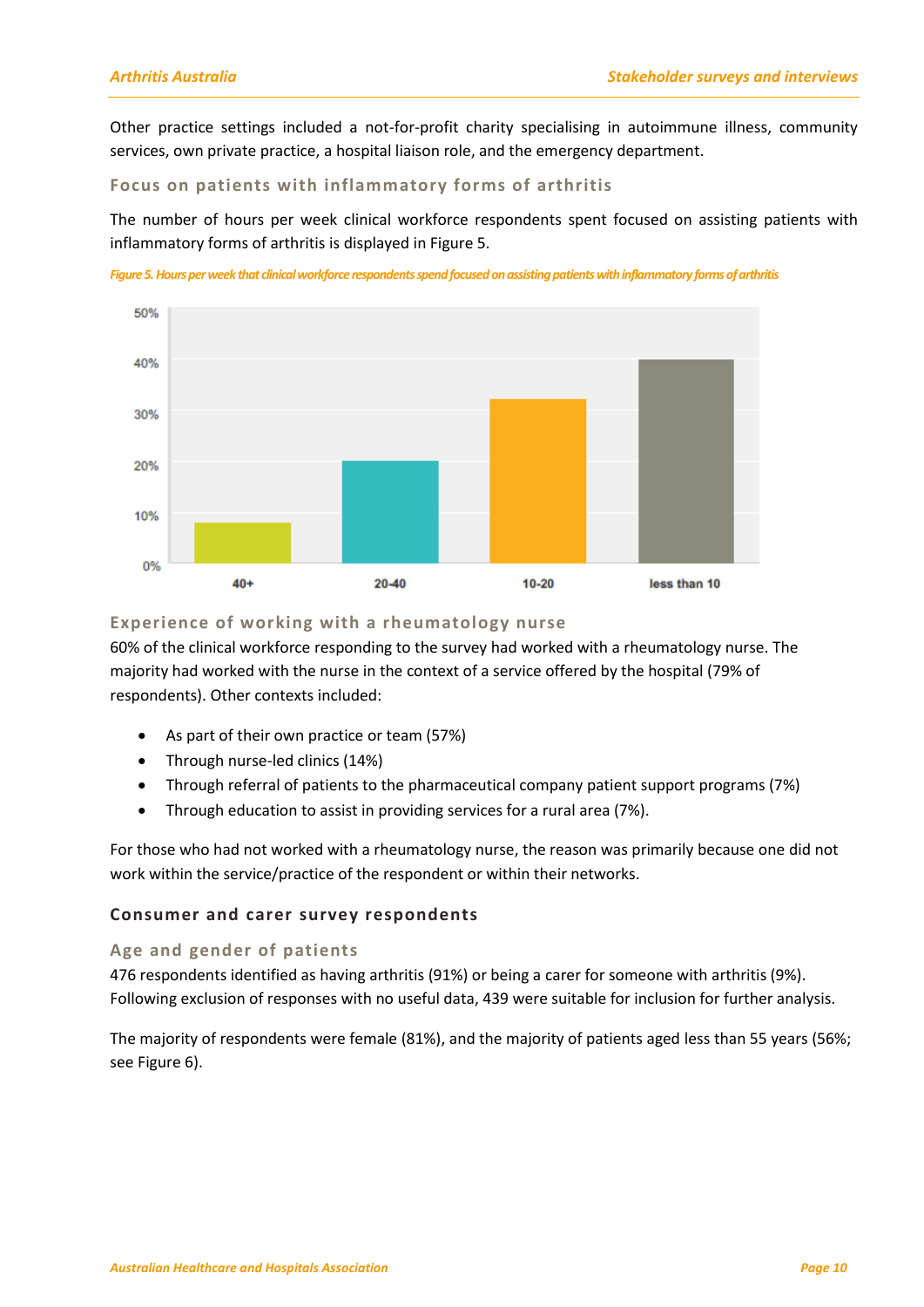

#### *Figure 6: Age distribution of patients with arthritis within the survey responses*

#### <span id="page-14-0"></span>**Geographical settings of respondents**

Table 8 describes the geographic location of where respondents live. Figure 7 identifies the states/territories where respondents live.

*Table 8. Geographical locations of patient and carer respondents*

|                            | % living in these locations |
|----------------------------|-----------------------------|
| <b>Major city</b>          | 68%                         |
| Regional centre/large town | 24%                         |
| <b>Rural location</b>      | 5%                          |
| <b>Remote location</b>     | 3%                          |



#### *Figure 7. States/territories where patient and carerrespondents live(% by number of respondents)*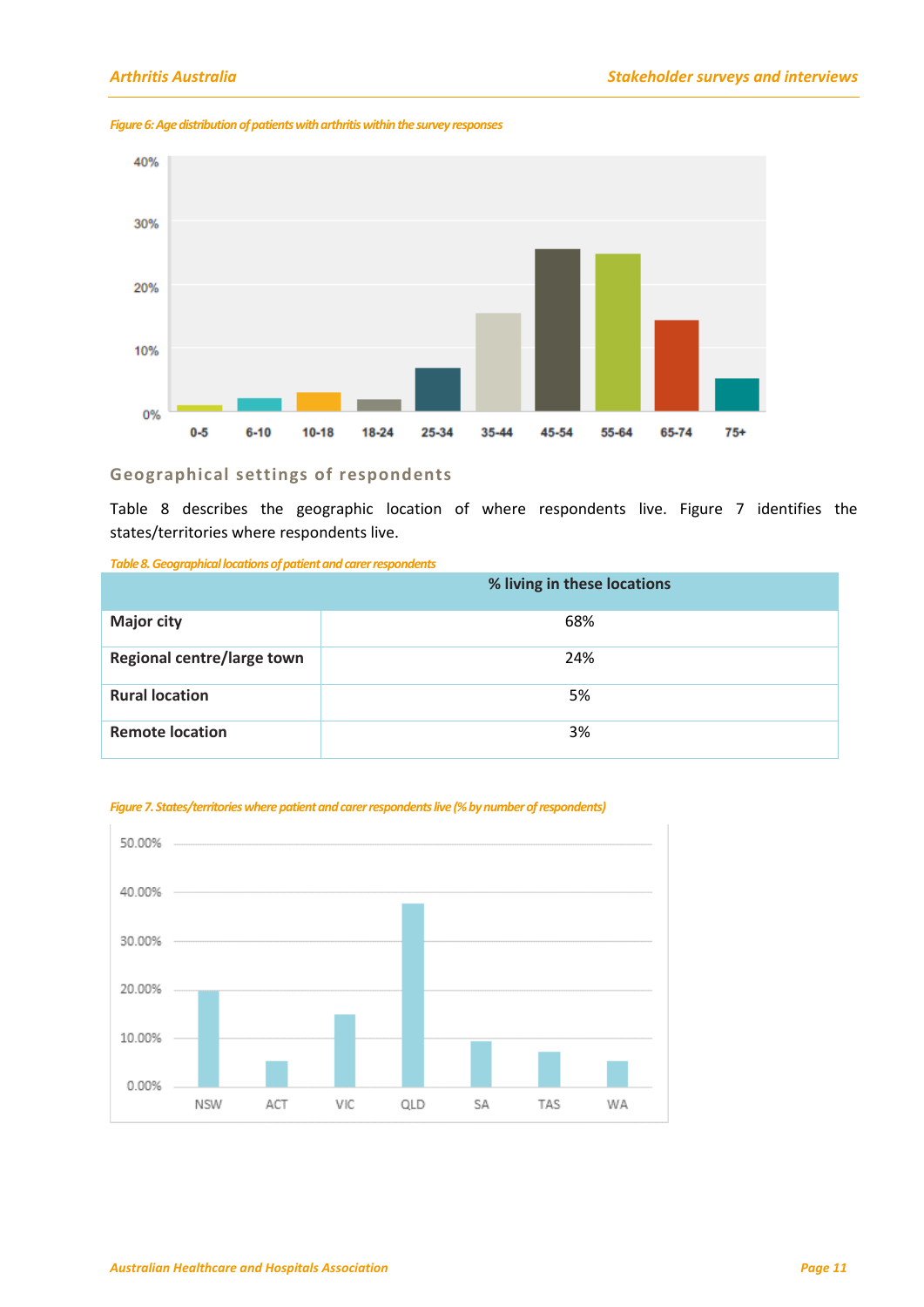#### <span id="page-15-0"></span>**Experience with care from a rheumatology nurse**

While 85% of respondents have or are seeing a rheumatologist for their arthritis, only 23% of respondents have seen a rheumatology nurse as part of their care. This was primarily through a service offered by their hospital (62%). Other responses included at their specialist practice (34%), at a support program provided by a pharmaceutical company (5%), at a nurse-led clinic (1%) or a service provided by their general practice (1%).

Paediatric patients were more likely to have seen a rheumatology nurse as part of their care (56% of respondents), primarily through a service offered by their hospital (92%), with the remainder having seen them at their specialist's practice. This may reflect that a larger proportion of paediatric rheumatology clinics are in public hospitals compared to adult services.

Of those who had not seen a rheumatology nurse, the reasons provided were:

- The service wasn't offered (38%)
- They don't know if there is one (37%)
- No nurse is available at their specialist (12%)
- One was not required (8%)
- They have seen the practice nurse at their general practice (6%).

The medicines prescribed appears to influence whether care from a rheumatology nurse is more likely.

- 39% of respondents reported that they were taking a biologic medicine (ie Actemra, Brenzys, Cimzia, Enbrel, Humira, Inflectra, Orencia, Remicade, Simponi, or Xeljanz). Of these, 46% had seen a rheumatology nurse, compared with only 8% of patients who were not taking a biologic medicine. This may reflect the complexity of the medicines and the fact that many are given by infusion or injection, where nursing support is required (e.g. with dedicated biologic nurses.
- 42% of respondents reported taking methotrexate. Of these, 22% had seen a rheumatology nurse, similar to those patients who were not taking methotrexate (24%).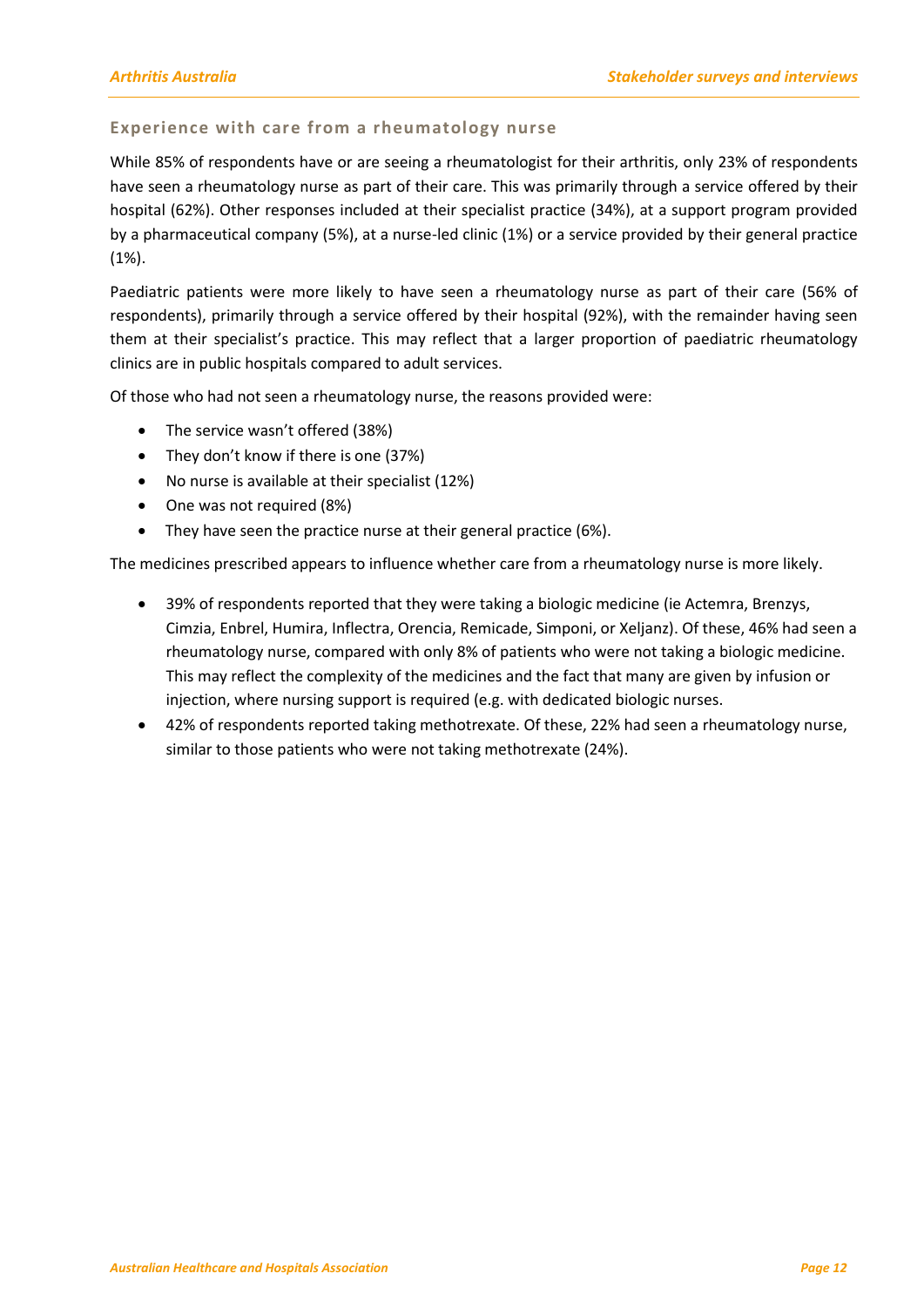### <span id="page-16-0"></span>**2. What are the roles and scope of activities for rheumatology nurses in Australia?**

#### <span id="page-16-1"></span>**Highlights**

- Rheumatology nurses routinely see patients with a broad range of conditions.
- Patients with these conditions start experiencing symptoms when they are young. More than half of patients started experiencing symptoms before the age of 35 years, with 70% experiencing symptoms before the age of 45.
- Only one in five patients considered their condition well-controlled or in remission; most identified they still required some level of improvement in the management of their condition.
- Rheumatology nurses undertake a broad range of activities. Rheumatologists, the clinical workforce and consumers/carers support an even greater contribution.
- There is no formal pathway towards becoming a rheumatology nurse. There is general support that this should involve both 'on-the-job' training and formal courses or qualifications.

#### <span id="page-16-2"></span>**Background from literature review**

General practitioners are usually the first point of contact with the health system for people with chronic conditions, and their role in the diagnosis and early management of rheumatoid arthritis is critical. It is being increasingly recognised that disease modifying anti-rheumatic drug (DMARD) therapy should be commenced early to arrest progressive disease and joint destruction. Ideally DMARD therapy should be initiated by a rheumatologist, so appropriate early referral from the GP to a specialist rheumatologist is essential.

However, with the current number and distribution of rheumatologists, people in Australia face long delays in accessing specialist care. In 2012, half of all patients had to wait more than the recommended period for an urgent initial consultation with a rheumatologist.

Internationally, predictions that the demand for rheumatology services will outstrip the supply of rheumatologists have led to the expansion of roles of non-rheumatologists such as nurses. The development of the rheumatology nursing role is in its infancy but evolving rapidly, with studies exploring and evaluating their contribution to care.

The European League Against Rheumatism (EULAR) provides recommendations, based on best evidence and expert consensus, for the role of the nurse in the management of chronic inflammatory arthritis. Recommendations for the contribution of nurses to care and management related to:

- **E** Education: improving patients' knowledge of inflammatory arthritis and its management throughout the course of their disease
- **Comprehensive disease management**: detecting early arthritis, making referrals, determining necessary interventions, disease and medication monitoring and changing medications with the aims of controlling disease activity, reducing symptoms and improving patient-preferred outcomes
- **Psychosocial issues**: identifying, assessing and addressing psychosocial issues to minimise the chance of patients' anxiety and depression
- **Self-management**: promoting self-management skills in order that patients might achieve a greater sense of control, self-efficacy an empowerment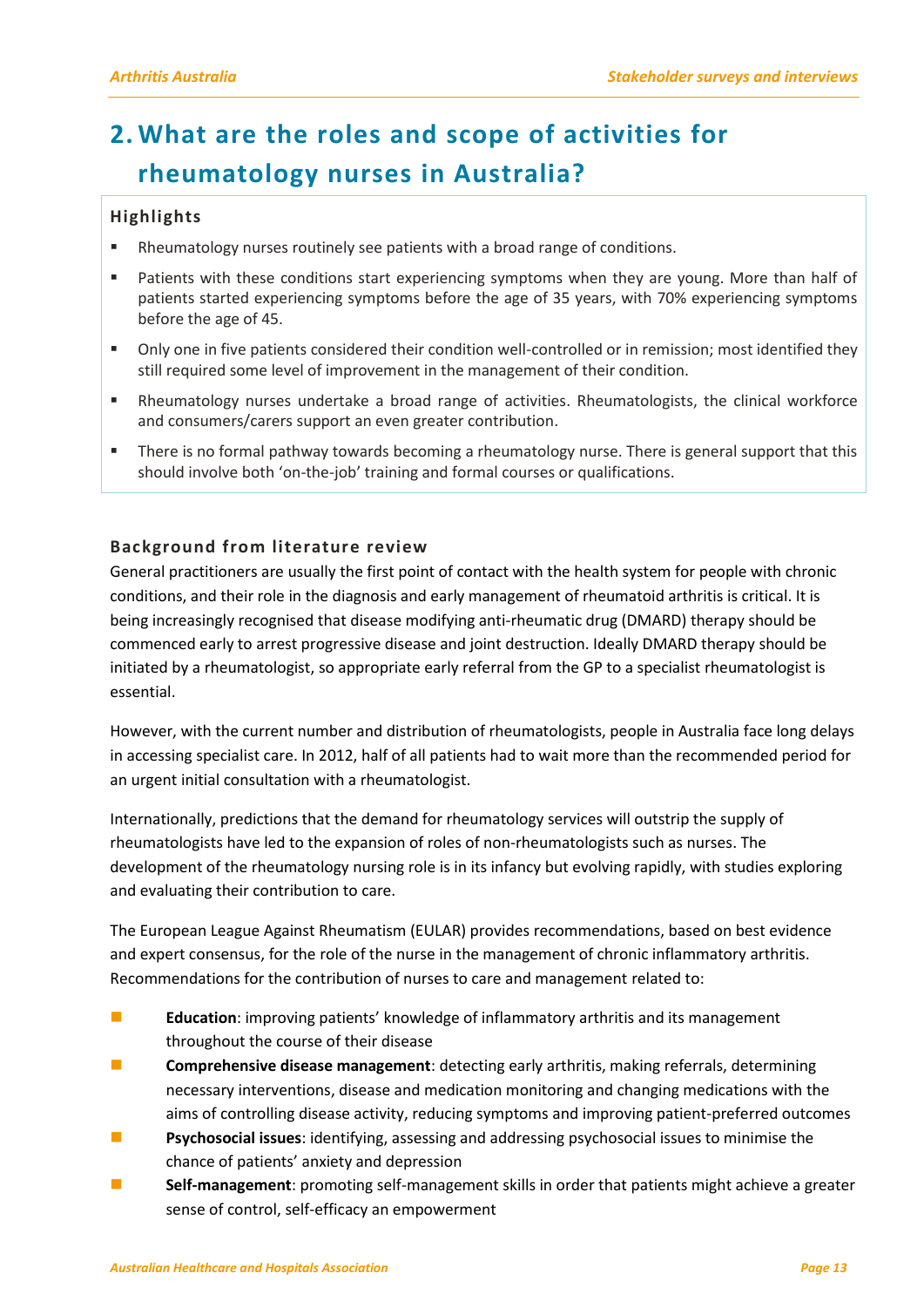**Continuity of care**: providing nurse-led telephone services to enhance continuity of care and to provide ongoing support.

Studies in the US and UK have identified similar roles and responsibilities for rheumatology nurses, as well as demonstrating the potential of using rheumatology nurses in the diagnostic process and the monitoring of DMARD therapy.

#### <span id="page-17-0"></span>**Position titles for rheumatology nurses**

#### **Rheumatology nurse survey results**

Consistent with the wide range of terminology found in the literature, position titles varied considerably:

- 21% of titles reflected the focus of the role (e.g. Biologics, Clinical Trials, Paediatric, Scleroderma, Research)
- 13% of titles reflected the coordination aspect of the role (e.g. Clinical Nurse Coordinator, Nurse Care Coordinator)
- 13% of titles reflected the advanced nature of the role (e.g. Advanced Practice Nurse)
- 10% of titles reflect the specialist nature of the role (e.g. Clinical Nurse Specialist)
- 8% of titles reflected the setting in which services were provided (e.g. Telehealth, Outpatient Clinic).

#### <span id="page-17-1"></span>**Range of conditions seen in rheumatology practice**

Respondents reported routinely assessing, or having, a wide range of rheumatology conditions in practice, with rheumatoid arthritis and psoriatic arthritis most commonly seen by rheumatology nurses (see Table 9).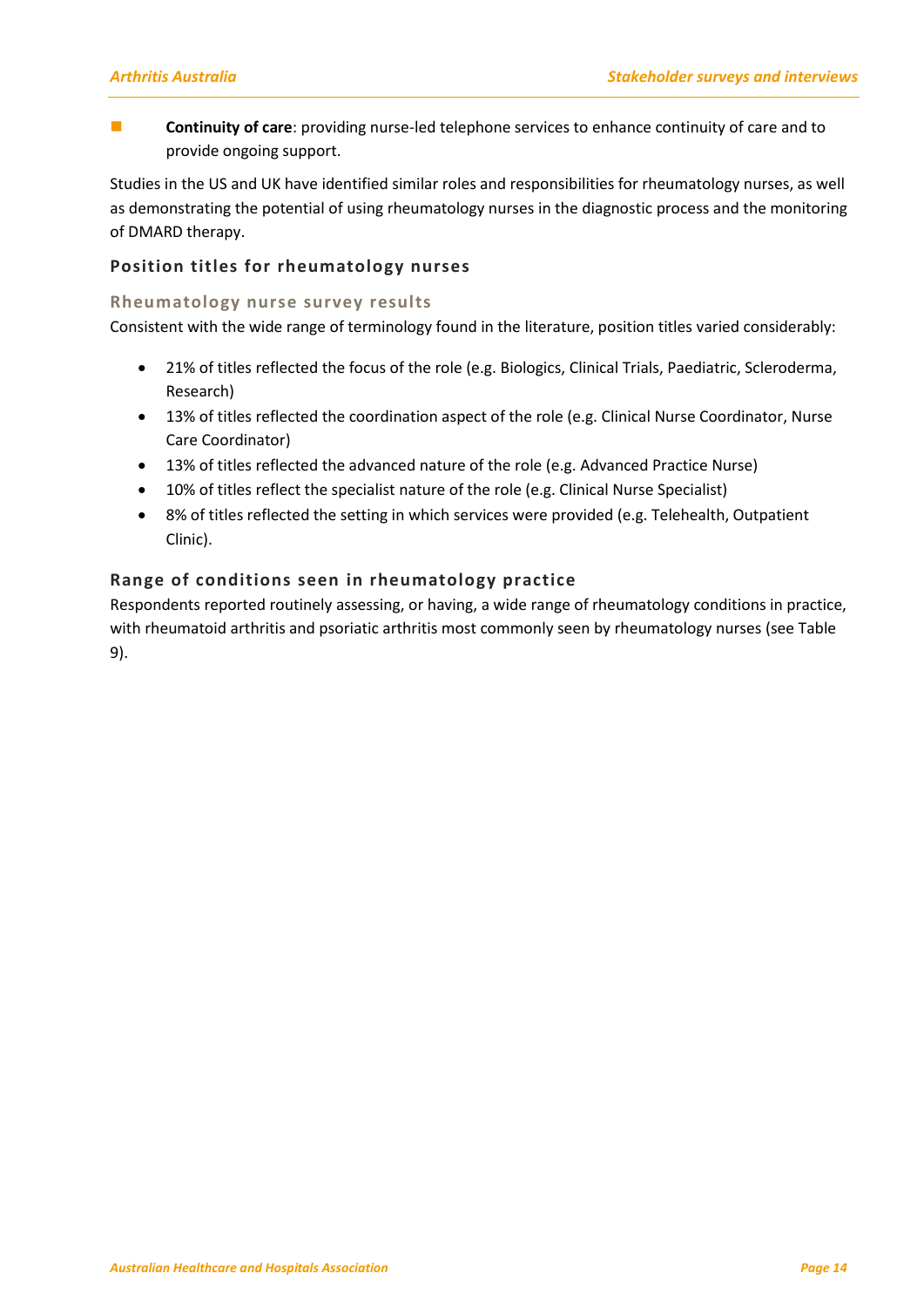| <b>Condition</b>                       | <b>Conditions</b>                                                   |                                                              |                                                                 |                                                                                            |  |  |
|----------------------------------------|---------------------------------------------------------------------|--------------------------------------------------------------|-----------------------------------------------------------------|--------------------------------------------------------------------------------------------|--|--|
|                                        | % of<br>rheumatology<br>nurses reporting<br>it is routinely<br>seen | % of<br>rheumatologists<br>reporting it is<br>routinely seen | % of clinical<br>workforce<br>reporting it is<br>routinely seen | % of consumers<br>and carers<br>reporting they (or<br>the person in<br>their care) have it |  |  |
| <b>Rheumatoid arthritis</b>            | 71%                                                                 | 64%                                                          | 76%                                                             | 47%                                                                                        |  |  |
| <b>Psoriatic arthritis</b>             | 71%                                                                 | 86%                                                          | 68%                                                             | 10%                                                                                        |  |  |
| <b>Ankylosing</b><br>spondylitis       | 50%                                                                 | 71%                                                          | 68%                                                             | 15%                                                                                        |  |  |
| <b>Systemic lupus</b><br>erythematosus | 32%                                                                 | 86%                                                          | 64%                                                             | 3%                                                                                         |  |  |
| <b>Osteoarthritis</b>                  | 50%                                                                 | 71%                                                          | 68%                                                             | 39%                                                                                        |  |  |
| <b>Osteoporosis</b>                    | 39%                                                                 | 71%                                                          | 56%                                                             | 7%                                                                                         |  |  |
| Scleroderma                            | 36%                                                                 | 79%                                                          | 60%                                                             | 1%                                                                                         |  |  |
| Juvenile Idiopathic<br>arthritis       | 32%                                                                 | 79%                                                          | 48%                                                             | 7%                                                                                         |  |  |
| Gout                                   | 39%                                                                 | 79%                                                          | 44%                                                             | 2%                                                                                         |  |  |

#### *Table 9. Conditions being routinely assessed in rheumatology practice*

Other conditions reported to be seen by rheumatologists and the clinical workforce, and had by consumers, included soft tissue, chronic pain, vasculitis, juvenile dermatomyositis, fibromyalgia, PMR, GCA, hypermobility syndrome, Sjogren's connective tissue disorders and various other auto-inflammatory and non-inflammatory musculoskeletal conditions in children.

#### **Consumer and carer survey results**

Half of patients for whom responses relate started experiencing symptoms before the age of 35 years, with 70% experiencing symptoms before the age of 45. Only 4% were 65 years or older when they started experiencing symptoms (see Figure 8).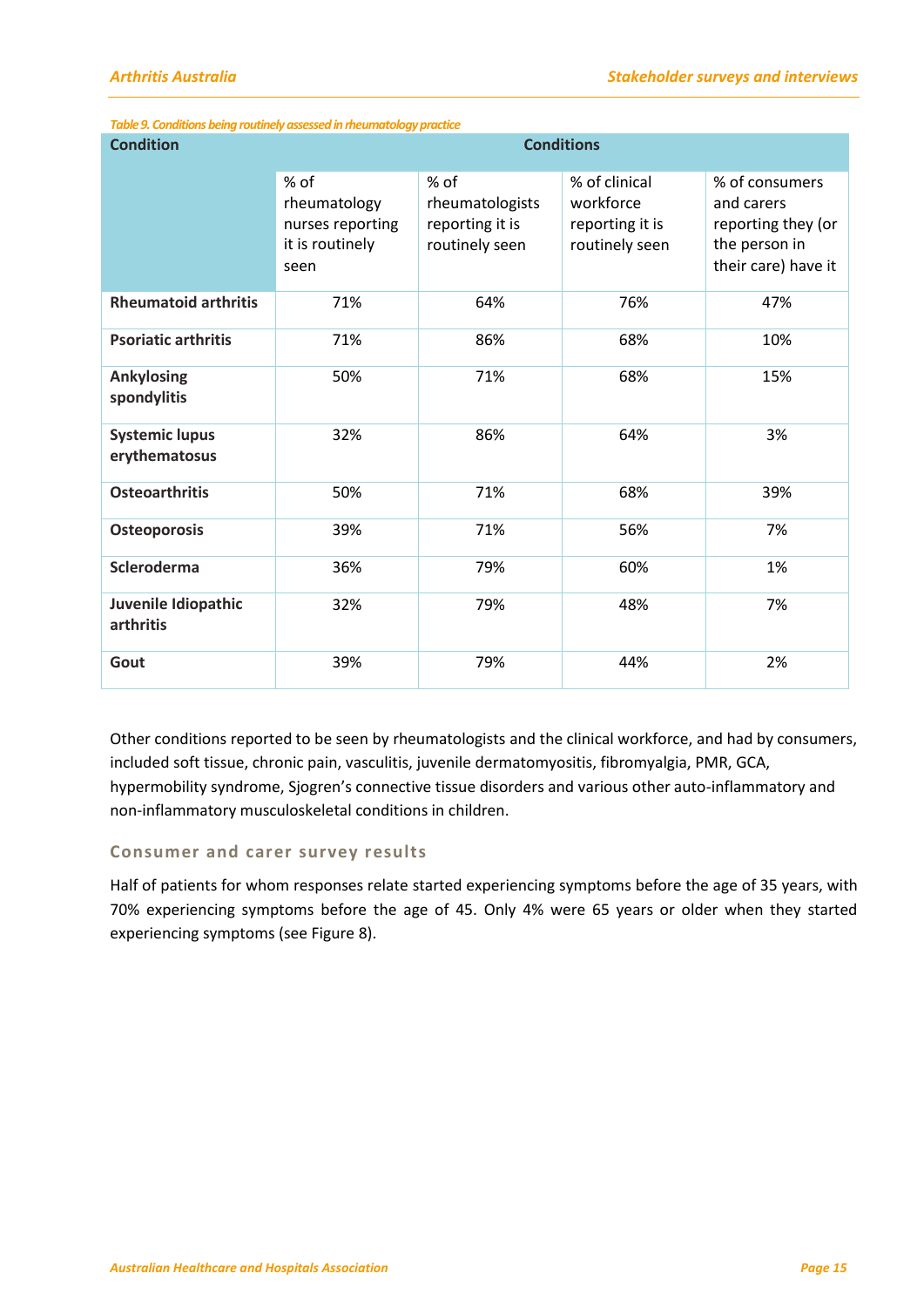

*Figure 8. Age when patients started experiencing symptoms of arthritis*

Consumer respondents reported being at varying stages of arthritis (see Table 10). Only one in five respondents considered their condition well-controlled or in remission; most identified they still required some level of improvement in the management of their condition.

|  |  | Table 10. Stage of arthritis of patients in which responses relate |
|--|--|--------------------------------------------------------------------|
|--|--|--------------------------------------------------------------------|

| <b>Stage of arthritis</b>                                                                                                                         | % of respondents |
|---------------------------------------------------------------------------------------------------------------------------------------------------|------------------|
| I have had my condition for more than a year and although it is not<br>completely controlled, it is manageable                                    | 51%              |
| I have had my condition for more than a year and I am not managing i.e. I am<br>in a lot of pain and have difficulty managing everyday activities | 24%              |
| I have had my condition for more than a year and it is well controlled                                                                            | 17%              |
| I have recently been diagnosed (less than 1 year)                                                                                                 | 5%               |
| My condition is in remission                                                                                                                      | 3%               |
| It is suspected I have inflammatory arthritis but I have not yet been formally<br>diagnosed                                                       | 1%               |

#### <span id="page-19-0"></span>**Activities undertaken by rheumatology nurses**

Respondents identified a broad range of activities undertaken by rheumatology nurses in their practice. Table 11 identifies the proportion of respondents who reported rheumatology nurses *currently* undertake each type of activity, along with whether they thought nurses *could* undertake each activity. The activities most commonly reported by rheumatology nurses were:

- Telephone/email support, advice and follow-up for patients
- Liaison with other health care professionals
- Patient education, support and counselling to improve self-management
- Administrative tasks.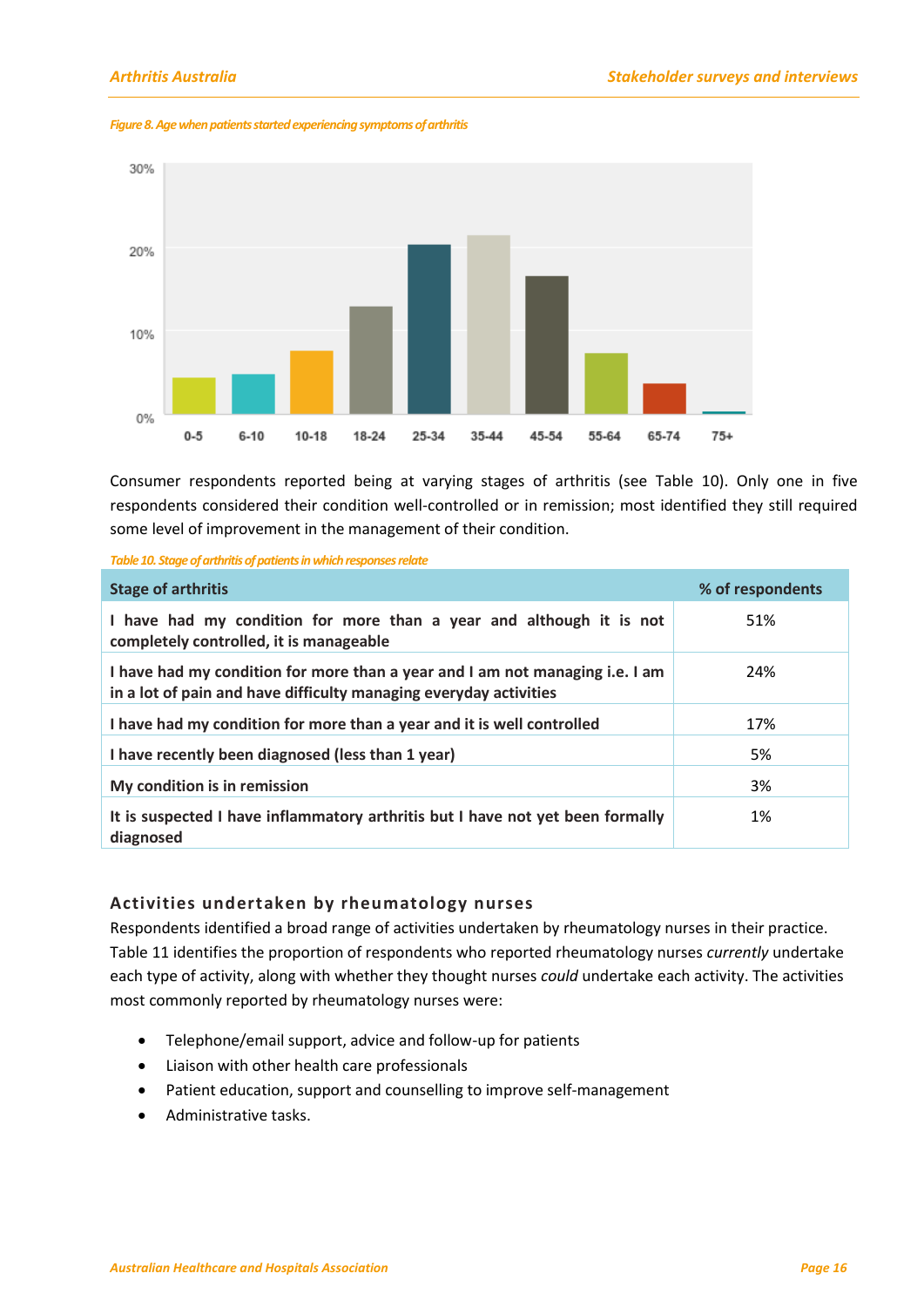| <b>Activities</b>                                                                            | % of rheumatology nurses who currently undertake each<br>activity |                                   |                                             | % of respondents who think each activity would be<br>appropriate for a rheumatology nurse to undertake |                                          |                                   |                                             |                                          |
|----------------------------------------------------------------------------------------------|-------------------------------------------------------------------|-----------------------------------|---------------------------------------------|--------------------------------------------------------------------------------------------------------|------------------------------------------|-----------------------------------|---------------------------------------------|------------------------------------------|
|                                                                                              | As reported by<br>rheumatology<br>nurses                          | As reported by<br>rheumatologists | As reported by<br>the clinical<br>workforce | As reported by<br>patients/carers<br>who have seen a<br>rheumatology<br>nurse                          | As reported by<br>rheumatology<br>nurses | As reported by<br>rheumatologists | As reported by<br>the clinical<br>workforce | As reported by<br>all<br>patients/carers |
| <b>Patient</b><br>education,<br>support and<br>counselling to<br>improve self-<br>management | 93%                                                               | 92%                               | 64%                                         | 67%                                                                                                    | 93%                                      | 100%                              | 82%                                         | 77%                                      |
| <b>Early diagnosis of</b><br>arthritis                                                       | 24%                                                               | 23%                               | 29%                                         | 26%                                                                                                    | 41%                                      | 42%                               | 41%                                         | 10%                                      |
| <b>Disease</b><br>assessment and<br>monitoring                                               | 69%                                                               | 62%                               | 57%                                         | 72%                                                                                                    | 79%                                      | 83%                               | 73%                                         | 71%                                      |
| <b>Ordering medical</b><br>imaging                                                           | 10%                                                               | 15%                               | 29%                                         | 44%                                                                                                    | 41%                                      | 25%                               | 27%                                         | 34%                                      |
| <b>Reviewing</b><br>medical imaging                                                          | 21%                                                               | 15%                               | 29%                                         |                                                                                                        | 62%                                      | 17%                               | 32%                                         |                                          |
| <b>Performing</b><br>physical<br>assessment of the<br>joints                                 | 62%                                                               | 46%                               | 50%                                         | $\ast$                                                                                                 | 86%                                      | 83%                               | 55%                                         | $\ast$                                   |
| <b>Assisting with</b><br>joint aspirations                                                   | 45%                                                               | 31%                               | 21%                                         | 10%                                                                                                    | 72%                                      | 67%                               | 45%                                         | 14%                                      |

#### *Table 11. Activities undertaken by rheumatology nurses*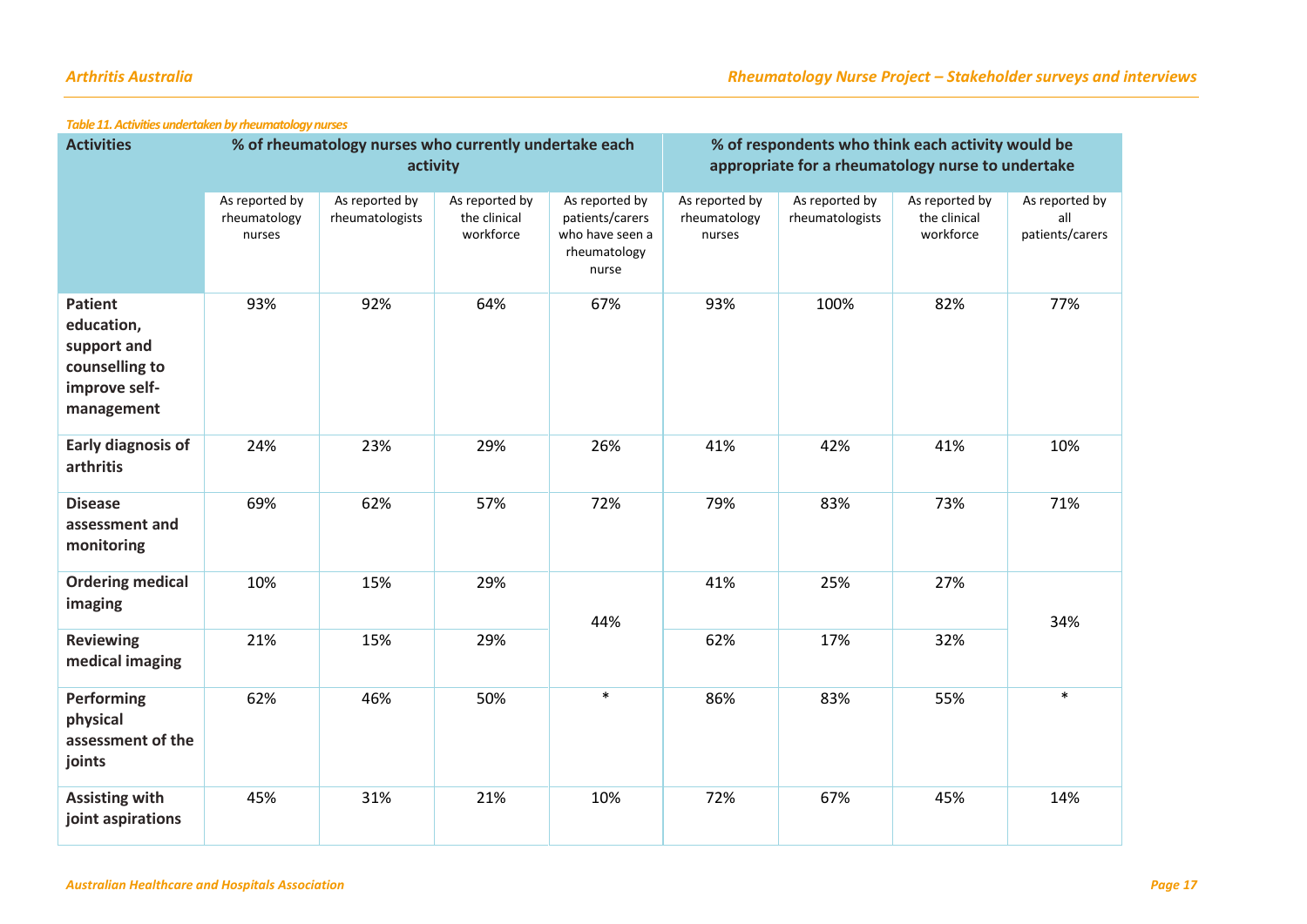#### *Arthritis Australia Stakeholder surveys and interviews*

| <b>Disease</b><br>management                                                                                   | 72% | 38%  | 57% | 56%    | 72% | 33%  | 68% | 66%    |
|----------------------------------------------------------------------------------------------------------------|-----|------|-----|--------|-----|------|-----|--------|
| <b>Administration of</b><br>pharmacotherapy<br>(such as steroid<br>joint injections,<br>biologic<br>therapies) | 72% | 62%  | 64% | 45%    | 76% | 67%  | 55% | 38%    |
| <b>Monitoring</b><br>pharmacotherapy                                                                           | 66% | 38%  | 50% | 39%    | 79% | 75%  | 59% | 43%    |
| <b>Management of</b><br>pharmacotherapy                                                                        | 52% | 31%  | 50% |        | 62% | 42%  | 36% |        |
| <b>Medication</b><br>counselling                                                                               | 86% | 77%  | 71% | 63%    | 83% | 92%  | 73% | 56%    |
| <b>Identifying and</b><br>assessing<br>psychosocial<br>issues                                                  | 79% | 85%  | 79% | 31%    | 79% | 83%  | 82% | 58%    |
| <b>Managing</b><br>psychosocial<br>issues                                                                      | 62% | 62%  | 50% | 15%    | 69% | 75%  | 64% | 29%    |
| <b>Care coordination</b>                                                                                       | 83% | 92%  | 64% | 42%    | 79% | 83%  | 91% | 63%    |
| Telephone/email<br>support, advice<br>and follow-up for<br>patients                                            | 97% | 100% | 71% | 69%    | 90% | 100% | 82% | 61%    |
| <b>Administrative</b>                                                                                          | 93% | 77%  | 71% | $\ast$ | 83% | 92%  | 64% | $\ast$ |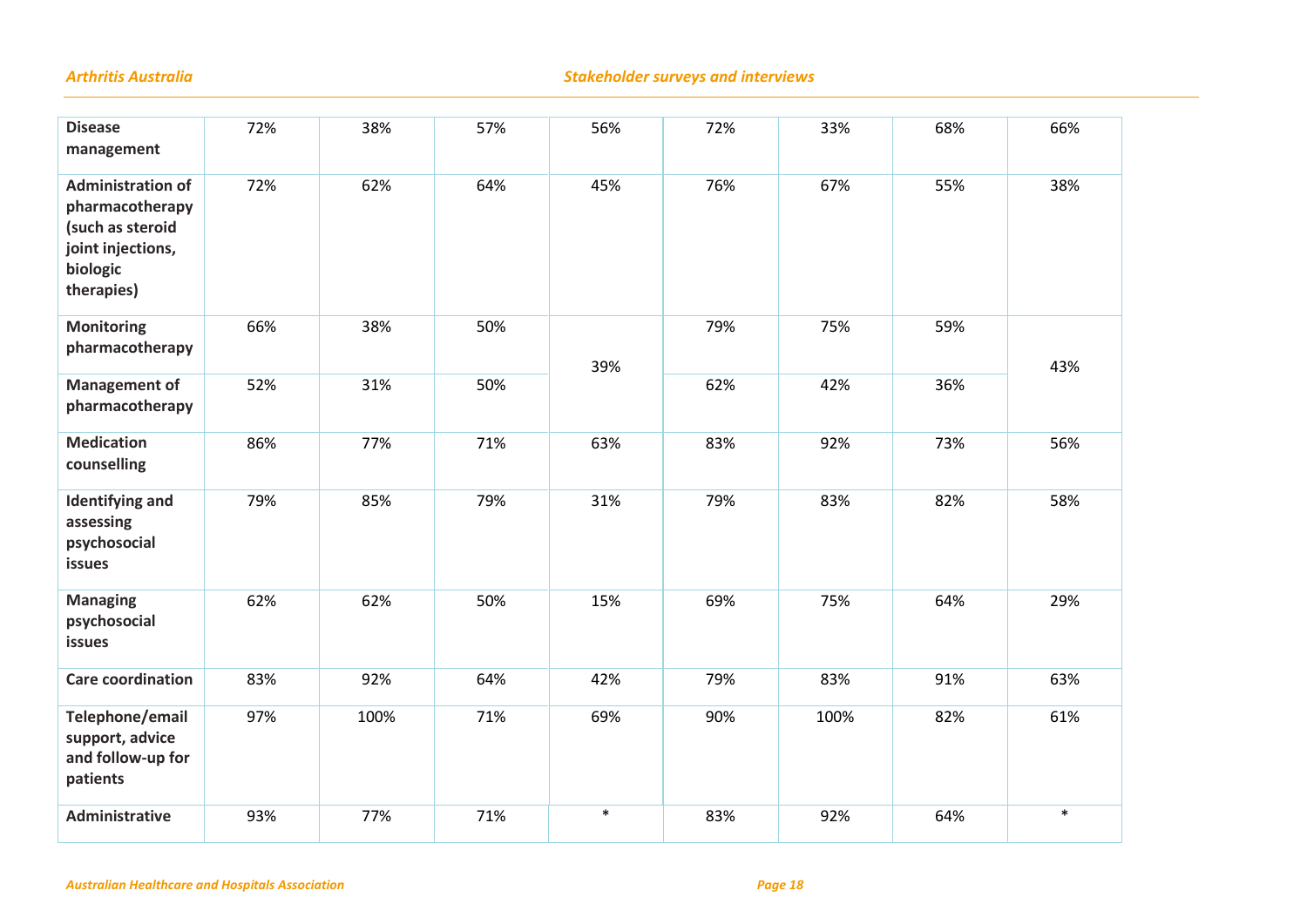| tasks                                                                            |     |     |     |        |     |     |     |        |
|----------------------------------------------------------------------------------|-----|-----|-----|--------|-----|-----|-----|--------|
| <b>Teaching and</b><br>training other<br>health<br>professionals                 | 69% | 31% | 64% | $\ast$ | 79% | 75% | 55% | $\ast$ |
| <b>Referrals to other</b><br>specialists or<br>departments e.g.<br>physiotherapy | 48% | 31% | 64% | $\ast$ | 72% | 33% | 68% | $\ast$ |
| <b>Clinical trials</b>                                                           | 55% | 38% | 50% | $\ast$ | 79% | 75% | 77% | $\ast$ |
| Liaison with other<br>health care<br>professionals                               | 97% | n/a | n/a | $\ast$ | 90% | n/a | n/a | $\ast$ |

\* Note. There is no result for these options as they were not provided to consumers or carers to respond against in the survey.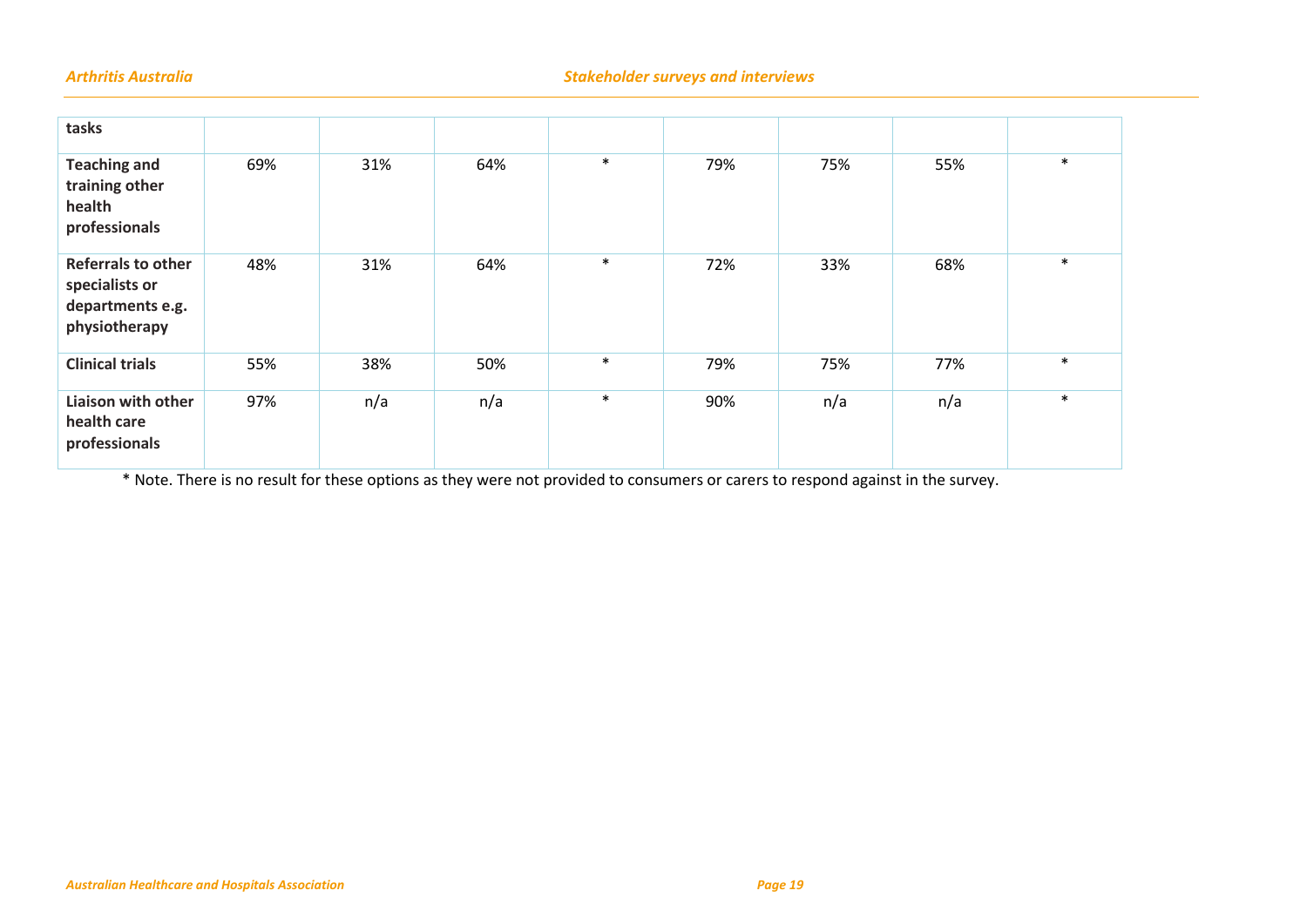Other activities undertaken by rheumatology nurses that were identified by rheumatologists included research, service development (e.g. business plans), and development of care pathways. The clinical workforce identified that the activities performed by rheumatology nurses would depend on the patient's access to a knowledgeable GP or rheumatologist: '*If limited, need nurses to offer more*.'

Rheumatologists were asked about any activities they believed should not be undertaken by rheumatology nurses. Areas of concern reported included:

- Prescribing DMARDs, biologic and chemotherapy agents
- Ordering investigations beyond plain imaging and monitoring bloods
- Surgery.

One rheumatologist stated: '*I think the issue is what can be safely undertaken by nurses, particularly nurse practitioners, independent of the Rheumatology team and consultant supervision. I have worked with many Rheumatology nurses who function at a similar level as a registrar in assessing and managing inflammatory arthritis in an outpatient clinic, but they do not have the same skills in assessing more complex or unusual presentations, and co-morbidities. The final responsibility for the patient, as with registrars, lies with the consultant with appropriate delegation relative to competence.*'

The clinical workforce identified the following activities as inappropriate for being undertaken by rheumatology nurses:

- Aspirations and diagnosis
- Prescribing and changing medications
- Physical therapies
- Imaging
- Managing psychosocial issues.

#### <span id="page-23-0"></span>**Skills required by rheumatology nurses**

Rheumatology nurses identified a broad range of skills required in their role. Table 12 identifies the proportion of respondents who think that skill is required by rheumatology nurses. The skills most commonly reported as being needed were:

- Providing psychosocial support
- Providing education to patients
- Interpreting clinical and laboratory data
- Monitoring the safety and efficacy of disease-modifying anti-rheumatic drugs (DMARDs).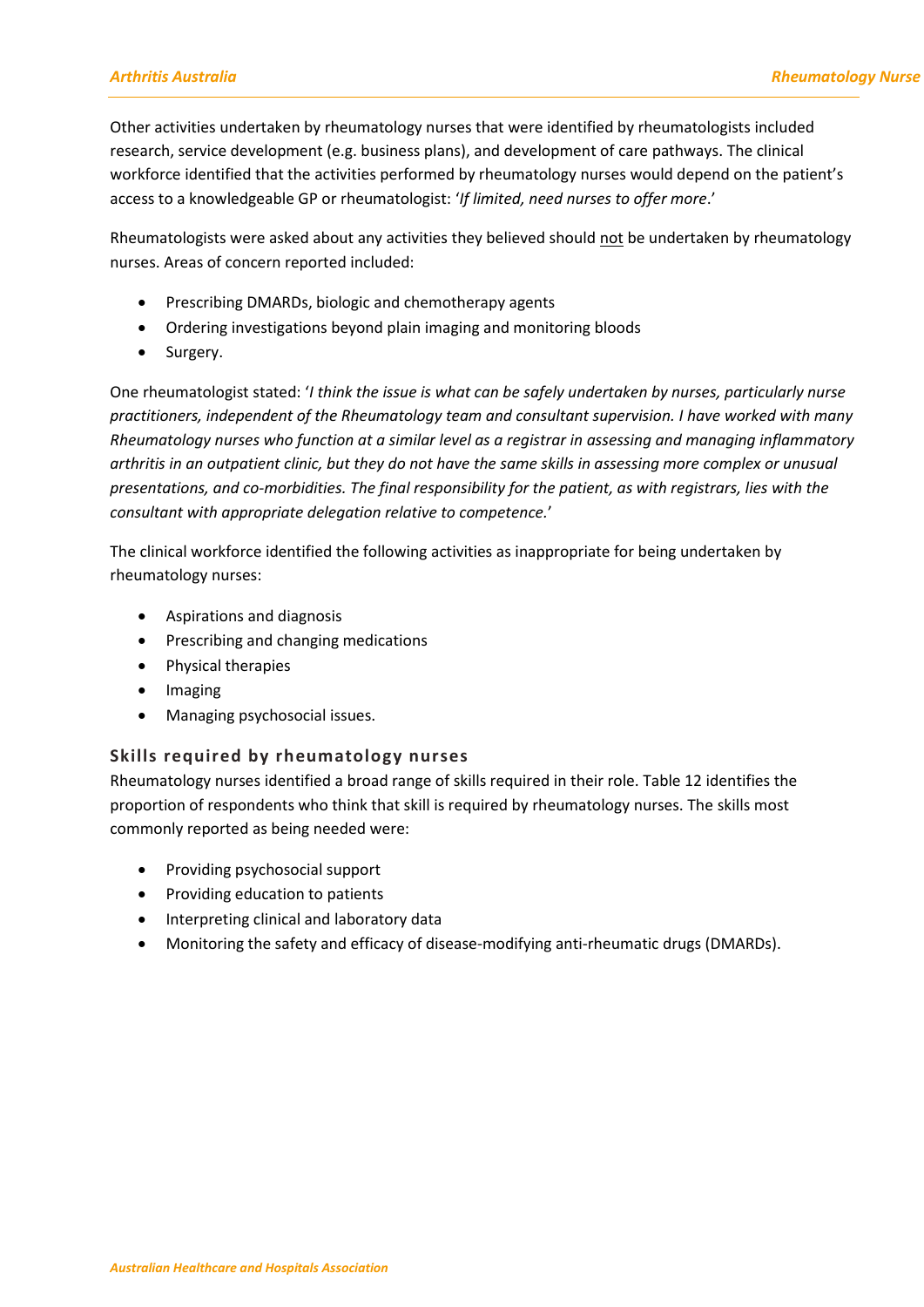| Table 12. Skills required by rheumatology nurses                                          |                                                                                               |
|-------------------------------------------------------------------------------------------|-----------------------------------------------------------------------------------------------|
| <b>Skills</b>                                                                             | % of respondents who believe the skill is<br>required (as reported by rheumatology<br>nurses) |
| Performing physical assessment of the joints                                              | 89%                                                                                           |
| Interpreting clinical and laboratory data                                                 | 95%                                                                                           |
| Performing joint aspiration or joint/soft tissue<br>injection                             | 8%                                                                                            |
| Administering medications (e.g. intramuscular<br>injections, infusions etc)               | 86%                                                                                           |
| Monitoring the safety and efficacy of disease-<br>modifying anti-rheumatic drugs (DMARDs) | 95%                                                                                           |
| Pain management                                                                           | 81%                                                                                           |
| <b>Physical activity prescription</b>                                                     | 62%                                                                                           |
| <b>Diagnosing new patients</b>                                                            | 16%                                                                                           |
| <b>Prescribing medications</b>                                                            | 8%                                                                                            |
| Assessing psychosocial health                                                             | 81%                                                                                           |
| Providing psychosocial support                                                            | 100%                                                                                          |
| <b>Assessing for co-morbidities</b>                                                       | 81%                                                                                           |
| <b>Providing education to patients</b>                                                    | 100%                                                                                          |

Other skills identified by respondents as being needed included an understanding of Medicare/PBS requirements and criteria, skills in triaging urgency of rheumatological referrals/problems, skills in coordination of care, knowledge and skills to access appropriate community supports and skills in advocating for patients.

Some respondents also noted that some skills should be limited to nurse practitioners, e.g. performing joint aspirations, diagnosing new patients and prescribing medications.

#### <span id="page-24-0"></span>**Pathways and training for rheumatology nurses**

#### **Rheumatology nurse survey results**

The majority of rheumatology nurse respondents were registered nurses (97%), with the one remaining respondent holding a non-registrable role. One of the registered nurses had endorsement as a nurse practitioner (including the prescribing of scheduled medicines) and one had endorsement to supply scheduled medicines (rural and isolated practice).

Respondents had entered their rheumatology nurse role primarily:

- Through an interest in chronic care more generally
- Following research and clinical trial positions in rheumatology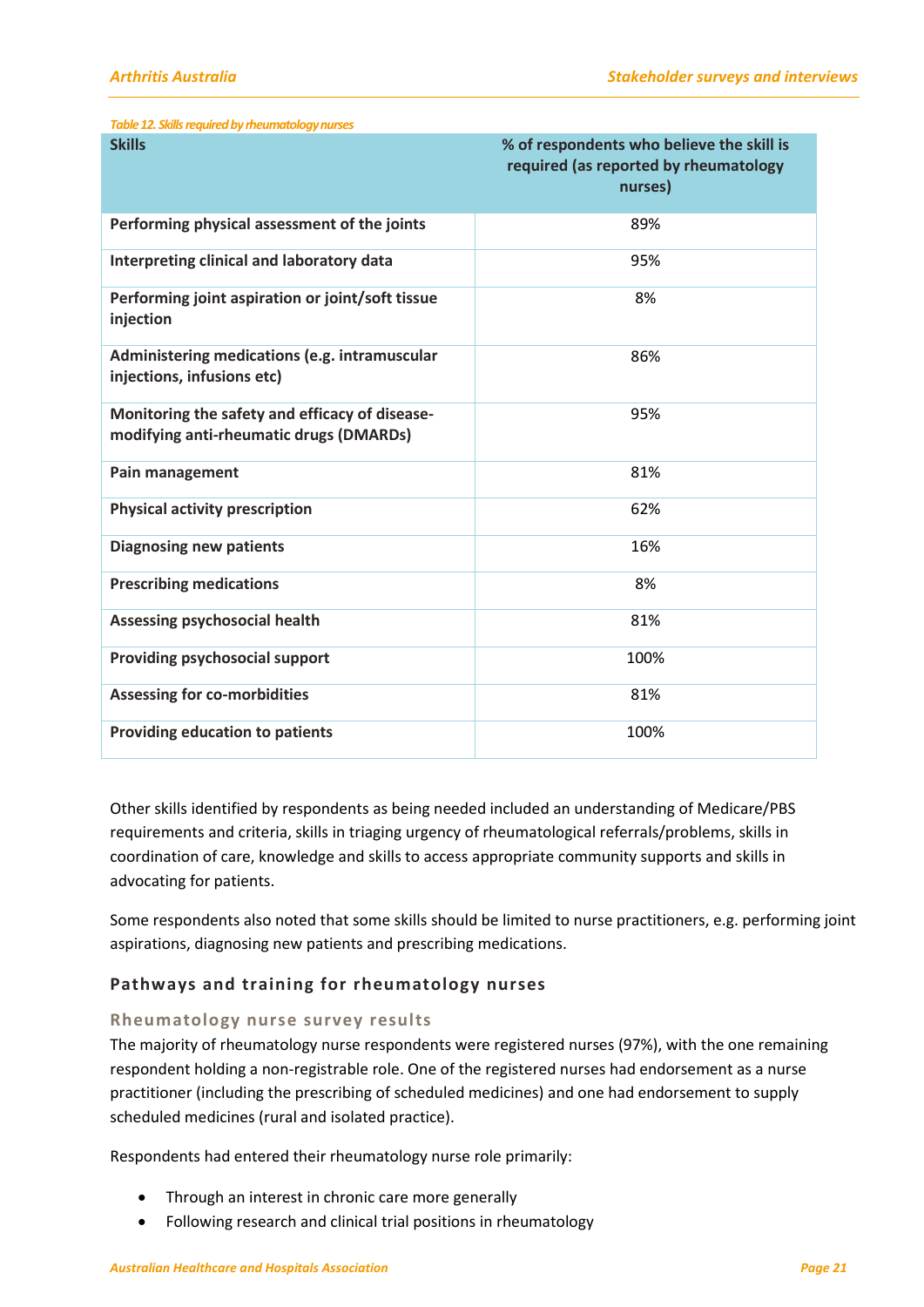- As an extension of roles in a rural area (e.g. telehealth)
- By accident/chance… they 'fell into it.'

65% of respondents had gained post-graduate qualifications: 40% of these were in a musculoskeletal, rheumatology or orthopaedic area (seven respondents had completed the Graduate Certificate in Musculoskeletal and Rheumatology Nursing). Qualifications not related to these areas were typically in other nursing areas such as diabetes, emergency nursing, oncology, anaesthesia, sexual and reproductive health, rural and remote nursing, and primary and community care. Some were more general such as in marketing or in training and assessment.

34% of respondents had completed other training relevant to rheumatology nursing. This included hospital training (e.g. on-the-job tutorials, joint count training), online training (e.g. EULAR, Ausmed, pharmaceutical-sponsored), Rheumatology Health Professionals Association scientific meetings, pharmaceutical-sponsored conferences and self-led reading.

77% of respondents reported being a member of a nursing professional body, with the Rheumatology Health Professionals Association cited most frequently (by 70% of those who held any membership).

The majority of respondents (72%) had worked in a rheumatology nurse role for greater than five years. Respondents commonly felt that the training required to become a rheumatology nurse should involve:

- On-the-job training for 6-12 months, followed by
- A post-graduate course, with recommendations ranging from online modules and CPD requirements, to post-graduate qualifications at Certificate IV through to Master's degree level.

#### **Rheumatologist survey results**

Rheumatologists reported that experience in the area was the most important preparation for rheumatology nurses.

There were varying views on the additional education that would be required, from continuing professional development to a postgraduate diploma to a Master's qualification. Some felt that the nurse practitioner requirements were too onerous, but this may reflect the spectrum of potential roles, with one reporting: '*Nurse practitioner would be ideal to run nurse led clinic'* and '*Nurse practitioner qualification if involved in patient assessment.*'

As one rheumatologist reported: '*depends on their scope of practice – some could be up skilled without formal course – others if they want to inject joints or prescribe or order investigations have to be educated to a level where they make optimal decisions.'*

#### **Clinical workforce survey results**

Like with rheumatologists, the clinical workforce had varying views on the additional education that would be required, from continuing professional development to a postgraduate diploma to a Master's qualification (as required for a nurse practitioner role). Experience through supervised practice (e.g. for a year) was also identified by some respondents.

One respondent noted the dependence on the role: '*Some none, others nurse practitioner.'*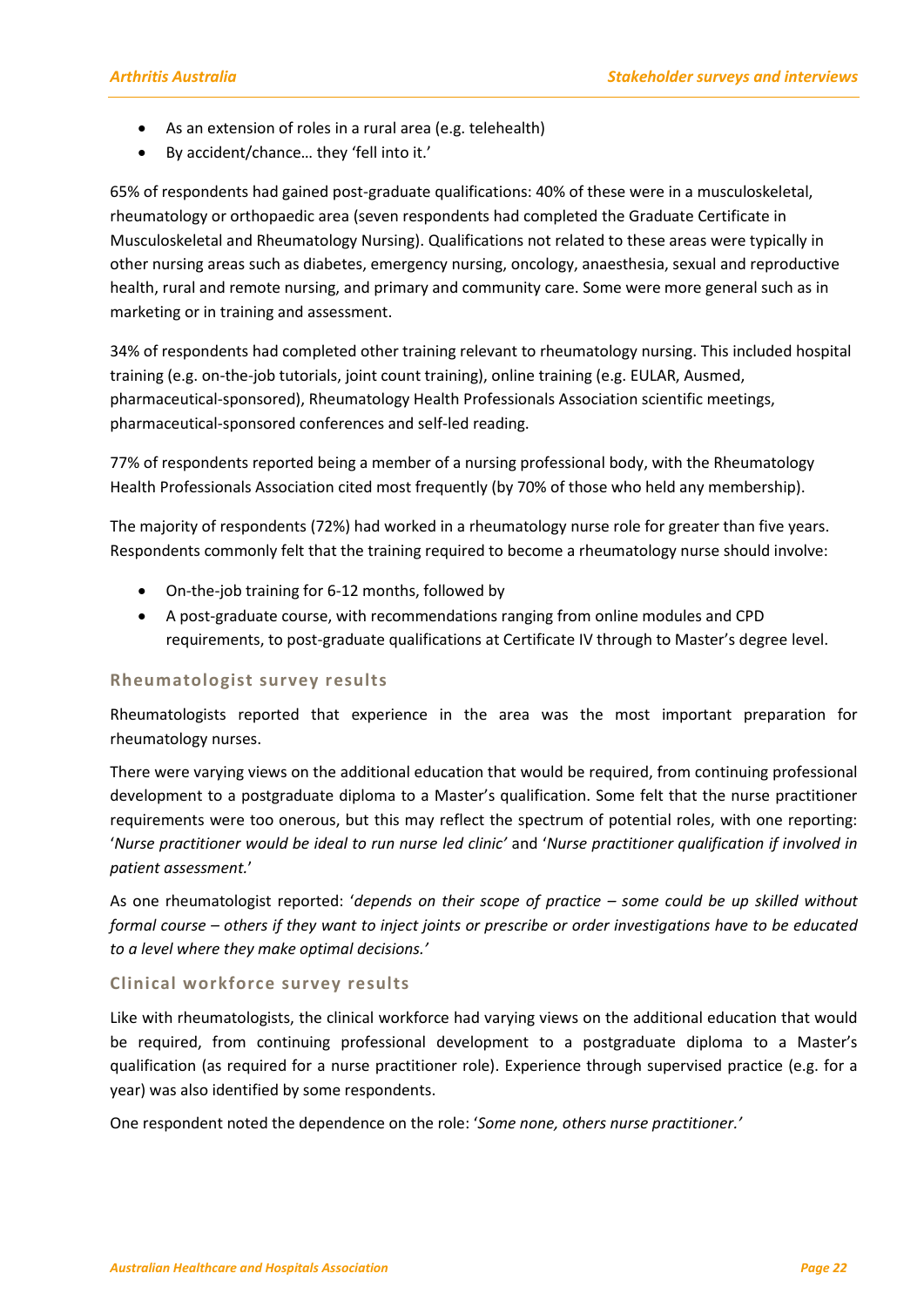### <span id="page-26-0"></span>**3. What models of care incorporate rheumatology nurses into care in Australia?**

#### <span id="page-26-1"></span>**Highlights**

- There is no standard model of care incorporating rheumatology nurses into care in Australia.
- The model most preferred by rheumatologists and other members of the clinical workforce is with rheumatology nurses working collaboratively with a team of clinicians.
- Consultations with rheumatology nurses may be held prior to the patient seeing their specialist, in conjunction, as follow up, or as needed.
- Consultations were most commonly held face-to-face, but consultations by phone, email or webenabled video were also conducted. Patients showed openness to all consultation types.
- Rheumatology nurses tended to spend longer with patients than rheumatologists. On average, consultations with new patients took around 50 minutes, while consultations for routine review took around 30 minutes.

#### <span id="page-26-2"></span>**Background from literature review**

With the prevalence of chronic musculoskeletal conditions expected to rise considerably in coming decades and extensive systemic and sector-wide changes in health service delivery and funding, changes in the way health professionals are trained and provide care are imperative.

In Australia, models of care that have been developed include:

- **A** Rheumatology Nurse Practitioner model that aims to build the capacity and capability of the multidisciplinary team. The nurse practitioner is based in the hospital and works autonomously and collaboratively with outpatients, biologics clinic, specialist clinics, inpatient wards and day units, among others. They perform tasks such as the direct referral of patients, prescribing medications and ordering diagnostic investigations.
- **A** A Rheumatology Nurse model where the nurse undertakes tasks such as coordinating and conducting assessments, monitoring medication toxicity, scheduling reviews, performing audits and ensuring continuing of PBS funded therapy.
- **A Clinical Nurse Consultant model for paediatric care where a nurse provides care coordination of** all services, targeted and specific child and family education, ongoing family support and nursing care for the child.
- **A** A Rheumatology clinic model where a nurse triages referrals and monitors disease activity, also communicating with GPs and pathology providers.

There are also many other models used in Australia for nurses in extended and specialised roles in other clinical areas.

Internationally, rheumatology nurses have taken on roles to substitute for rheumatologists in the diagnostic process, monitoring biologic therapies in nurse led rheumatology clinics, providing telephone advice and consultations from clinics, as well as leading injection clinics.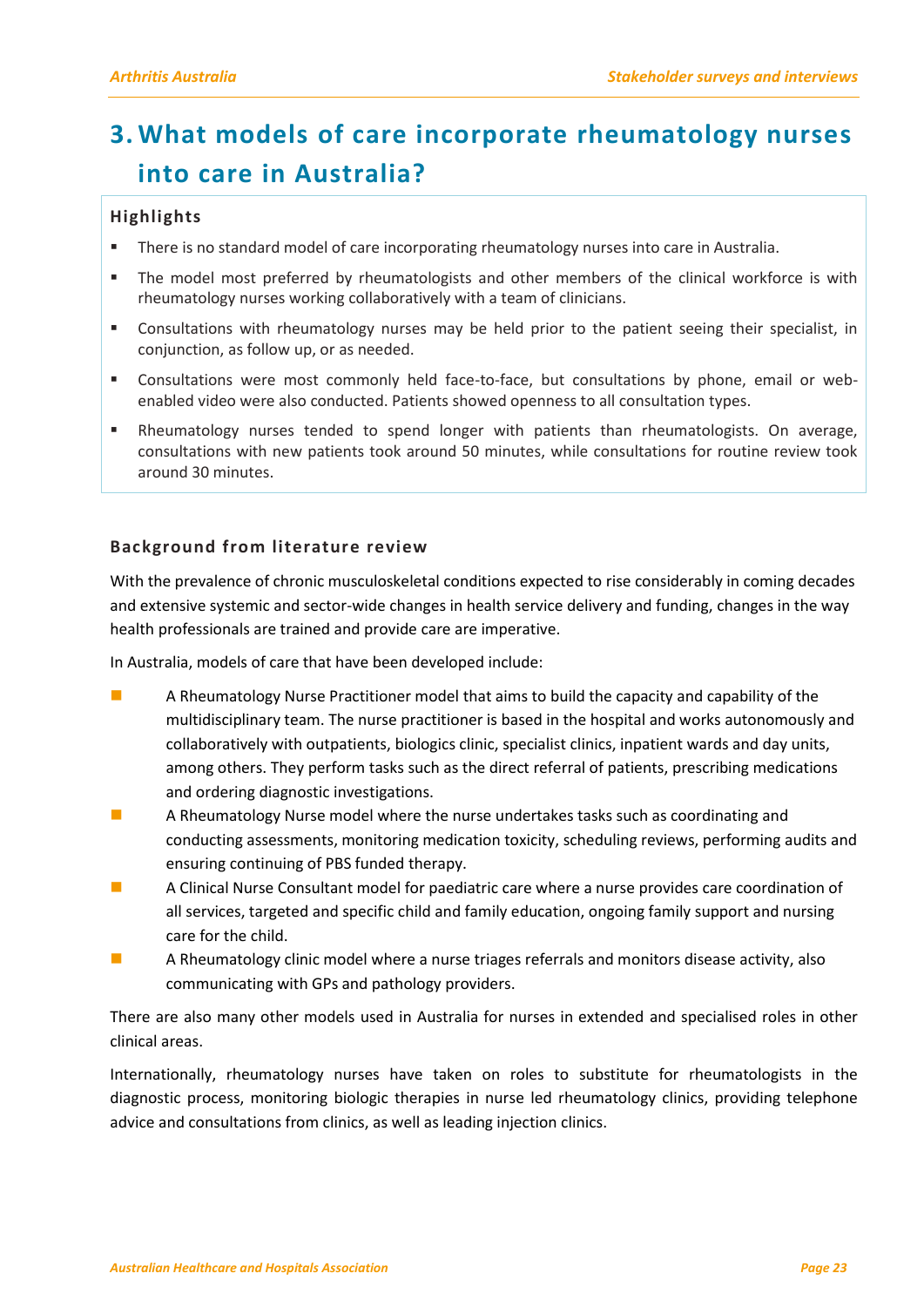#### <span id="page-27-0"></span>**Models of care with rheumatology nurses**

#### **Rheumatology nurse survey results**

Rheumatology nurses work within a variety of models of care:

- 34% work collaboratively with a team of clinicians
- 34% work by themselves directed by another clinician
- 21% work by themselves under their own direction (autonomously)
- 10% work with one other clinician.

Those working within a team of clinicians identified rheumatologists primarily, but also medical practitioners (registrars, junior medical officers, advanced trainees), physiotherapists, occupational therapists, clinical psychologists, social workers, school liaison teachers, other rheumatology nurses and inpatient ward staff.

#### **Rheumatologist survey results**

Rheumatologists reported that they thought rheumatology nurses should mostly work collaboratively with a team of other clinicians (83%), with some believing they should work collaboratively with one other clinician (33%) and by themselves directed by another clinician (25%). None of the rheumatologists surveyed believed that rheumatology nurses should work by themselves under their own direction (autonomously).

#### **Clinical workforce survey results**

The clinical workforce reported that they thought rheumatology nurses should mostly work collaboratively with a team of other clinicians (91%) or with one other clinician (77%). Some believed they should work by themselves directed by another clinician (45%). Few believed they should work by themselves under their own direction (autonomously) (9%).

#### <span id="page-27-1"></span>**Types of reasons for seeing patients**

#### **Rheumatology nurse survey results**

79% of respondents saw adult patients and 21% saw paediatric patients. Table 13 lists the types of reasons that respondents saw patients. The comparison between those seeing adult versus paediatric patients reflects there is much less variability when it is paediatric patients being seen.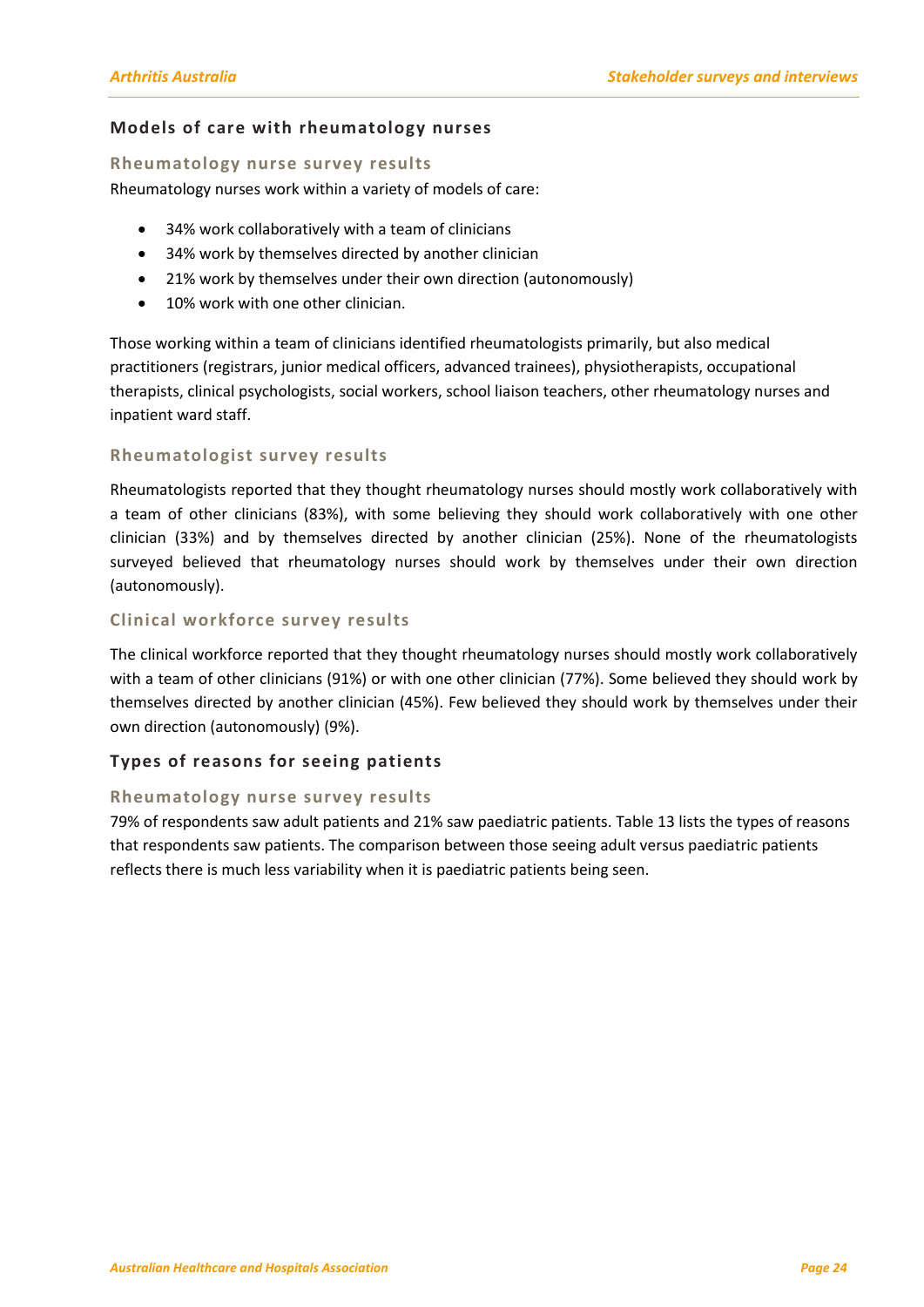#### *Table 13. Reasons rheumatology nurses see patients*

|                                                                      | <b>Adult patients</b> | <b>Paediatric patients</b> |
|----------------------------------------------------------------------|-----------------------|----------------------------|
| <b>New patients</b>                                                  | 70%                   | 67%                        |
| <b>Routine review patients</b>                                       | 91%                   | 100%                       |
| Urgent review patients -<br>flare/complications                      | 70%                   | 100%                       |
| <b>Clinical trial patients</b>                                       | 61%                   | 33%                        |
| <b>Patients on biologics</b>                                         | 87%                   | 100%                       |
| <b>Patients requiring education</b><br>about medication or biologics | 83%                   | 100%                       |
| Patients requiring review of<br>medication or biologics              | 70%                   | 100%                       |

Other reasons provided by respondents for seeing patients included when juvenile patients are transitioning to adult care and when wound care is required.

#### <span id="page-28-0"></span>**Nurse involvement in the patient's journey**

#### **Rheumatology nurse survey results**

Rheumatology nurses reported that consultations occurred most commonly:

- In conjunction with the patient seeing their specialist (86% of respondents)
- For follow up with the patient after seeing their specialist (83% of respondents)
- On an 'as needed' basis (62% of respondents).

Consultations may also have occurred following referral from general practice or primary care (24% of respondents), around clinical trial timetables, during admissions to hospital, and around biologic infusion schedules.

38% of respondents identified involvement in nurse-led clinics, with the number of clinic sessions held each week varying from 1 to 20.

#### **Consumer and carer survey results**

Of patients and carers who reported having seen a rheumatology nurse in their care, consultations were most commonly in conjunction with seeing their specialist (54%), prior to seeing their specialist (34%), as needed (32%) or as follow up to seeing their specialist (28%). Others reported they were 'gatekeepers' to the specialists. 53% reported that nurse appointments were routinely offered.

Of patients and carers who reported having seen a rheumatology nurse as part of their care, 61% reported that the rheumatology nurse was available at every specialist appointment.

Of the patients and carers who reported having seen a rheumatology nurse as part of their care, 92% reported that consultations were face-to-face, 65% reported consultations were by telephone and 47% reported consultations by email. However of all patients and carers responding to the survey, preferences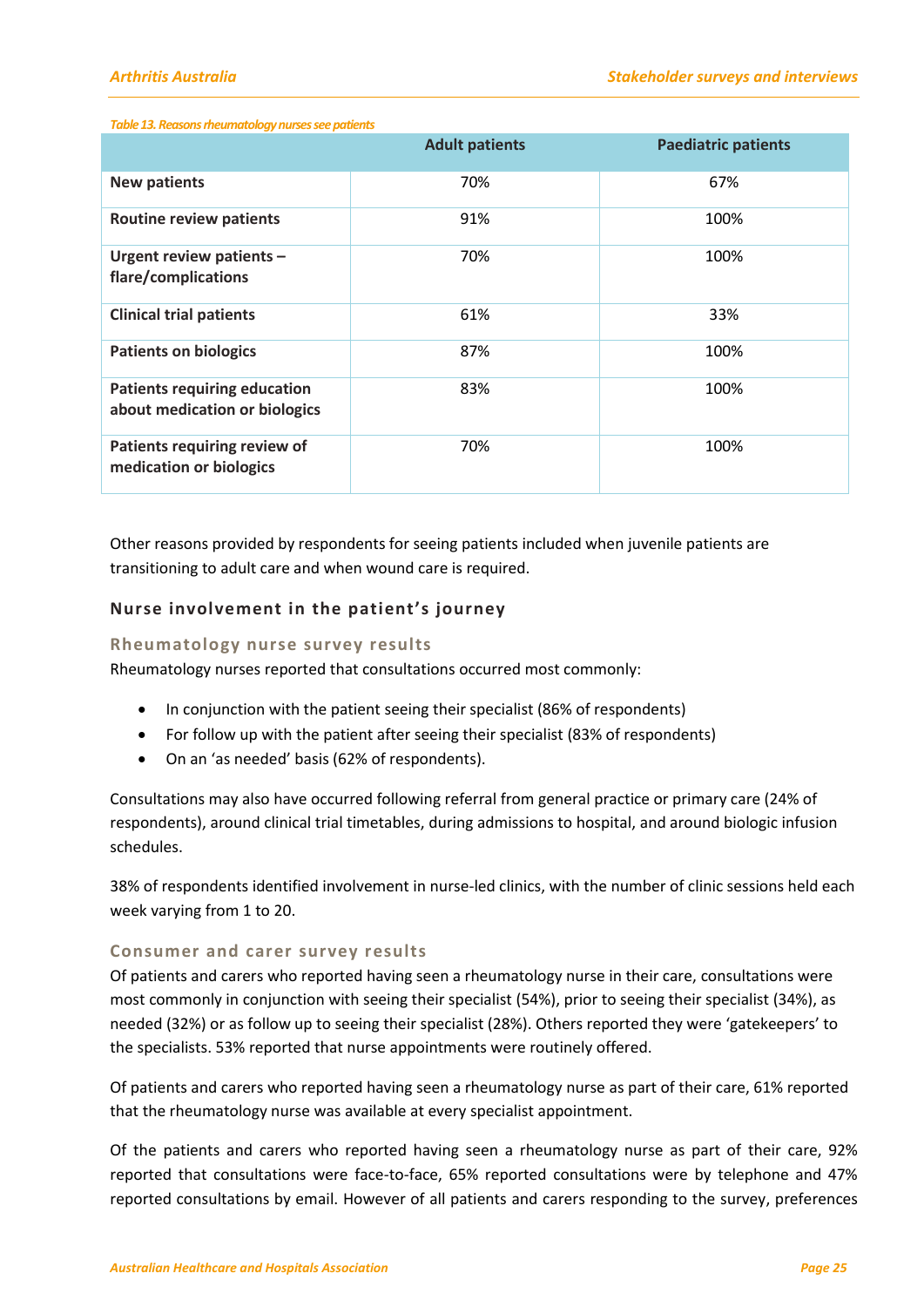for how rheumatology nurses are accessed showed openness to all types of consultation types (86% faceto-face; 68% telephone; 62% email and 31% skype or other web-enabled video).

#### **A typical clinic**

A rheumatologist working in a public hospital environment spoke of a typical three-hour clinic. '*15-16 patients are seen, each only getting 10 minutes of their time. Patients might have their measures under control, but might not be attending school, or might be suicidal, but they don't tell the rheumatologist in that time*.'

'*If they have contact with a rheumatology nurse, who is less rushed and more approachable, they feel they can share with them. It might not be medical, but has a big impact on patient well-being and satisfaction*.'

#### <span id="page-29-0"></span>**A breakdown of how the workforce's time is spent**

#### **Rheumatology nurse survey results**

All respondents conducted consultations with patients face-to-face. Consultations with new patients were allocated, on average, 50 minutes (ranging from 15 to 120 minutes). Consultations with patients for routine review were allocated, on average, 31 minutes (ranging from 5 to 90 minutes). Face-to-face consultations made up 37% of the nursing workforce's time (32% in outpatient settings; 5% in inpatient settings), although time spent by individuals ranged from 2% to 85% of their working hours.

93% of respondents provided consultations by telephone, and 72% provided consultations by email. Skype or other web-enabled video and text support was also identified by some respondents. Telephone/email support constituted 16% of the nursing workforce's time, although time spent by individuals ranged from 3% to 50% of their working hours.

48% of respondents provided support for clinical trials. This made up 12% of the nursing workforce's time, although time spent by individuals ranged from 1% to 100% of their working hours.

Clinical administration (e.g. reviewing scans) made up 8% of the nursing workforce's time. Clerical administration made up 15%. Training/education of other health professionals made up 3%, as did their own CPD.

#### <span id="page-29-1"></span>**How rheumatology nurse roles are funded**

A range of funding sources were identified by respondents (see Table 14), sometimes with multiple funding sources used for a single role.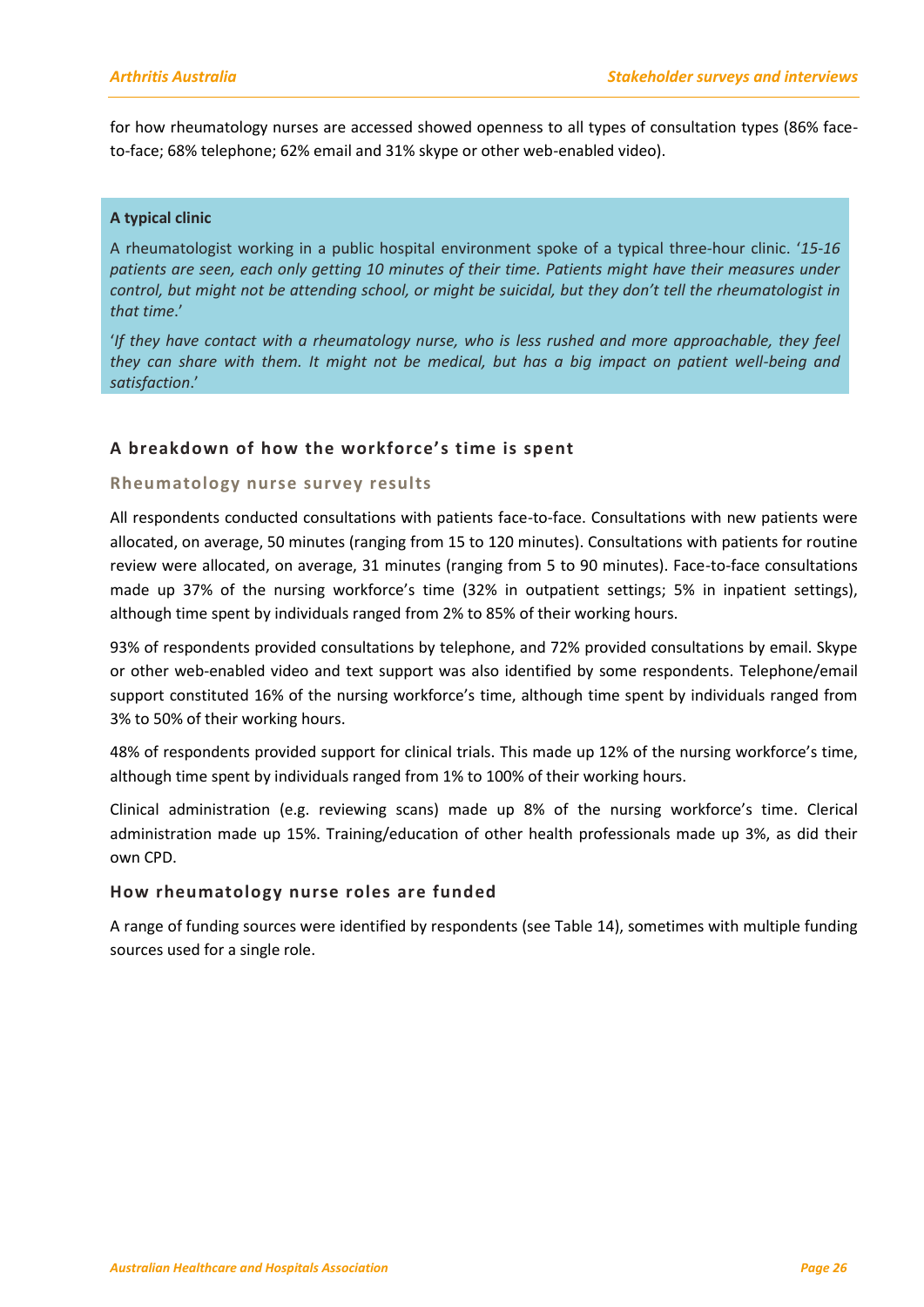#### *Table 14. Funding sources for rheumatology nurses*

|                                         | % of respondents who receive funding from this source for<br>rheumatology nurses |                                   |                                             |  |  |
|-----------------------------------------|----------------------------------------------------------------------------------|-----------------------------------|---------------------------------------------|--|--|
|                                         | As reported by<br>rheumatology nurses                                            | As reported by<br>rheumatologists | As reported by<br>the clinical<br>workforce |  |  |
| <b>Public hospital</b>                  | 57%                                                                              | 77%                               | 86%                                         |  |  |
| <b>Clinical drug trials</b>             | 29%                                                                              | 7.7%                              | 0%                                          |  |  |
| <b>Private practice</b>                 | 18%                                                                              | 7.7%                              | 7%                                          |  |  |
| <b>Academic institution</b>             | 14%                                                                              | 15%                               | 14%                                         |  |  |
| <b>Pharmaceutical company</b>           | 11%                                                                              | 31%                               | 7%                                          |  |  |
| <b>Charity/NGO funded</b>               | 11%                                                                              | 7.7%                              | 7%                                          |  |  |
| Private billing (patient pays directly) | 4%                                                                               | 0%                                | 0%                                          |  |  |

#### **The seriousness of rheumatology conditions needs to be recognised for adequate funding**

'*At one stage, with no rheumatologists located outside Perth, an outreach program was established by the rheumatologists to meet the needs of patients in regional and rural Western Australia. The model involved clinics being held around the state. A rheumatology nurse would set up a clinic in a regional public hospital a few days before a rheumatologist would attend for consultations. Independently they could triage referrals, organise blood tests and results. They were linked with a specific rheumatologist so they could build a relationship with them.'*

*'The model worked well*. *Patients got continuity in their care with the rheumatology nurse providing support. Face-to-face consultations for those initial appointments are so important, and this way the cost for travel and being away from home was minimised. This is particularly important for people with inflammatory arthritis; travelling long distances compromises their function and they end up hospitalised. Not an ideal outcome and it affects the whole family.'*

*'The clinics also provided a training centre; rheumatologists would take registrars out to see cases you don't see in metro areas. It was a real team approach, with the nurse the linchpin between them all.*

'*The model has since been eroded with decentralisation of funding from government. Patients are taking up hospital beds, but it is the complication of rheumatoid arthritis that is recorded rather than rheumatoid arthritis, so the stats around the seriousness of the problem are skewed.*'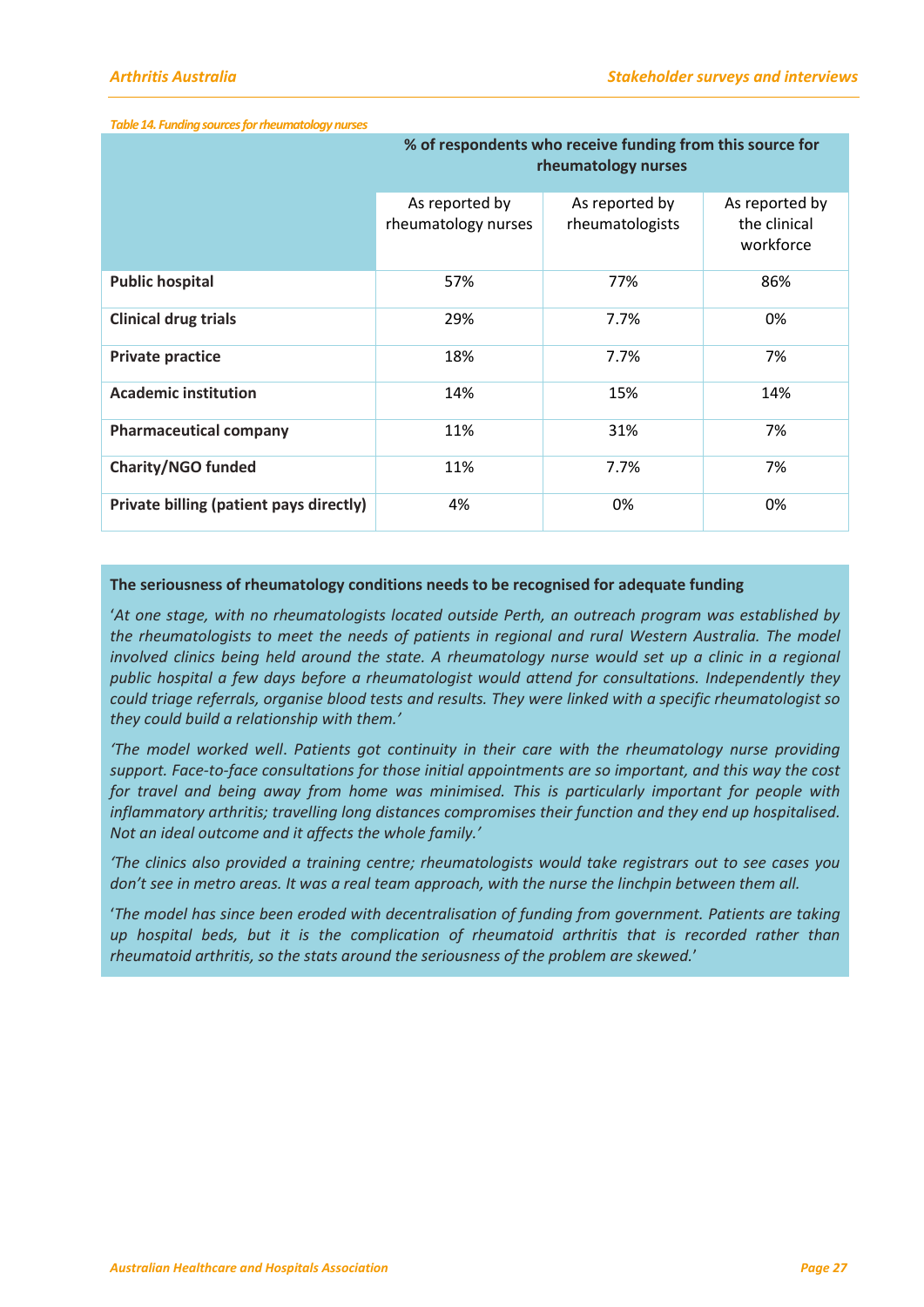### <span id="page-31-0"></span>**4. What is the perceived and actual value of rheumatology nurses?**

#### <span id="page-31-1"></span>**Highlights**

- More than half of patients experienced delays in diagnosis of more than a year.
- Involvement of a rheumatology nurse substantially improved patient satisfaction with all aspects of care, including the information they received at the time of diagnosis and for ongoing management; the support they received at diagnosis; and their access to care during a 'flare up'. Referral for additional support or treatment was also greater, highlighting their role in supporting multidisciplinary care.
- Patient satisfaction rates were more than double when a rheumatology nurse was involved with care for support received for their emotional and mental wellbeing and the coordination of the various aspects of care.
- The greatest value from rheumatology nurses in patient care is when patients have been recently diagnosed, are having a flare-up of their condition, or are not coping emotionally.
- Patients who had a rheumatology nurse involved in their care were less likely to identify 'Dr Google' and online forums, or their GP as the first point of contact when they had questions about managing their condition.
- Other health professionals believed rheumatology nurses increased the efficiency, effectiveness and timeliness of care for patients with arthritis.
- The greatest barrier to rheumatology nurses contributing to their full potential was funding.

#### <span id="page-31-2"></span>**Background from literature review**

There is evidence from international trials that nurse led care in people with rheumatoid arthritis can achieve broadly similar health outcomes compared with rheumatologist led outpatient care, but at a reduced cost. In addition to positive results in terms of disease-specific outcomes and cost-effectiveness, patient self-management, the patient's perceived ability to cope with arthritis and patient satisfaction have been shown to be improved through this complementary role.

Studies of specialist nursing roles in Australia (but not rheumatologist nurses) have similarly identified positive outcomes in terms of both disease-specific outcomes and cost-effectiveness.

At the same time evidence in Australia has shown that people with rheumatoid arthritis have reported they have to navigate and coordinate services for themselves which is one of the key identified roles for rheumatology nurses. This is particularly problematic for people who lack the health literacy or language skills to do this effectively leading to poorer outcomes, increased heath care costs and wider economic costs as people with rheumatoid arthritis are forced to reduce work hours or leave the workforce.

#### <span id="page-31-3"></span>**The patient's experience**

#### <span id="page-31-4"></span>**Timeliness of care**

Consumer respondents reported great variation in the time from when they first noticed symptoms to when they received their diagnosis (see Figure 9). More than half of patients experienced delays in diagnosis of more than a year. This did not vary significantly with the type of arthritis, nor whether the patient had experienced care from a rheumatology nurse or not.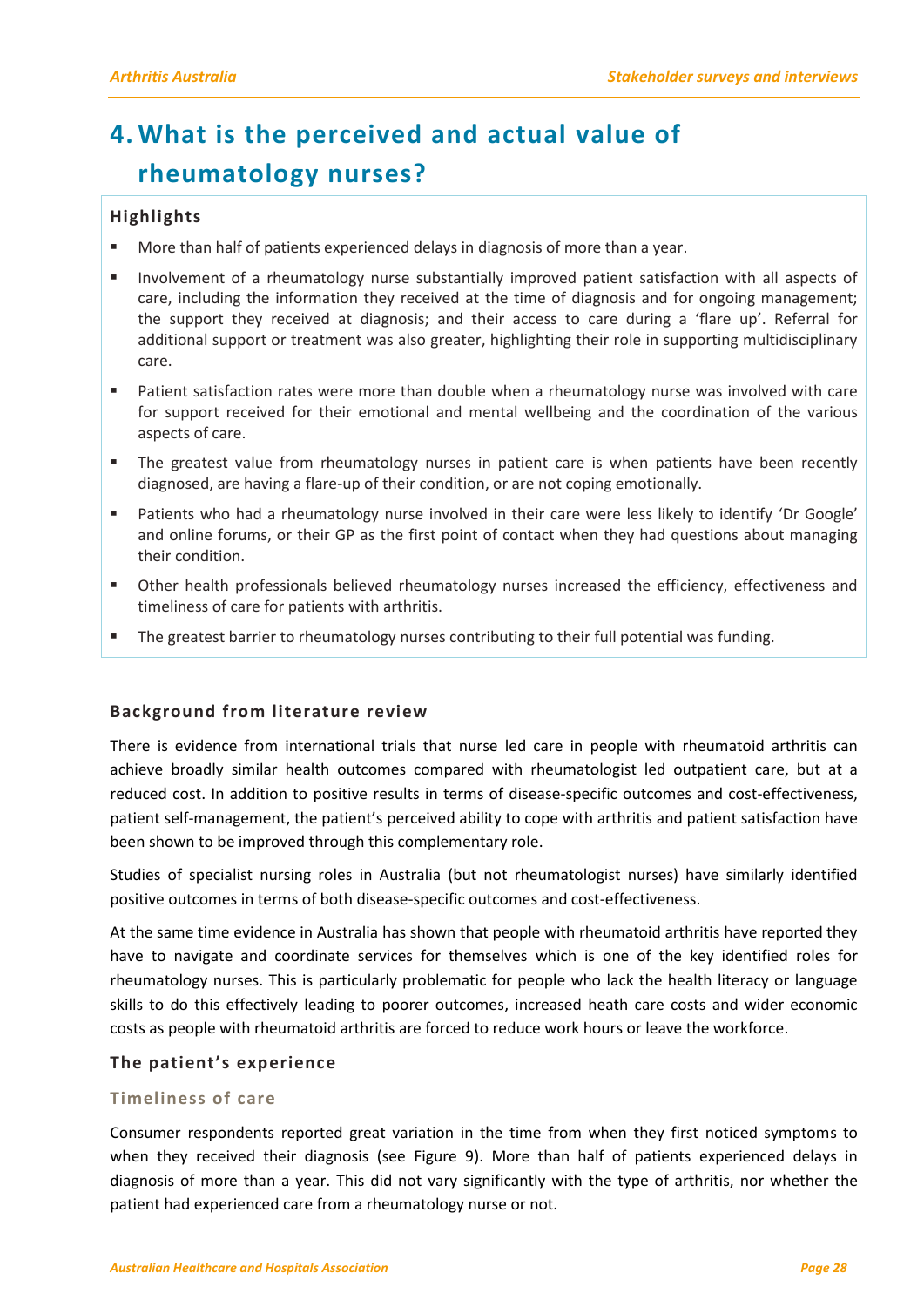



For those patients who have or are seeing a rheumatologist, there was also great variation in time waited for an initial appointment. It took on average, 12 weeks for an initial appointment with a rheumatologist. 16% waited six months or longer, with one patient reporting waiting 12 years (this outlier was not included in the data average calculation). This did not vary significantly with whether the patient had experienced care from a rheumatology nurse or not.

#### <span id="page-32-0"></span>**Understanding of their condition and treatment**

The majority of patients for whom responses relate reported they had quite a good understanding of their condition and its treatment, while they don't know everything, they know how to find answers if needed (see Table 15).

|  | Table 15. Patient understanding of their condition and its treatment |  |  |
|--|----------------------------------------------------------------------|--|--|
|  |                                                                      |  |  |

| <b>Level of understanding</b>                                                                            | <b>Perception by patients</b> |                                                                            |                                                                                |  |  |
|----------------------------------------------------------------------------------------------------------|-------------------------------|----------------------------------------------------------------------------|--------------------------------------------------------------------------------|--|--|
|                                                                                                          | Overall                       | Of those who have seen<br>or had the assistance of a<br>rheumatology nurse | Of those who have not<br>seen or had the assistance<br>of a rheumatology nurse |  |  |
| Extremely well, there is very<br>little I don't know about my<br>condition                               | 19%                           | 19%                                                                        | 19%                                                                            |  |  |
| Quite well, I don't know<br>everything but I know how<br>to find answers if need them                    | 58%                           | 67%                                                                        | 55%                                                                            |  |  |
| Ok, I know a bit but think<br>there is quite a lot I don't<br>know and it can be hard to<br>find answers | 20%                           | 13%                                                                        | 22%                                                                            |  |  |
| Not well, I have lots of<br>questions and am not sure<br>how to find answers                             | 3%                            | 1%                                                                         | 4%                                                                             |  |  |
| I don't understand it at all                                                                             | neg                           | 0%                                                                         | neg                                                                            |  |  |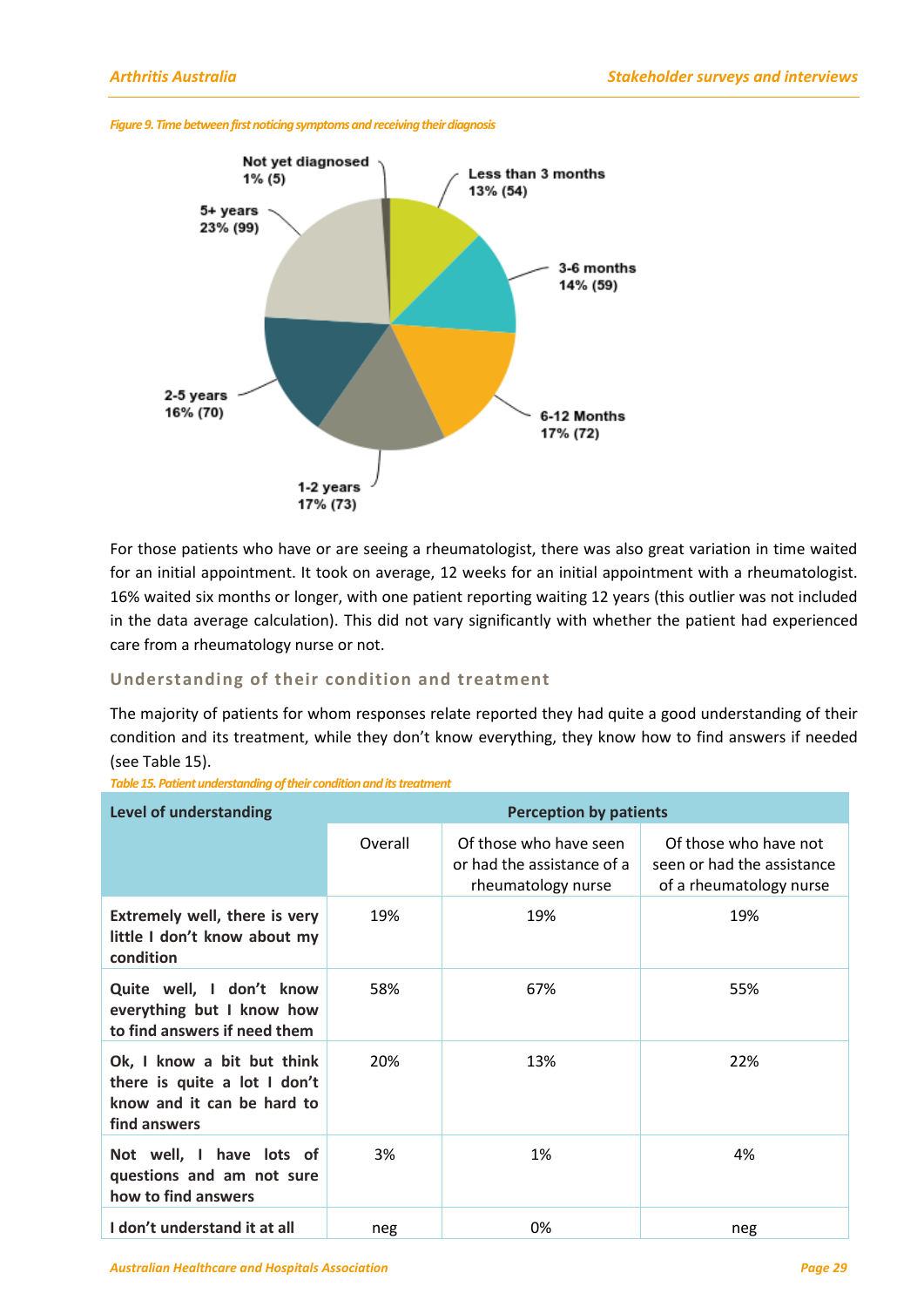#### <span id="page-33-0"></span>**How they are coping with their condition**

The majority of patients for whom responses relate reported that are coping ok, but do struggle sometimes (see Table 16).

*Table 16. How patients are coping with their condition* 

| <b>Level of coping</b>                       | <b>Perception by patients</b> |                                                                            |                                                                                |
|----------------------------------------------|-------------------------------|----------------------------------------------------------------------------|--------------------------------------------------------------------------------|
|                                              | Overall                       | Of those who have seen<br>or had the assistance of a<br>rheumatology nurse | Of those who have not<br>seen or had the assistance<br>of a rheumatology nurse |
| I'm coping very well                         | 17%                           | 28%                                                                        | 14%                                                                            |
| I'm ok but I do struggle<br>sometimes        | 66%                           | 61%                                                                        | 67%                                                                            |
| struggling<br>I'm<br>with<br>my<br>condition | 17%                           | 10%                                                                        | 19%                                                                            |

Of those who are struggling with their condition:

- A carer reported: '*We find it very difficult to watch our daughter struggle with the pain & depression she is having. It has affected her self confidence & social life. Financially it is difficult for all of us*.'
- A patient reported: '*I'm ok but I struggle a lot. I try and keep a positive mindset though and I'm trying to use chronic pain management techniques to manage and stay positive*.'
- A patient reported: '*And I see myself struggling further as my joints deteriorate*.'
- A patient reported: '*Over the 55 yrs that I have had RA, there have been times when it was in remission and times when it was very severe. When I was a child, there were very few children with RA so I was very alone. Then throughout my teens and twenties, I was never really informed about my disease or the side effects of drugs or my limitations or even the future. Things seemed to change over the last 20 years and doctors offer more education. I was never offered any counselling and I believe my life would have been much easier and happier if someone could have understand*  how traumatic this disease is for a child, a teenager and a young woman trying it deal with it.'
- A patient reported: '*I struggle everyday with mobility, it has affected my employment, pain affects my coping skills and concentration. I don't believe that my medical practitioner understands or others in my life understand the full extent of the pain I experience every day. This has led to severe anxiety and depression. But I push myself to work full time, but my employment is often compromised by my condition.'*
- A patient reported: '*I still have flare ups. It has changed the person who I once was (I can't be as active and I am not as social anymore). It can impact upon my work and family when I am unwell. That is frustrating.*'

#### <span id="page-33-1"></span>**Access to treatment**

The majority of patients for whom responses relate reported they have mostly or always been able to access treatment for their condition (see Table 17). Access was reported to be better by patients who have seen or had the assistance of a rheumatology nurse.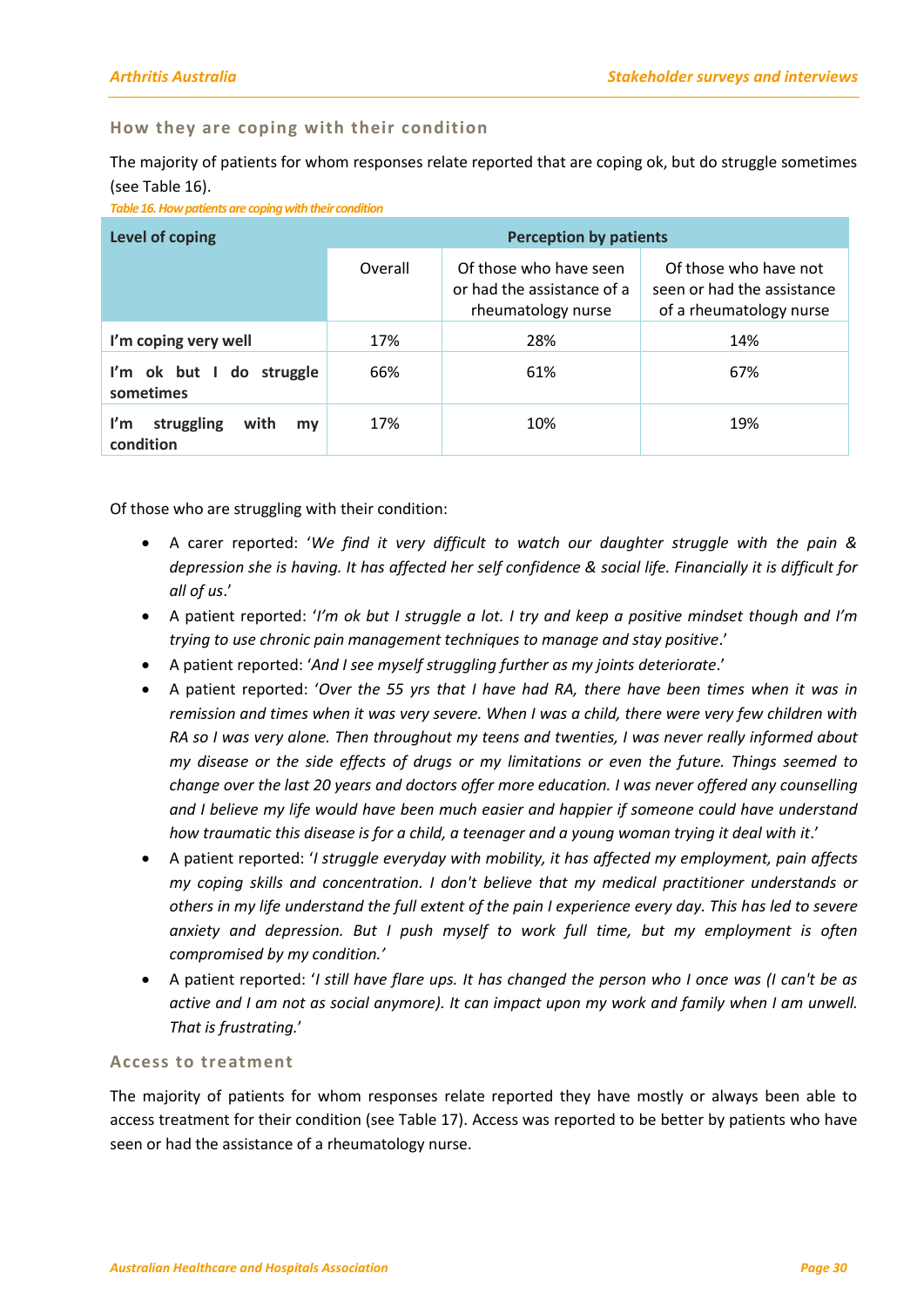#### *Table 17. Access to treatment when needed*

| Access to treatment when<br>needed | <b>Perception by patients</b> |                                                                            |                                                                                |  |
|------------------------------------|-------------------------------|----------------------------------------------------------------------------|--------------------------------------------------------------------------------|--|
|                                    | Overall                       | Of those who have seen<br>or had the assistance of a<br>rheumatology nurse | Of those who have not<br>seen or had the assistance<br>of a rheumatology nurse |  |
| <b>Always</b>                      | 38%                           | 52%                                                                        | 34%                                                                            |  |
| <b>Mostly</b>                      | 43%                           | 44%                                                                        | 43%                                                                            |  |
| <b>Sometimes</b>                   | 15%                           | 4%                                                                         | 18%                                                                            |  |
| Rarely                             | 4%                            | 0%                                                                         | 4%                                                                             |  |

Concern was expressed by one patient about future access, reporting: My rheumatologist '*is very well known in Hobart while an excellent Dr has announced his intention to retire Sept '17, although currently looking for a replacement it is not certain this can be arranged. All rheumatologists in Hobart have closed their patient list stating they do not wish to takeover any of my Rheumatologist's patients. My concern is I could left without adequate rheumatology care*.'

#### **Who usually manages treatment?**

Of those who had not seen or had the assistance of a rheumatology nurse, 55% identified their GP as one of the health professionals who usually manages their treatment. This contrasts with those who had seen or had the assistance of a rheumatology nurse, with only 34% identifying their GP as one of the health professionals who usually manages their treatment.

#### **Who is the first point of contact when patients have questions about managing their condition, or the condition of the person they care for?**

Of those who had not seen or had the assistance of a rheumatology nurse, 52% approached their GP as the first point of contact. Of those who had seen or had the assistance of a rheumatology nurse, only 25% approached their GP as the first point of contact, with 49% approaching the rheumatology nurse as the first point of contact.

Patients also reported their own searches ('Dr Google' or online forums) as the first point of contact when they have questions about managing their condition: 3% of those who had seen or had the assistance of a rheumatology nurse, compared with 11% of those who had not seen or had the assistance of one.

First points of contact potentially vary with the patient's health literacy. At one end of the spectrum, a patient reported: *'depends on the issue - there is no one person that oversees my condition. I need to manage and to direct concerns as appropriate. This can be challenging process especially when you are unwell',* while at the other end of the spectrum, a patient (who had not never had a rheumatology nurse involved in their care) reported: '*Gosh! I just suffer! My GP is all but useless & it takes weeks or months to see the rheumatologist*.'

#### **How far do you have to travel to access rheumatologist treatment?**

Of those who access rheumatologist care for their condition (91%), the majority of patients travel less than 50km (73%) to receive this care (see Figure 10). These results were unaffected by whether the patient had seen or had the assistance of a rheumatology nurse. One respondent who is required to travel 200km+ to see the rheumatologist stated: '*I have requested that I should be able to contact the Rheumatologist via video link so I don't have to travel to Brisbane just to get my script for the next six months*.'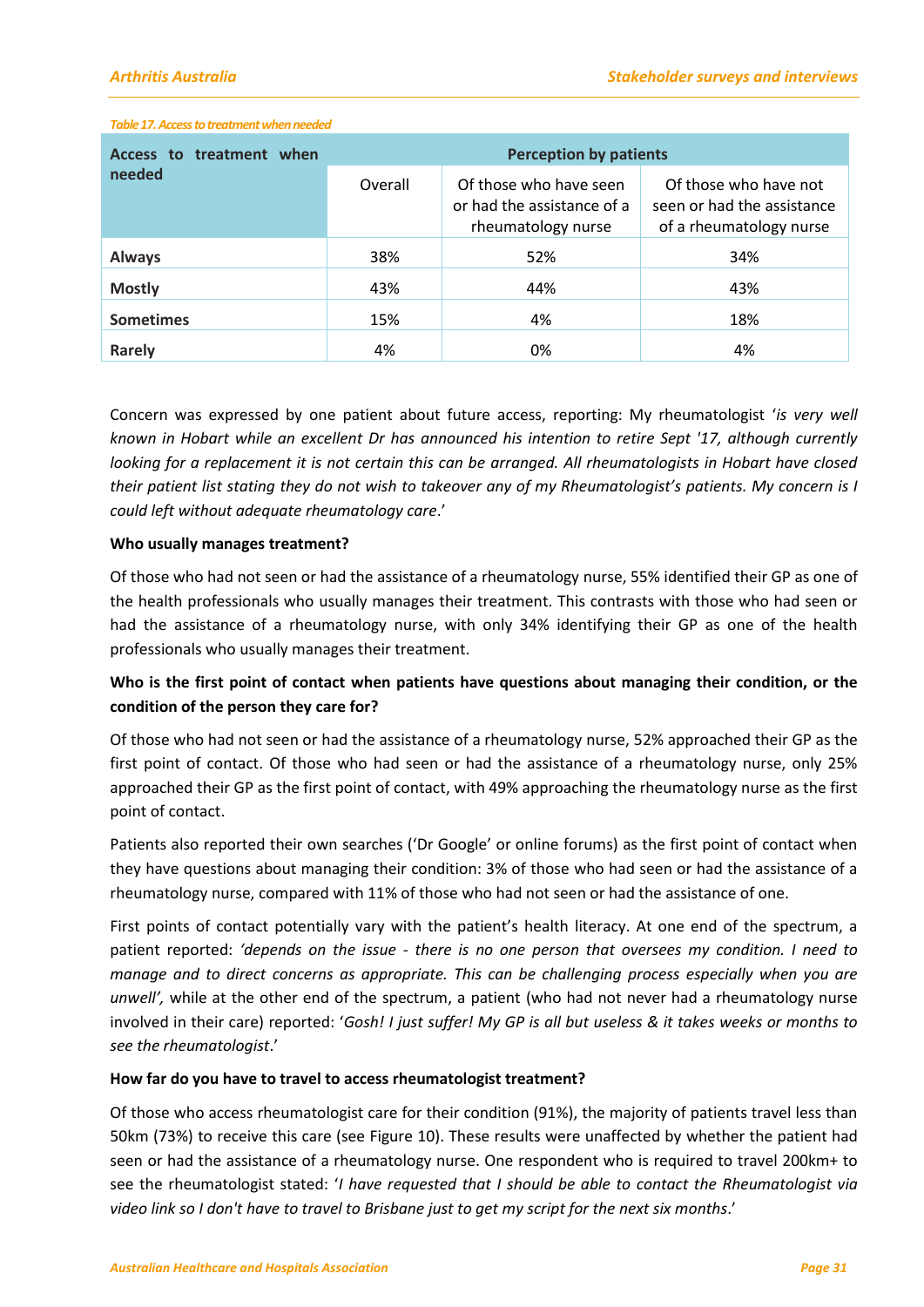20%

10%

 $0\%$ 

 $2%$ 

Access

phone/ internet

via

 $9%$ 

200km+



14%

25-50km

#### *Figure 10. Distance travelled to access rheumatologist care*

10-25km

### <span id="page-35-0"></span>**Satisfaction with care**

Less

than

10km

Patients for whom responses relate have varying levels of satisfaction with different aspects of care (see Table 18). Patient satisfaction was greater across all aspects of care in those who had seen or had the assistance of a rheumatology nurse.

 $8%$ 

50-100km

 $8%$ 

 $100 -$ 

200km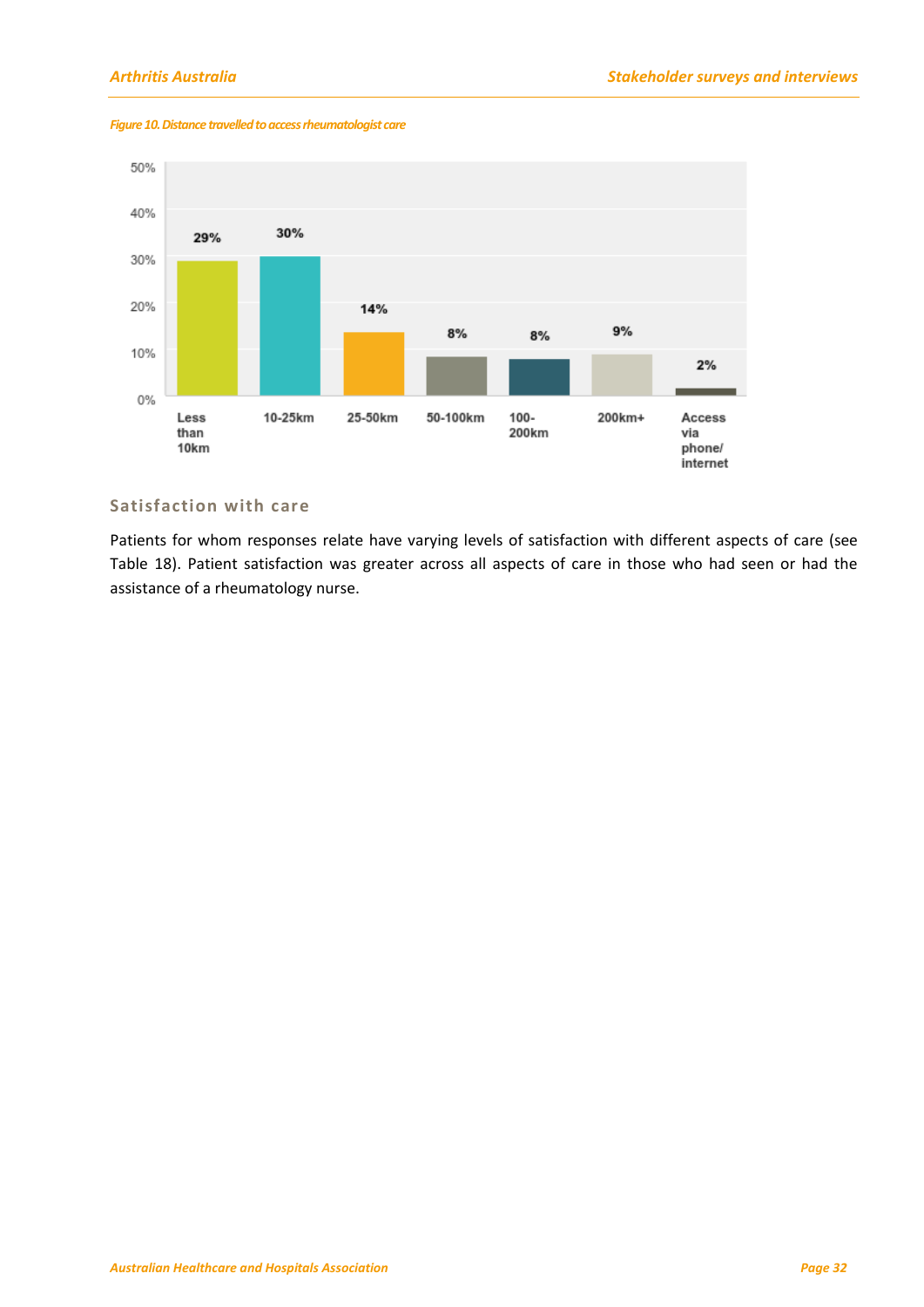#### *Table 18.Patient satisfaction with care*

| <b>Aspect of care</b>                                                                                                                                                 | % of patients who were satisfied or very satisfied |                                                                           |                                                                               |
|-----------------------------------------------------------------------------------------------------------------------------------------------------------------------|----------------------------------------------------|---------------------------------------------------------------------------|-------------------------------------------------------------------------------|
|                                                                                                                                                                       | Overall                                            | Of those who had seen or<br>had the assistance of a<br>rheumatology nurse | Of those who had not seen<br>or had the assistance of a<br>rheumatology nurse |
| The information they<br>received at diagnosis about<br>your condition and its<br>management                                                                           | 62%                                                | 78%                                                                       | 58%                                                                           |
| The care they received at<br>diagnosis                                                                                                                                | 66%                                                | 87%                                                                       | 60%                                                                           |
| The support they received at<br>diagnosis                                                                                                                             | 52%                                                | 81%                                                                       | 44%                                                                           |
| The information and support<br>they receive for the ongoing<br>management of your<br>condition                                                                        | 63%                                                | 91%                                                                       | 54%                                                                           |
| The support they receive for<br>your emotional and mental<br>wellbeing                                                                                                | 39%                                                | 68%                                                                       | 30%                                                                           |
| The coordination of the<br>various aspects of care for<br>their condition                                                                                             | 46%                                                | 82%                                                                       | 35%                                                                           |
| Their ability to quickly access<br>specialist advice or<br>treatment for their condition<br>(or the person they care for)<br>when they need it e.g. during<br>a flare | 53%                                                | 80%                                                                       | 45%                                                                           |

Patients who had seen or had the assistance of a rheumatology nurse were also more likely to be satisfied or very satisfied with the information they had received about their medicines, 93% compared with 65% of patients who had not seen or had the assistance of one.

#### <span id="page-36-0"></span>**Additional support**

Within the responses, 66% of patients have received additional support or treatment for their condition. However 25% indicated they were not aware of any additional support or treatment. Patients who had seen or had the assistance of a rheumatology nurse were accessing additional support or treatments more than those who were not. See Table 19.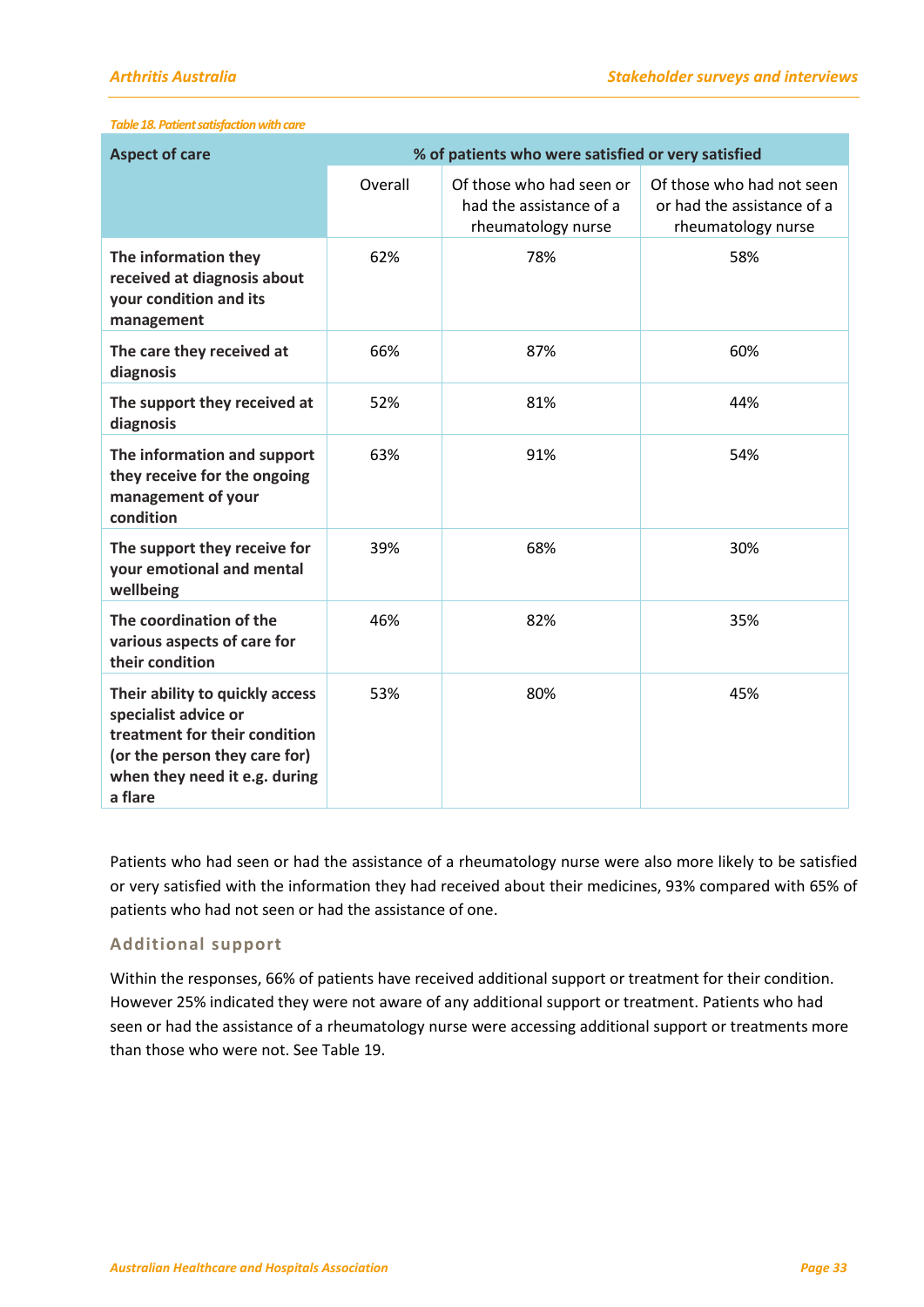#### *Table 19.Additional support or treatment being received*

| <b>Additional support or</b><br>treatment received               | % of patients who were satisfied or very satisfied |                                                                           |                                                                               |  |
|------------------------------------------------------------------|----------------------------------------------------|---------------------------------------------------------------------------|-------------------------------------------------------------------------------|--|
|                                                                  | Overall                                            | Of those who had seen or<br>had the assistance of a<br>rheumatology nurse | Of those who had not seen<br>or had the assistance of a<br>rheumatology nurse |  |
| Yes-I was referred                                               | 34%                                                | 54%                                                                       | 28%                                                                           |  |
| Yes - I found it myself                                          | 32%                                                | 24%                                                                       | 35%                                                                           |  |
| $No - I don't know of any$<br>additional support or<br>treatment | 25%                                                | 18%                                                                       | 27%                                                                           |  |
| $No - I$ would have like to but<br>couldn't afford it            | 9%                                                 | 4%                                                                        | 10%                                                                           |  |

#### <span id="page-37-0"></span>**Impact on life**

Within the responses, 65% of patients have had their ability to undertake work or study affected by their condition (see Table 20).

*Table 20. Extent of impact on ability to undertake study or paid work*

| Impact on work or study                                                                 | % of patients reporting this impact on their ability to undertake work<br>or study |                                                                           |                                                                               |
|-----------------------------------------------------------------------------------------|------------------------------------------------------------------------------------|---------------------------------------------------------------------------|-------------------------------------------------------------------------------|
|                                                                                         | Overall                                                                            | Of those who had seen or<br>had the assistance of a<br>rheumatology nurse | Of those who had not seen<br>or had the assistance of a<br>rheumatology nurse |
| I am unable to work or study<br>due to the condition                                    | 21%                                                                                | 12%                                                                       | 23%                                                                           |
| I have had to reduce my<br>hours of work or study due<br>to the condition               | 20%                                                                                | 22%                                                                       | 21%                                                                           |
| I have had to change the<br>type of work or study I do<br>due to the condition          | 10%                                                                                | 12%                                                                       | 9%                                                                            |
| I often have to miss days at<br>work or study due to the<br>condition                   | 14%                                                                                | 20%                                                                       | 12%                                                                           |
| The condition has not<br>affected my ability to<br>undertake work or study              | 18%                                                                                | 27%                                                                       | 16%                                                                           |
| I am not in work or study or<br>have reduced my hours for<br>other reasons (eg retired) | 17%                                                                                | 10%                                                                       | 19%                                                                           |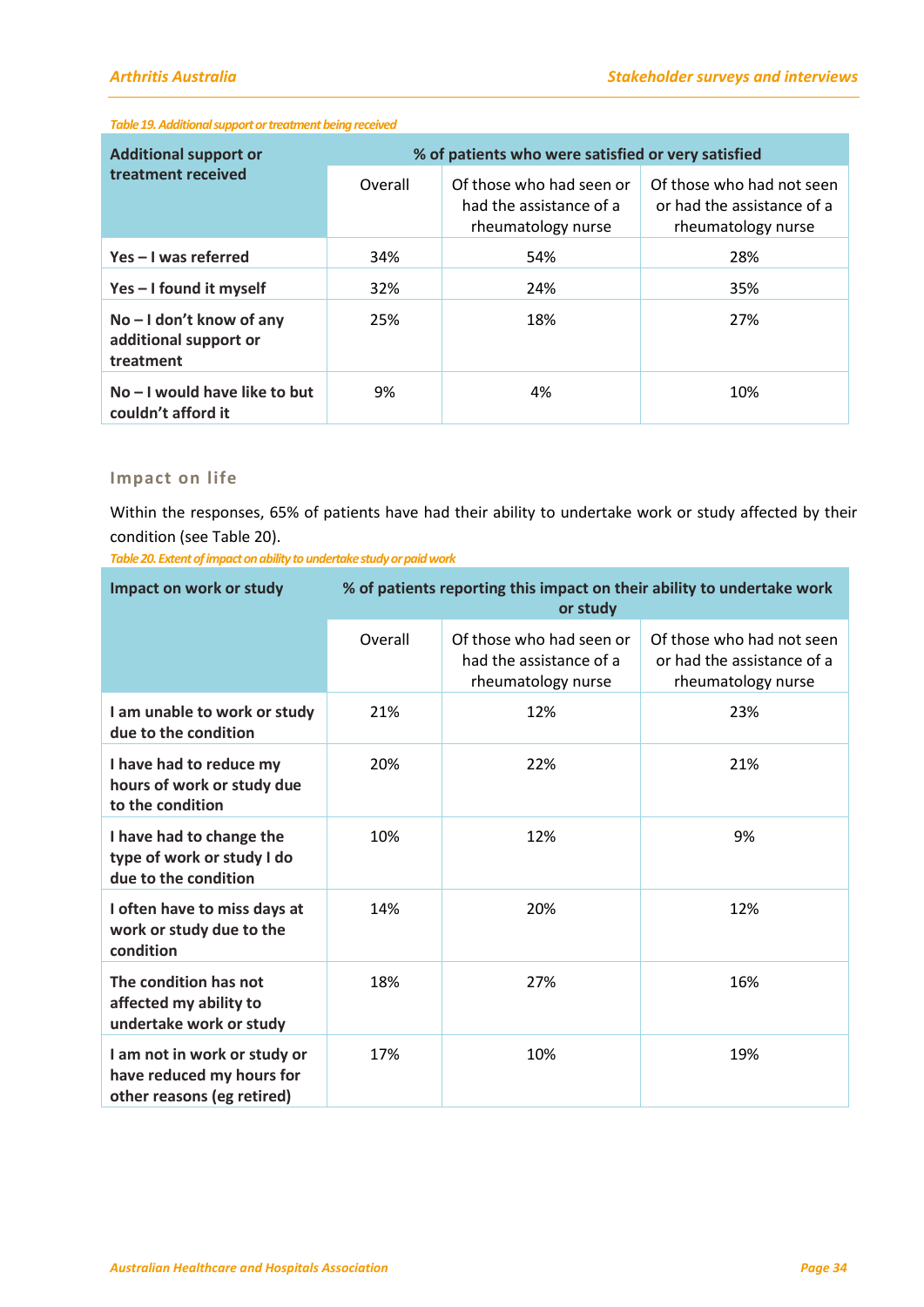Within the responses, 43% of patients reported their condition had often or most of the time stopped or reduced their (or their carer's) ability to undertake social activities (see Table 21).

| Impact on ability to<br>undertake social activities | % of patients or their carers who report this level of impact on their<br>ability to undertake social activities |                                                                           |                                                                               |  |
|-----------------------------------------------------|------------------------------------------------------------------------------------------------------------------|---------------------------------------------------------------------------|-------------------------------------------------------------------------------|--|
|                                                     | Overall                                                                                                          | Of those who had seen or<br>had the assistance of a<br>rheumatology nurse | Of those who had not seen<br>or had the assistance of a<br>rheumatology nurse |  |
| Most of the time                                    | 14%                                                                                                              | 11%                                                                       | 15%                                                                           |  |
| <b>Often</b>                                        | 28%                                                                                                              | 28%                                                                       | 29%                                                                           |  |
| <b>Sometimes</b>                                    | 48%                                                                                                              | 46%                                                                       | 49%                                                                           |  |
| <b>Never</b>                                        | 9%                                                                                                               | 16%                                                                       | 7%                                                                            |  |

*Table 21. Extent of impact on ability to undertake social activities*

A number of respondents identified that the most significant impact on their ability to participate in social activities was around the time of the initial diagnosis.

#### **When patients are children**

Those who care for children with rheumatology conditions (including carers, rheumatology nurses, rheumatologists, allied health workers) identified the unique issues faced when patients are children.

A rheumatology nurse spoke of the specific issues faced by carers of children and where timely access to a rheumatology nurse was so useful: '*getting the child to take the medication'*, '*managing medications around school with weekly dosing and when adverse effects might peak*' '*education around children missing school because of pain and the need to involve the psychology team*', '*the timing of infusions around school exams'*, and eventually '*transitioning patients into the adult system*.'

A social worker spoke of the value they saw that rheumatology nurses brought to the care of children, in particular '*having a 'go to' person, someone who knows them, knows the child's journey*.' '*The followthrough by nurses inspired confidence.*' They noted that it was a shame that a lack of resourcing prevented everyone from getting such a service, but children '*who were really unwell, needed significant intervention or were psychosocially more complex tended to be prioritised.'* '*Family dynamics*' may also influence the care needed: '*conflict, separated parents, parents unable to understand what is required of them, the impact on siblings and parents.'*

#### <span id="page-38-0"></span>**When nursing support is of greatest value**

#### <span id="page-38-1"></span>**Rheumatology nurse survey results**

The stage in a patient's condition progress where nursing support was considered to be of greatest value was for patients who have recently been diagnosed, identified as when the greatest value was achieved by 77% of respondents. It was rated in the top 3 areas of greatest value by 91% of respondents.

Nursing support was also considered by respondents to be of higher value when patients:

- are having a flare-up of their condition. This was rated in the top 3 areas of greatest value by 82% of respondents.
- are not coping emotionally (e.g. are experiencing depression). This was rated in the top 3 areas of greatest value by 48% of respondents.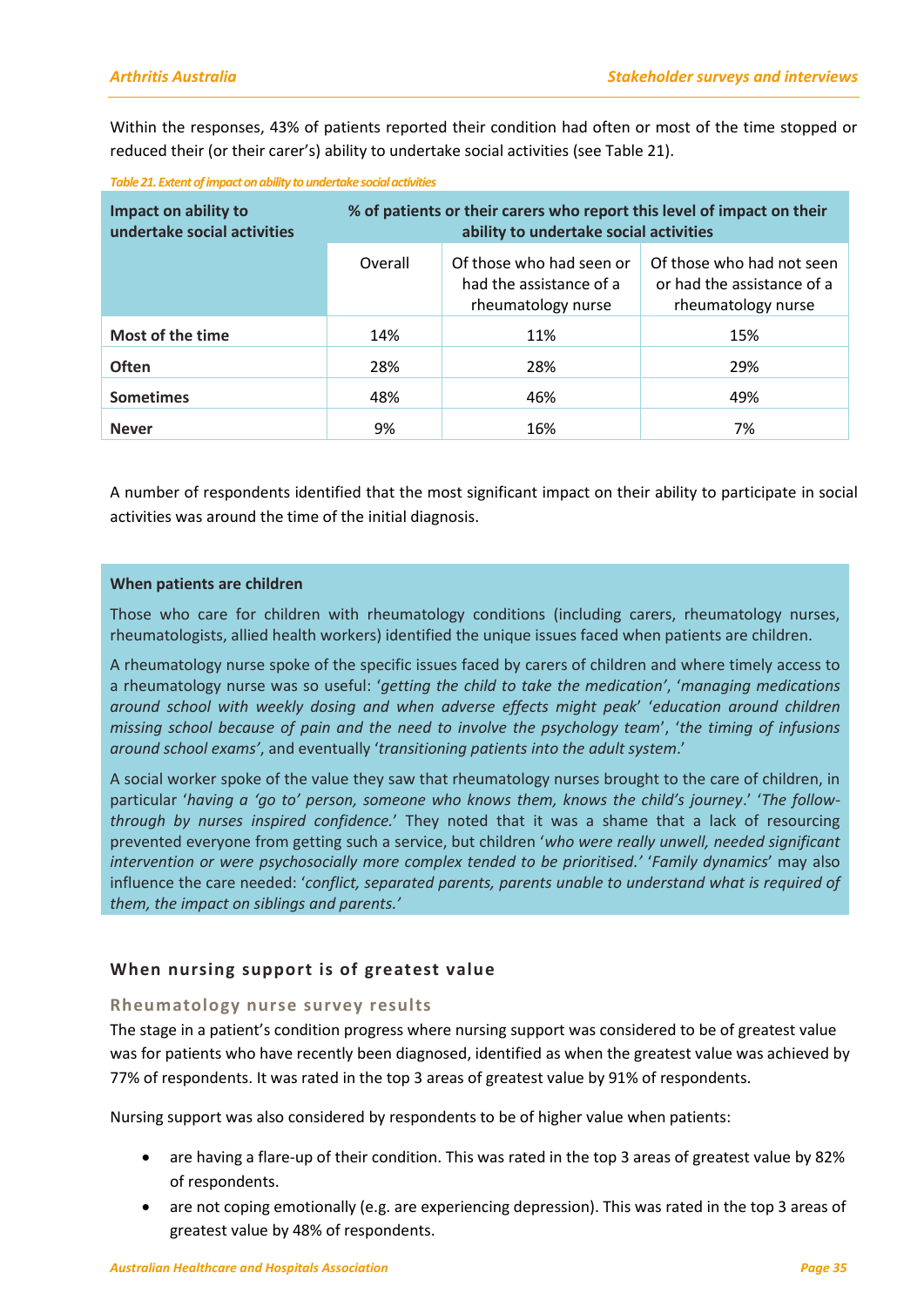These were followed by those who have limitations in performing activities of daily living or who are changing medication.

Nursing support was considered to be of least value by respondents when patients are in remission. Lesser value was also placed on nursing support for patients for whom inflammatory arthritis is suspected but not yet diagnosed.

Respondents perceived the benefits of rheumatology nurses and improved patient satisfaction to be related to:

- Education (by 64%) nurses had more time to provide education about the condition and the treatments
- Emotional support (by 60%)
- Navigation, coordination and patient advocacy (by 12%)
- Timely access (by 8%) patients benefited from having a single point of contact that they can go to for advice, with personalised service at times when it is not necessary or timely to contact their specialist or the Emergency Department. Nurses can triage patients, escalating urgent cases and providing support in between rheumatologist appointments. They can provide a 'go between' for doctors and patients
- Clinical administration (by 8%) nurses undertake preparations for rheumatologist appointments, ensuring test results are available and PBS application requirements for biologics are met, to streamline consultations with the rheumatologist.

Respondents also considered their role to achieve health system cost savings, e.g. optimising care can reduce ED presentations, waiting times and efficiency of services through triage and nurse consultation systems can be improved, the burden on rural patients by supporting telehealth clinics when they may otherwise need to travel to metropolitan locations for care can be reduced, the time of rheumatologists can be freed up.

#### <span id="page-39-0"></span>**Rheumatologist survey results**

The stage in a patient's condition progress where nursing support was considered to be of greatest value was for patients who have recently been diagnosed, identified as when the greatest value was achieved by 55% of respondents. It was rated in the top 3 areas of greatest value by 73% of respondents.

Nursing support was also considered by respondents to be of higher value when patients:

- are having a flare-up of their condition. This was rated in the top 3 areas of greatest value by 78% of respondents.
- are not coping emotionally (e.g. are experiencing depression). This was rated in the top 3 areas of greatest value by 55% of respondents.
- are changing medication. This was rated in the top 3 areas of greatest value by 55% of respondents.

These were followed by those who have limitations in performing activities of daily living.

Nursing support was considered to be of least value by respondents for patients for whom inflammatory arthritis is suspected but not yet diagnosed. Lesser value was also placed on nursing support for patients who are in remission.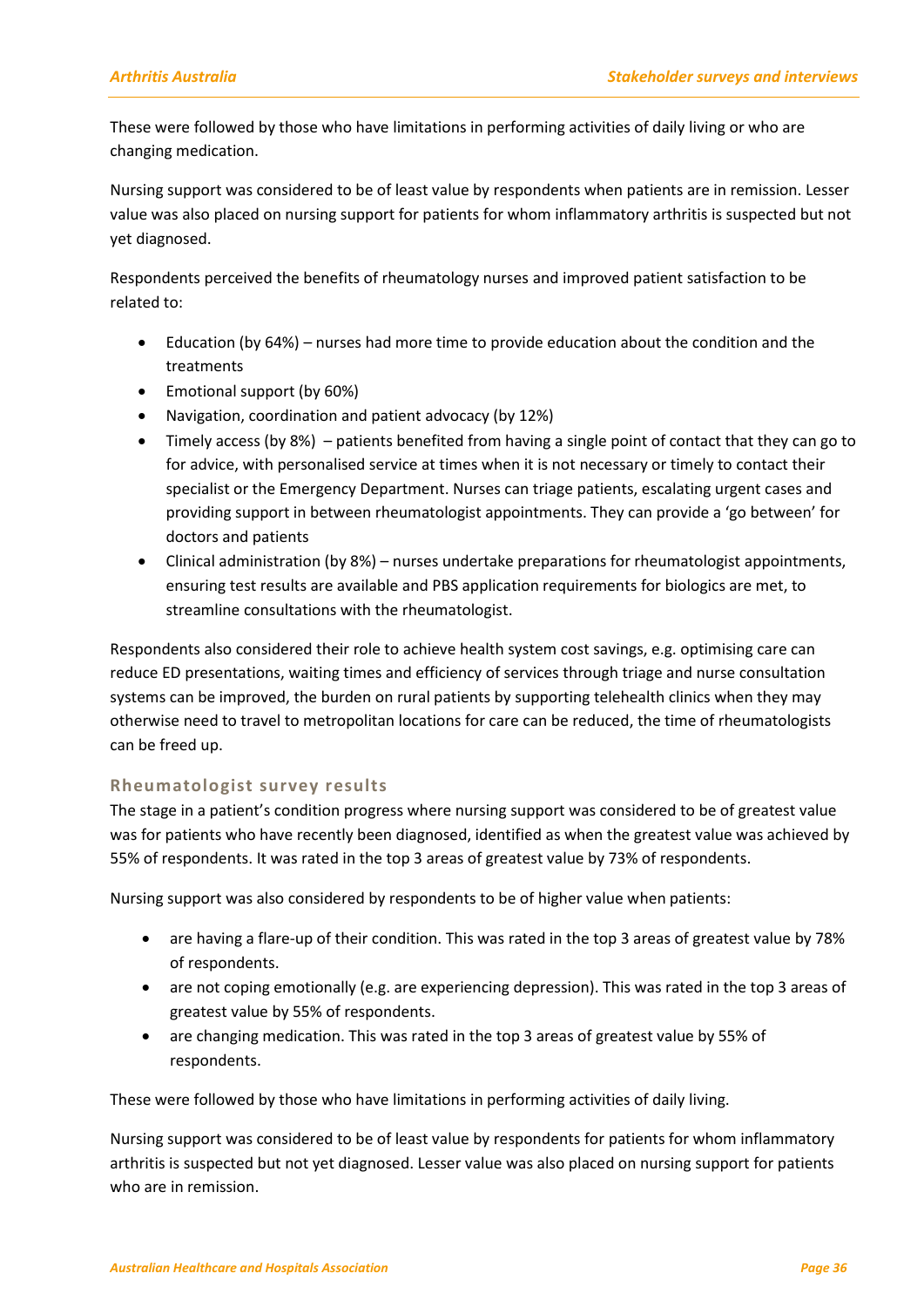Respondents perceived rheumatology nurses improved the quality of care and efficiency of processes, with the benefits drawn from their:

- Education and support to patients nurses were identified as having more time and bringing a different perspective to patient care. Respondents noted nurses '*generally have more time for discussion'*, '*families [are] often more comfortable discussing issues with nurse rather than doctor'* and provide a '*more holistic and thorough experience.'* They *'bring a broader perspective on care aspects.'*
- Access and care coordination nurses are accessible, are a contact point for information and support continuity of care. They provide '*routine follow up'* and '*monitoring*', '*streamline [the] review process'* and '*aid integration with community supports.'*

Benefits to the health system that were identified by respondents included:

- Connecting care
- Improving patient safety and quality of care
- Reduced waiting times for new patients
- Reduced admissions
- Improved health outcomes and patient satisfaction.

One respondent noted it brought a '*cost-effective management option for lower complexity patients.'*

Concern relating to costs was only expressed if nurses were ordering tests and imaging, noting that there may be a '*lack of comprehension that an investigation should only be performed if the outcome will make a difference to management.'*

#### **Education at the point of initial diagnosis is critical**

A rheumatologist working in a public hospital environment spoke of the criticality of education to newly diagnosed patients. '*A rheumatologist has no time for education so critical to newly diagnosed patients. It takes 15-20 minutes. Just no time. Give written information*. *A nurse could do this better*.'

Another rheumatologist working in both public hospital and private practice emphasised the need for patients to understand '*the urgent components in the disease process, crises and how they can be managed appropriately*' and that rheumatology nurses could do this.

#### <span id="page-40-0"></span>**Clinical workforce survey results**

The stage in a patient's condition's progression where nursing support was considered to be of greatest value was for patients who have recently been diagnosed, identified as when the greatest value was achieved by 58% of respondents. It was rated in the top 3 areas of greatest value by 74% of respondents.

Nursing support was also considered by respondents to be of higher value when patients:

- are having a flare-up of their condition. This was rated in the top 3 areas of greatest value by 88% of respondents.
- are changing medication. This was rated in the top 3 areas of greatest value by 63% of respondents.

These were followed by those who are not coping emotionally (e.g. are experiencing depression).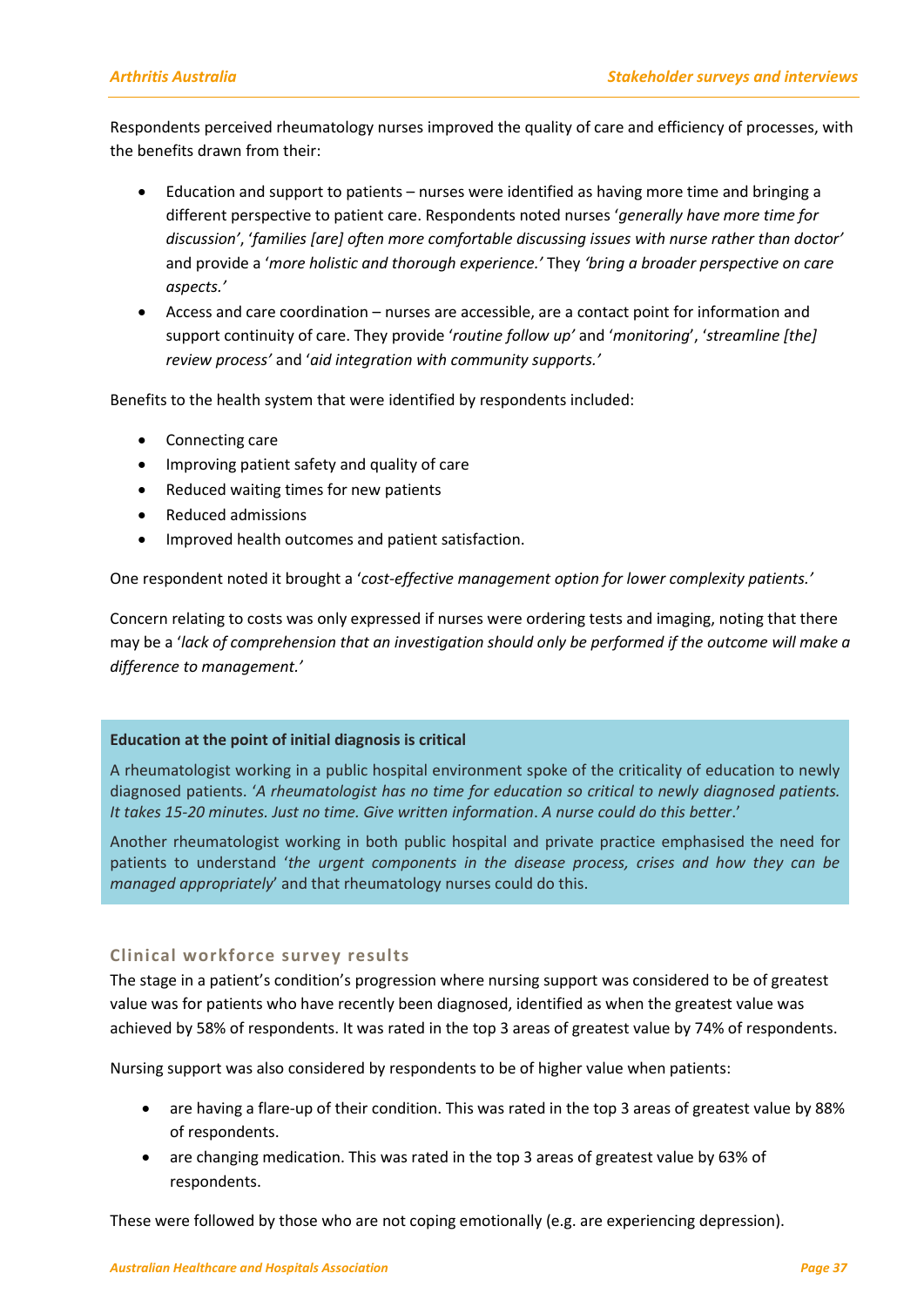Nursing support was considered to be of least value by respondents for patients who are in remission and for whom inflammatory arthritis is suspected but not yet diagnosed. Lesser value was also placed on nursing support for patients who have limitations in performing activities of daily living.

Respondents perceived rheumatology nurses most improved the quality of care and efficiency of processes, with the benefits drawn from their:

- Education and support to patients they have '*better listening skills and holistic attitude.' 'A nurse with knowledge of joint disease is likely to have a greater understanding of the issues the patient may face and what needs they may have*.' They '*bring the human side into the equation. Patient advocate.*'
- Care coordination they are '*a consistent contact point'* and '*provide a stable base and continuity for families to contact with questions, educated about medications, help with procedures and deliverance of medications and keep an eye on the wellbeing of vulnerable patients.'* They '*help with co-ordinating all the allied health care someone with RA needs*.'
- Access Rheumatology nurses are '*often the first port of call for questions from families and patients which is essential to providing high quality care by educating and supporting the families and allowing the clinicians to manage more acute issues or be uninterrupted in clinics.'*

Respondents believed rheumatology nurses increased efficiency, effectiveness and timeliness of care. Workload could be distributed to allow more complex cases to be seen by the specialists.

A rheumatology trainee (training to be a rheumatologist) stated: '*They are an integral part of the rheumatology unit running smoothly. They allow education to be provided to families and patients in a timely manner with enough detail and provide continuity to patient care within a busy unit. They assist with procedures so other nursing staff are not required to undertake extra work. They answer many phone calls and are often the first port of call for questions from families and patients which is essential to providing high quality care by educating and supporting the families and allowing the clinicians to manage more acute issues or be uninterrupted in clinics. They prompt doctors if early reviews are required with disease flares and facilitate this process occurring. They liaise with other specialty units as required and play a crucial role in care coordination.*'

#### <span id="page-41-0"></span>**Consumer and carer survey results**

The stage in their condition's progression where nursing support was considered to be of greatest value was for patients who have recently been diagnosed, identified as when the greatest value was achieved by 48% of respondents. It was rated in the top 3 areas of greatest value by 72% of respondents.

Nursing support was also considered by respondents to be of higher value when they:

- are having a flare-up of their condition. This was rated in the top 3 areas of greatest value by 71% of respondents.
- are not coping emotionally (e.g. are experiencing depression). This was rated in the top 3 areas of greatest value by 49% of respondents.

These were followed by those who are changing medication (rated in top 3 by 45%) and having limitations in performing activities of daily living (rated in top 3 by 44%).

Nursing support was considered to be of least value by respondents for patients who are in remission and for whom inflammatory arthritis is suspected but not yet diagnosed.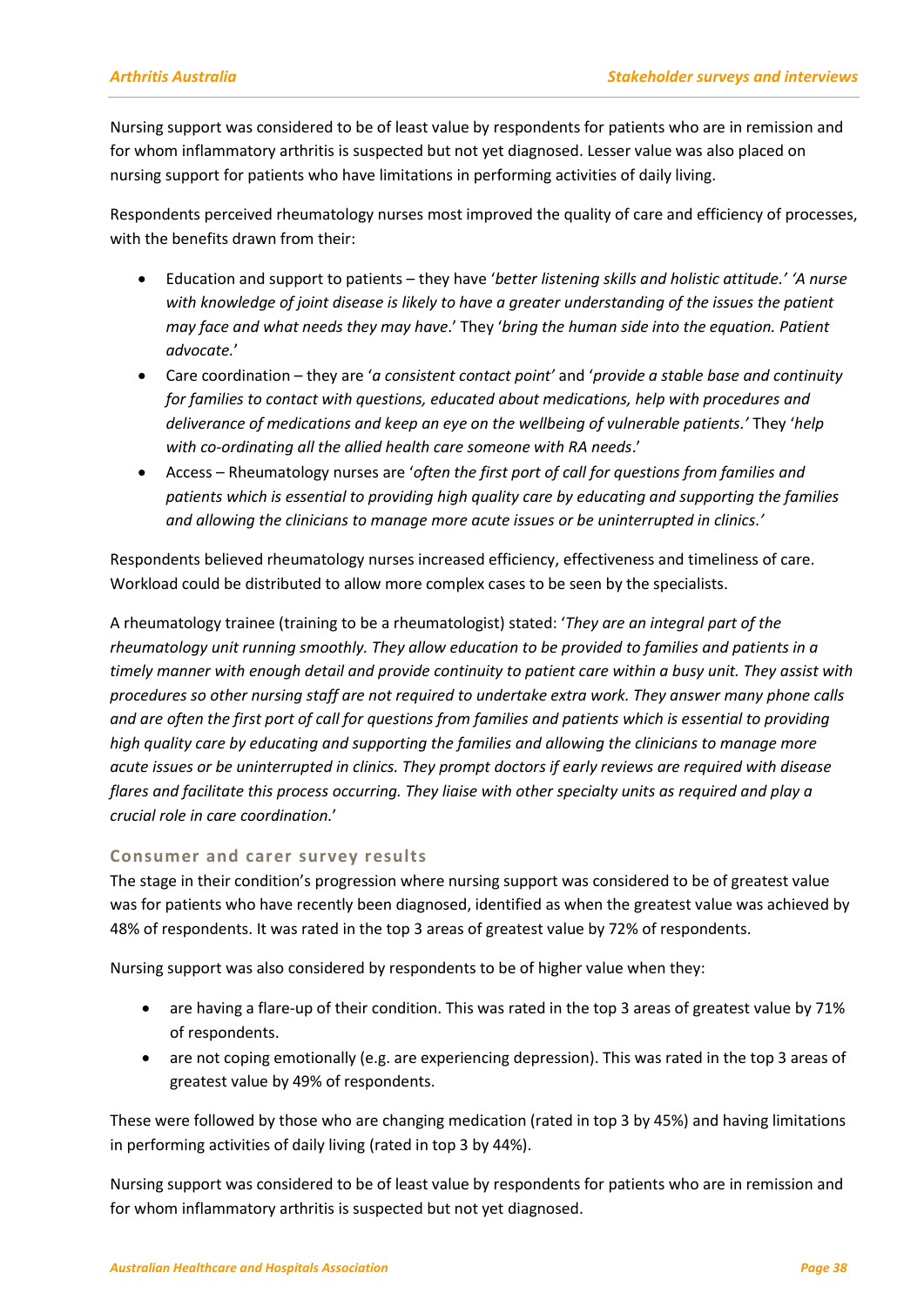The benefits reported by patients and carers to having access to a rheumatology nurse were influenced by the types of activities/services they had experienced from their nurse. Greatest benefits were perceived by those receiving the full range of support, who reported benefits of:

- Time available for education and support (by 66%) '*it's overwhelming when diagnosed and then trying the various medications and dealing with the reactions'*, '*able to ask questions without worrying about time pressures*', '*As Doctors are really busy it's harder to get extended time to ask about day to day things*.'
- Timeliness of access (by 23%) they are '*someone to call when need advice on how to manage my condition*', can answer questions '*when rheumatologist away/busy',* they provide *'access to quick advice when required.*'
- Care coordination specific to rheumatology needs (by 18%) '*I have worked in healthcare for 15 years and am quite health literate but when faced with being an advocate for another person, managing the stress of a very sick child and navigating multiple healthcare settings, new medical language, etc, it was incredibly challenging. Without any previous (or limited) exposure to public health, this process would have been overwhelming and very daunting. The nurse could play a significant role in reducing some of these anxieties.'*
- Efficiency of care (by 16%) '*Can keep down trips to specialists and doctors.'*
- Person-to-person care factor (by 6%) '*Knowing she is always there for my ongoing care, especially when things aren't going well, my condition unexpectedly changes or I need help', 'the personal approach to my condition I have found very valuable to me', 'Relationship of trust and understanding. Personal connection.'*

One respondent stated: '*Having a go to for support is very empowering.*'

These benefits reported were consistent with those perceived to be the benefits by patients who had not had access to a rheumatology nurse. 94% of respondents identified benefits to having access to a rheumatology nurse, overall perceiving a nurse would bring specialised knowledge about their condition and offer timely access to education and support, particularly during flares. Many reported it was a role that their GP did not offer: '*I feel like my GP doesn't know or care about my condition, thinks that's the specialist's job.', 'GP doesn't have the knowledge to assist', 'Quick access when required'* and '*GP has no experience in rheumatology.'*

Of those who reported having seen a rheumatology nurse, 41% believed having access to a rheumatology nurse reduced the number of times they have seen specialists and or their GP about their condition.

Where activities/services received by the patient were limited, some patients reported less or no benefit: '*None – only of benefit to the doctor i.e. Administered injection for the doctor*.' An experience with a nurse who did not have sufficient knowledge led one patient to reportno benefit: '*They did provide education but it was incredibly poor and was not specific to young children (e.g. she talked about not getting tattoos, taking drugs or drinking too much alcohol). When I asked questions about current research or effects of her medications, she was unable to provide answers…. I don't feel they have offered any benefits.*' One respondent reported having a great relationship with their rheumatologist and allied health support team, and so also perceived there to be less benefit in having a rheumatology nurse.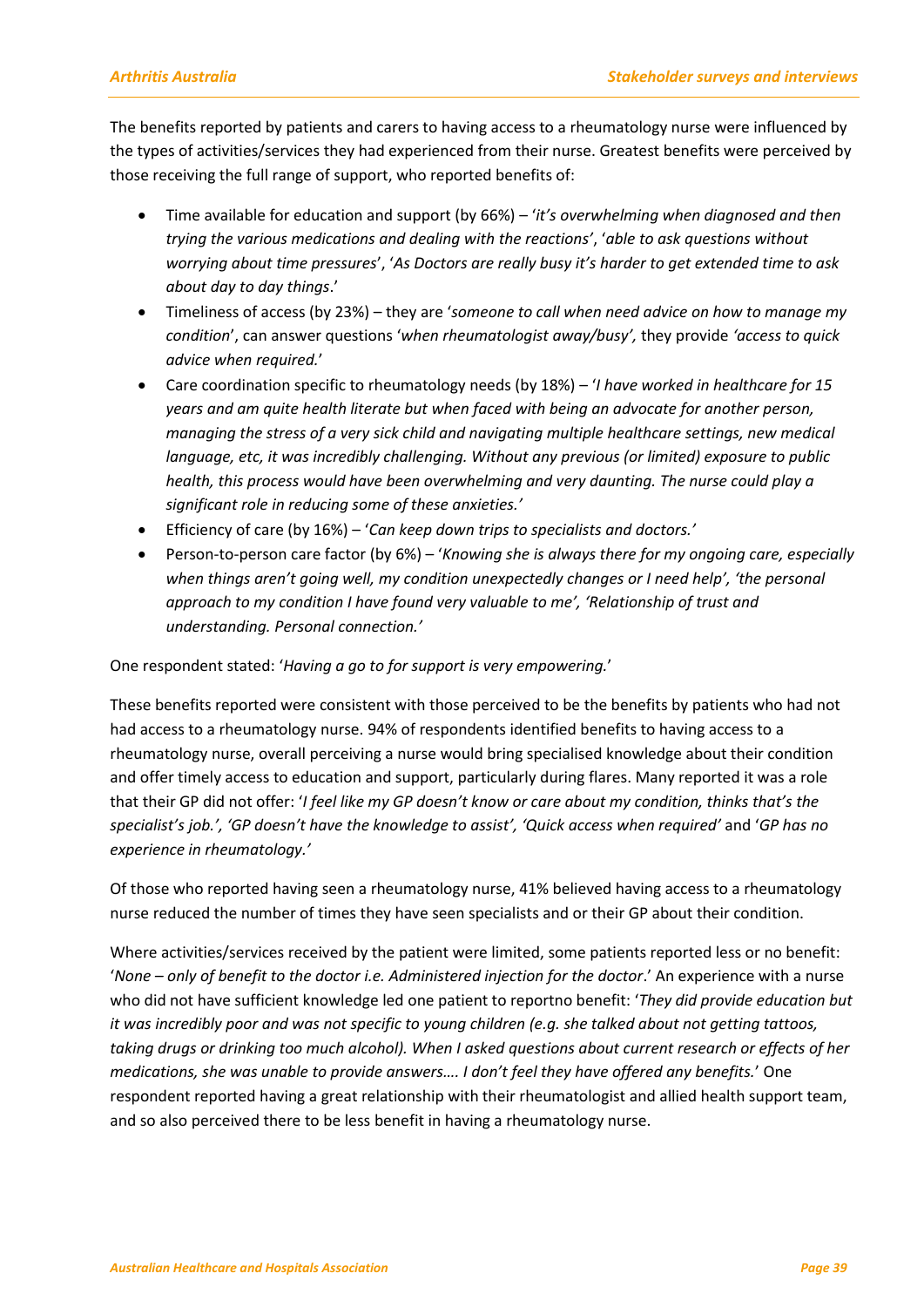#### **The involvement of a rheumatology nurse makes a visible difference**

A rheumatology nurse in an adult public hospital outpatient clinic spoke of the anxiety a patient faces when they are first diagnosed with rheumatoid arthritis: '*They think of the joint deformities, the disablement'*, after seeing the registrar/consultant, 't*hey are a bit like a deer in headlights.'* '*A rheumatology nurse provides the time to explain and education about the condition, about the process of contact with the health system, the tests that are done and why they are needed*.'

A social worker working in a paediatric public hospital observed the differences across many aspects of care when patients came from a private specialist practice that does not have a rheumatology nurse entered care: '*Paperwork was not as complete'*, *'families don't have an understanding of why they are there*', '*the transition is not as smooth'*, '*the handover is not the same.'*

#### <span id="page-43-0"></span>**Rheumatology nurses contributing to their full potential**

#### <span id="page-43-1"></span>**Rheumatology nurse survey results**

The most frequently cited barrier to rheumatology nurses contributing to their full potential was funding. Reliance on clinical trial funding meant more time was spent on data entry than supporting patients. Positions in hospitals were often not permanently funded, unlike other specialist nursing roles, contributing to job insecurity and uncertainty.

Other barriers that were identified as needing to be addressed included:

- Standardisation and recognition of the role and expectations. One respondent expressed: '*Roles and expectations are not standardised, so not all rheumatology nurses do the same job roles or have the same responsibilities. Nurses are sometimes unsure of what their role involves and what they are allowed to do. Management are not familiar with rheumatology and what nurses can offer*.'
- A lack of understanding of the complexity of arthritis and connective tissue disease patients. One respondent expressed: '*Despite the statistical data regarding effects of musculoskeletal conditions on significant cost on economy and overall cost of health and social care systems in Australia as well as United States and Europe, public awareness about those effects still remains extremely low. Therefore there is a real need for health awareness campaigns and more government funding supporting those activities.*'
- Training and mentoring; support from colleagues.

#### <span id="page-43-2"></span>**Rheumatologist survey results**

The most frequently cited barrier to rheumatology nurses contributing to their full potential was funding.

Role recognition, both in primary and secondary care, was identified as being needed: '*being aware of what the breadth of their skills are and what they can or cannot do administratively.'* However this may be complicated by each nurse and position being so different: '*each nurse and position are so different - there might be a nurse who does clinical trial only to another who fills in bDMARd forms to another who fields all the phone calls to another who educates - the same as some rheumatologists see SLE patients, other do lab based research, other teach in Med Schools, other work in industry.'*

Attitudes and low levels of acceptance by the rheumatology medical community was also identified as a key barrier. One respondent noted there needed to be '*development of trust between nurse and clinician and endorsement then of nurse to patient that better overall care can be provided by a team rather than a single clinician.'* It was identified that the Australian Rheumatology Association needs to embrace nurse